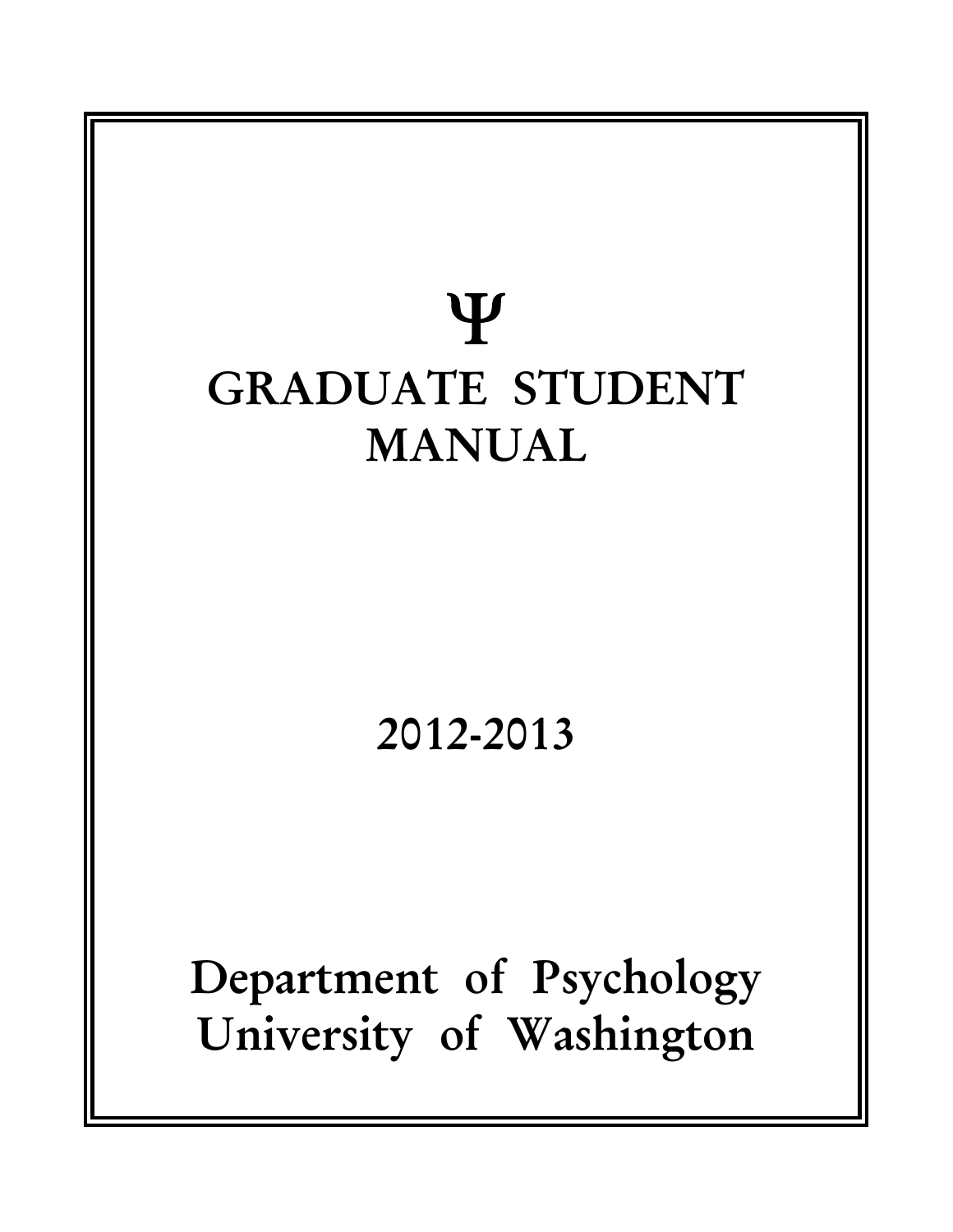The information in this Manual is designed to be a quick guide to all the information that you ought to know about procedures, polices, and miscellany of the Psychology Department and the UW Graduate School. Any University, Graduate School, and Departmental policies not included here have not, by that omission, ceased to exist. Consult the UW General Catalog for University rules and procedures for graduate requirements. Keep this guide as a reference throughout your program. You may receive revisions that should be added to this packet. If you think there is misleading or missing information, please make this known to the Director of Graduate Training or the Graduate Program Advisor.

This Manual is revised annually. Suggestions are welcome. Please send your suggestions to:

| Jeanny Mai   | jeanny@uw.edu  |
|--------------|----------------|
| Nancy Kenney | nkenney@uw.edu |

Representatives of the Graduate Program Action Committee (GPAC):

Ashwin Bhandiwad bhandiwa@uw.edu Kayla Upshaw kbupshaw@uw.edu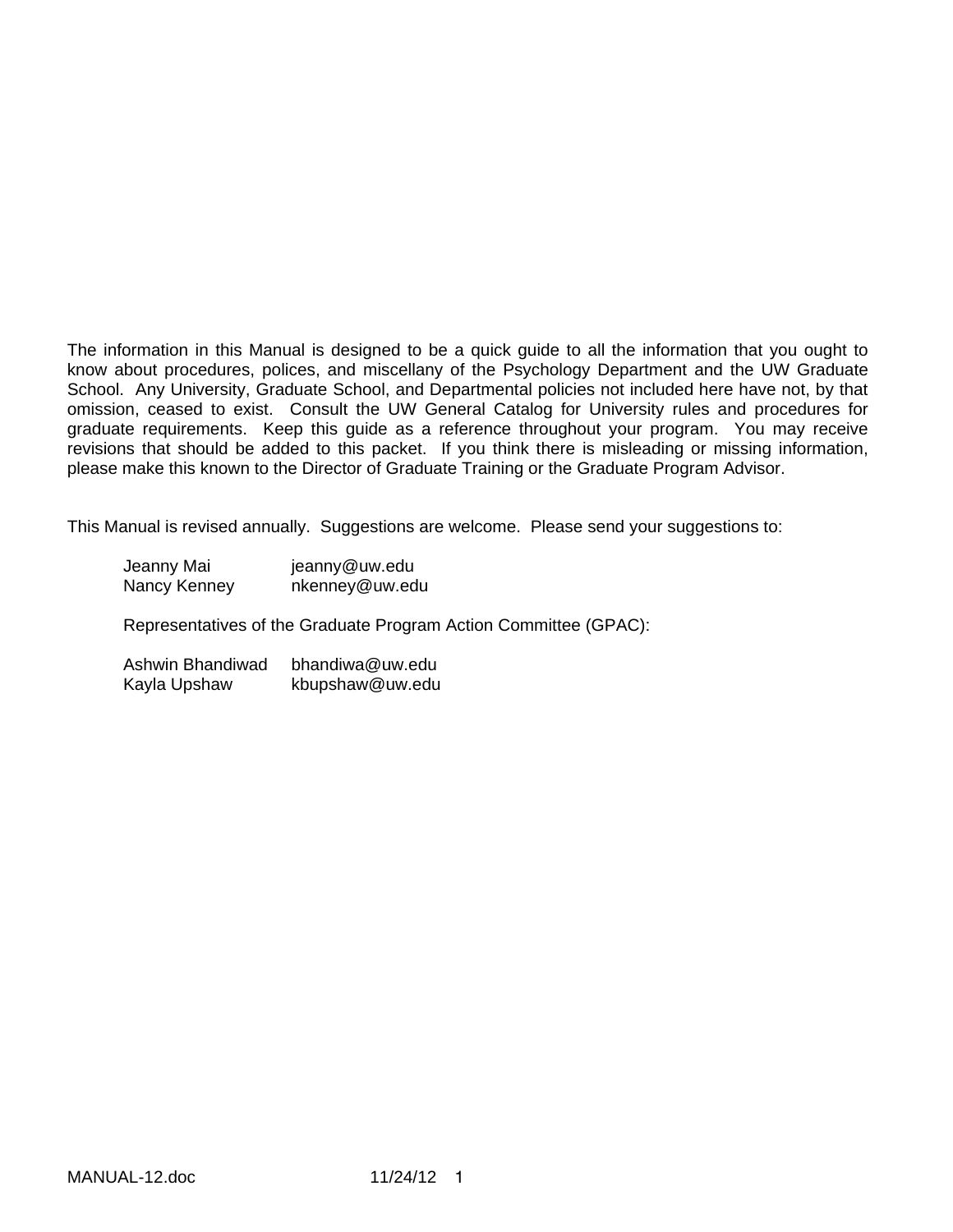# **TABLE OF CONTENTS**

|    | A. Basic Information for First Year Students<br>Τ.<br>$\mathbf{II}$ .<br>III.<br>IV.                                                                           |  |
|----|----------------------------------------------------------------------------------------------------------------------------------------------------------------|--|
|    | B. Progressing Through the Program<br>I.<br>Ш.<br>III.<br>IV.<br>V.<br>Finding a GSR (Graduate School Representative)<br><b>Reading Committee</b><br>$\bullet$ |  |
|    | VI.<br>VII.<br>VIII.<br><b>Dissertation Submission Policy</b><br>Of interest to Clinical student interns<br><b>Hooding and Commencement</b><br>IX.             |  |
|    | A. Areas of Study and Area Course Requirements<br>I.<br>III.<br><b>Quantitative Minor</b><br><b>Diversity Science Specialization</b>                           |  |
|    | D. Policies and Procedures<br>I.<br>II.<br>III.<br>IV.<br>V.<br>VI.<br>VII.<br>VIII.                                                                           |  |
|    | E. Funding and Money Matters<br>Ι.<br>II.<br>III.<br>IV.                                                                                                       |  |
| А. | Appendices<br>I.<br>Ш.<br>III.<br>IV.                                                                                                                          |  |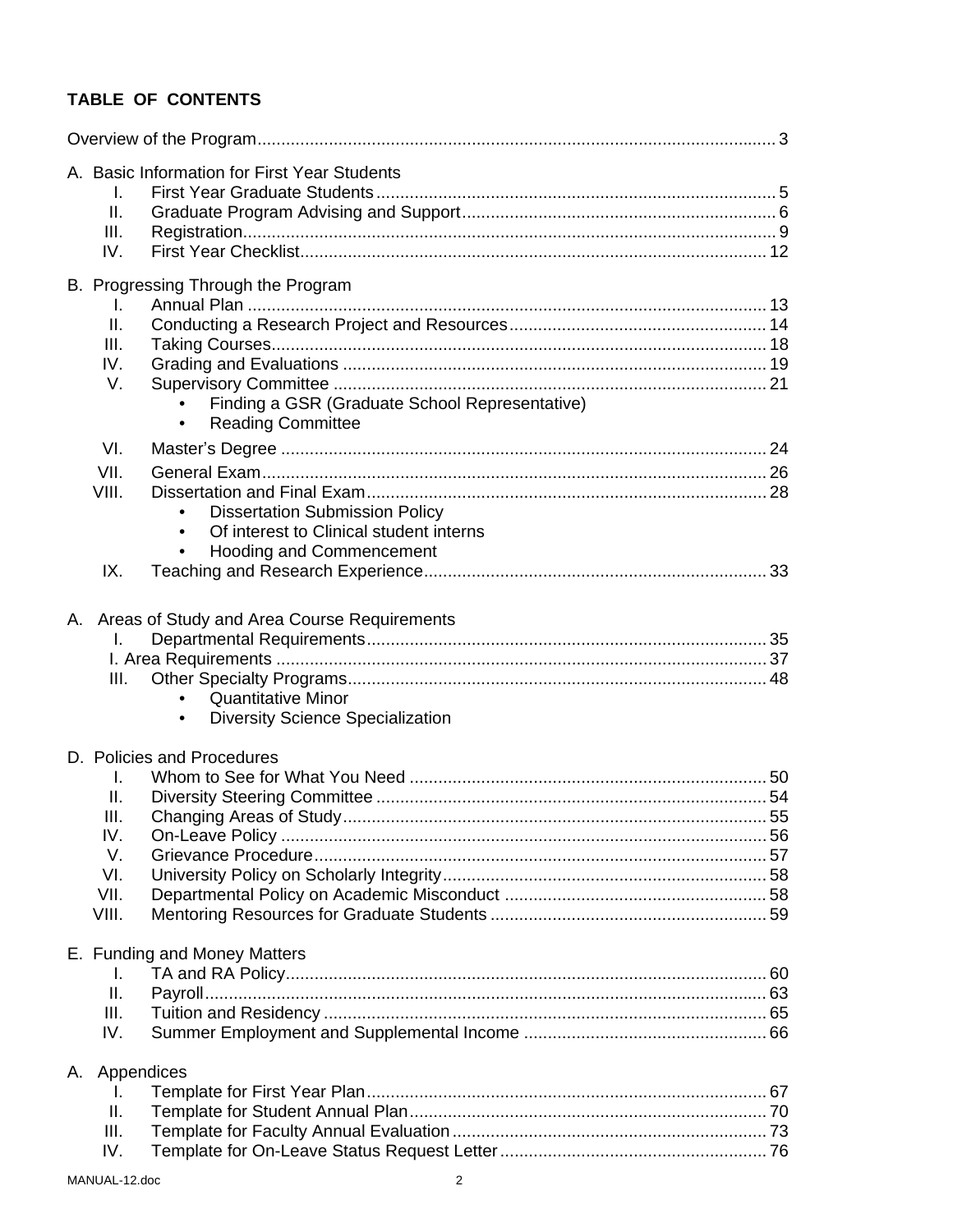#### \*\*\*\*\*\*\*\*\*\*

### **Overview of the Psychology Ph.D. program**

**1. Goal**. The goal of the Psychology Graduate Program at the University of Washington is to train the next generation of psychologists for excellence in research, teaching and/or clinical practice. Toward that end, graduate students are expected to take some formal course work. More importantly, you will be challenged to acquire and demonstrate mastery of a set of professional skills, including research, reading, writing, and speaking in your professional field.

Our program places an emphasis on self-definition of goals, and the development of individualized graduate programs centered around your goals. The purpose of this overview is to give you a general picture of the events that will constitute your graduate training, and define their general time scale.

**2. Areas and Advisors**. For administrative purposes, the Department is divided into eight Areas: Animal Behavior, Behavioral Neuroscience, Clinical (Adult Clinical), Child Clinical, Cognition & Perception, Developmental, Quantitative and Social Psychology & Personality. The specifics of graduate training vary somewhat among Areas, particularly between the clinical and non-clinical Areas.

Each student is admitted to the graduate program under the sponsorship of a particular faculty member, who becomes the student's Advisor. A Co-Advisor is also selected for each student. The Advisor and Co-Advisor help the student plan his/her course of study, and guide him/her in all aspects of graduate training. Each student is also assigned to an Area -- typically the Area to which his or her Advisor belongs.

**3. Coursework**. Students in the non-clinical Areas are required to take about 10 courses in the first two years. Students in the clinical Areas take many more courses -- about 20 in the first three years. All students are strongly encouraged to participate in seminars and advanced seminars throughout their graduate careers. (See page 35 for Department and Area requirements)

**4. Milestones**. The student progresses through the graduate program by passing a variety of milestones. They are:

**First (or second) Year Research Project**. During the first year, each non-clinical student undertakes a research project under the supervision of his or her Advisor. Due to their heavy course load, clinical students undertake their first year project in their second year. The research project includes planning, data collection, data analysis, and presentation of the project at the Research Festival held at the end of Spring quarter, and writing up the project for publication.

**Continuing Research**. During the second year, and throughout his/her graduate career, students carry out increasingly independent research with their Advisors. An emphasis on research is a major hallmark of our graduate program.

**Formation of Supervisory Committee**. At the end of the first year or the beginning of the second, each student forms a Supervisory Committee to guide him/her through the remainder of his/her program. For clinical students, the Committee is formed at the end of the second year. (See page 21)

**General Examination ("Generals")**. During the third year, the student takes the General Examination. The purpose of the General Examination is to challenge the student to demonstrate mastery of a body of literature and concepts in his/her field, and a set of professional skills. The format of the General Examination varies among Areas and individual students (See page 26). Most commonly, the student develops a reading list in consultation with members of the supervisory committee, reads a body of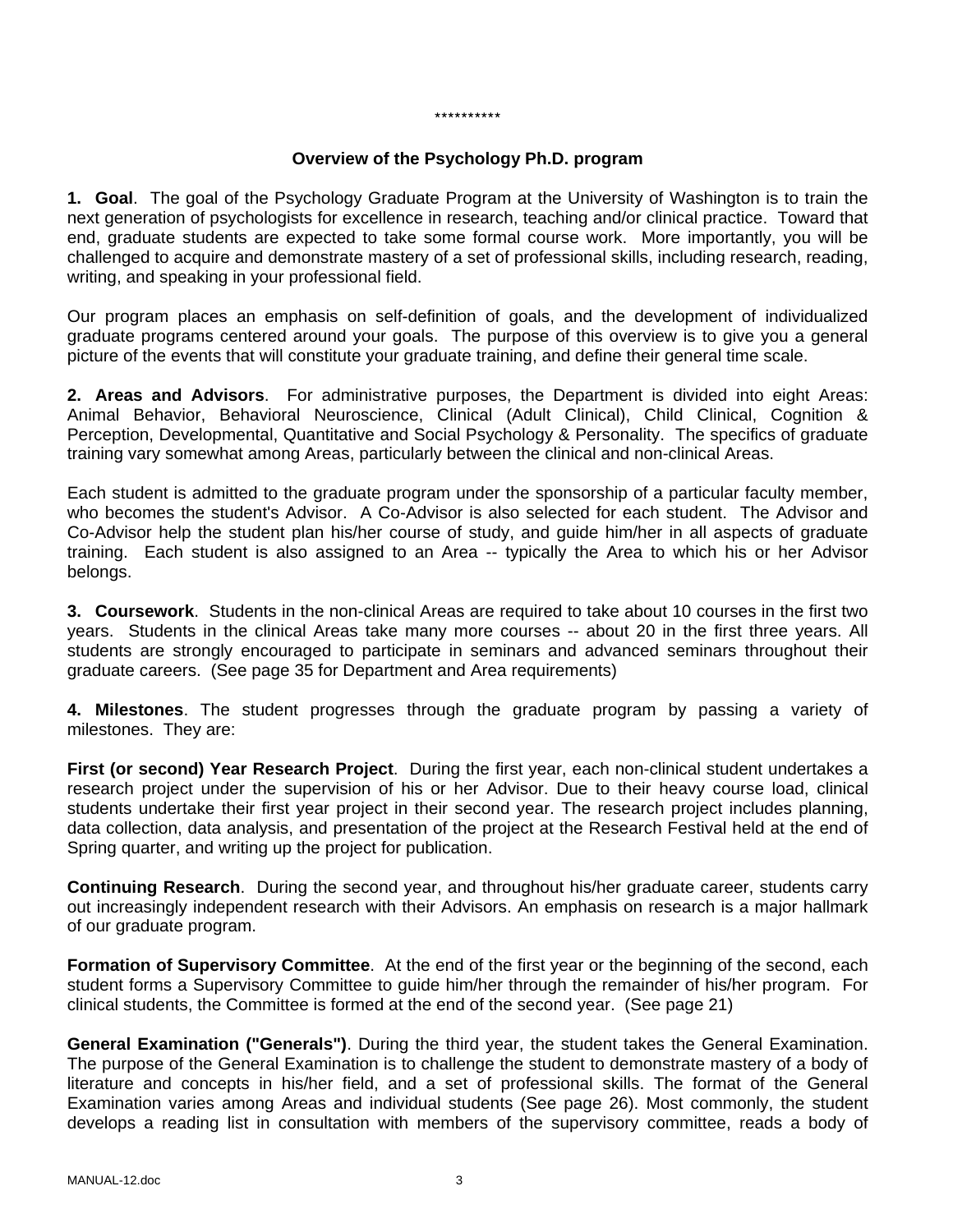literature, writes answers to a set of essay questions based on it, and defends his/her answers in an oral examination.

**Dissertation Proposal.** During the fourth year, each student develops a formal research proposal for his/her dissertation work. The format of the dissertation proposal varies among Areas and individual students. The proposal is presented, orally and/or in writing, to the Supervisory Committee for discussion and feedback. (See page 28)

**Formation of Reading Committee**. When the dissertation is nearly complete, three members of the Supervisory Committee agree to serve as your Reading Committee. The Reading Committee is appointed to read and approve the dissertation. (See page 23)

**Final Examination.** When the reading committee has read a draft of the entire dissertation and the members of the doctoral supervisory committee agree that the Candidate is prepared to take the Final Examination, all members of the doctoral supervisory committee must sign the Request for Final Examination form. The work is presented to the Supervisory Committee, usually in the form of a colloquium, and a formal dissertation is completed. (See page 28)

**Clinical training and internship**. This is required for all clinical students. Consult with your faculty advisors, the clinic director, and the director of clinical training about how to prepare for this required clinical training experience.

---

The rest of this manual provides more comprehensive descriptions of course work and milestones, including the many rules that apply to them, and some suggestions about how to accomplish them.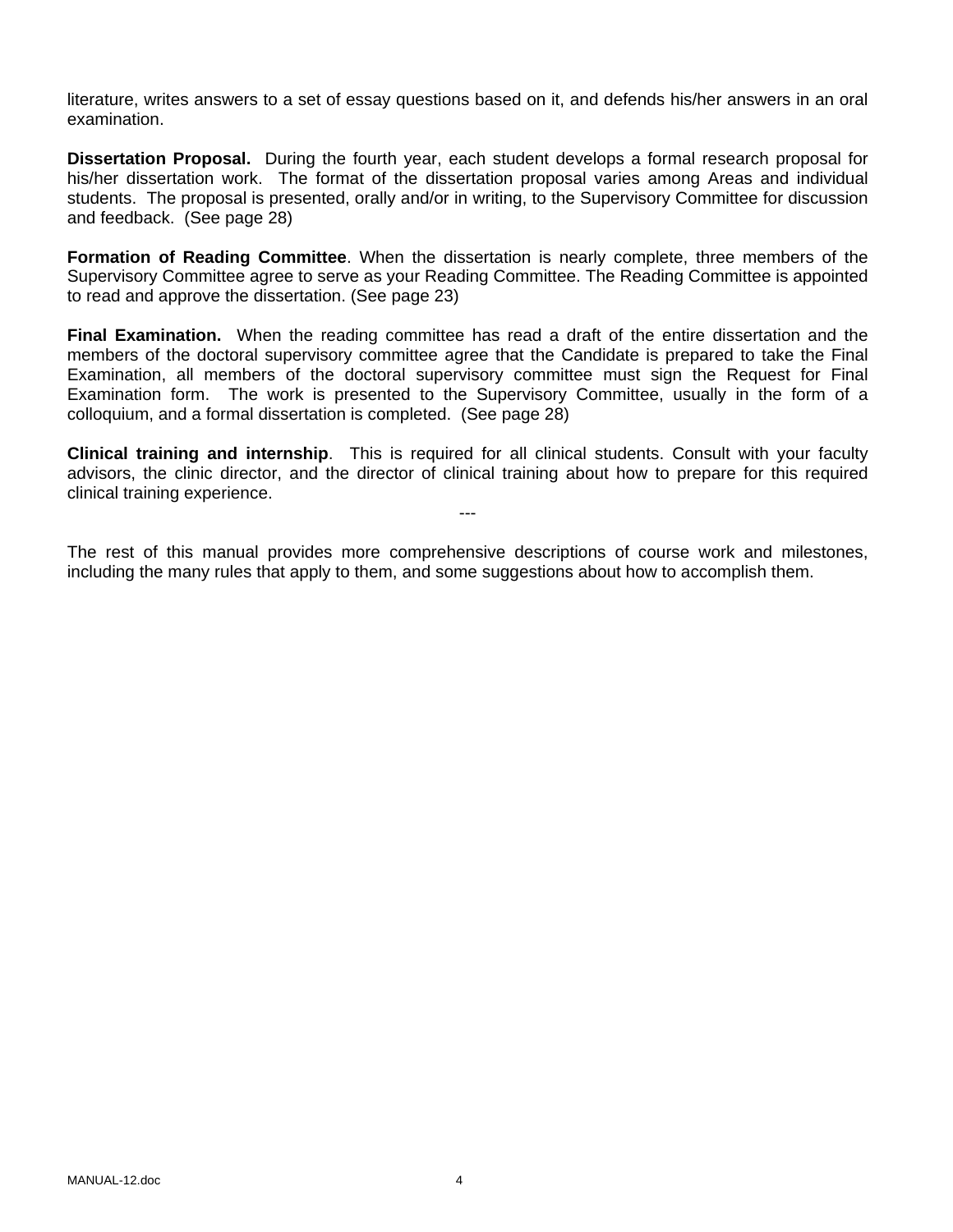## **A. Basic Information for First Year Students**

## **A. I. FIRST YEAR GRADUATE STUDENTS**

Welcome to the Psychology Department! This manual was written in an effort to guide you through your graduate program. Please read through the manual to get a clear picture of the procedures involved in completing the program. The first year of graduate school can be a difficult time. Many faculty members, advanced graduate students, and staff members are committed to helping new graduate students in their transition to graduate school. Please make use of these resources when the need arises. If you have questions not included in the manual, please contact the Graduate Program Advisor in Guthrie 127 (jeanny@uw.edu, 206-543-9329), your advisors, another graduate student, or the Director of Graduate Training, Nancy Kenney.

- **1. Faculty Advisors.** You will have been assigned two (primary and secondary) or more advisors in your major area who will assist you with planning your program for the first year. Your advisor(s) will also supervise your research during the first year. Although many students continue with this advisor past their first year and/or make this person the chair of their Supervisory Committee, this is not required. You should feel free to pursue work with another faculty member if that should better fit your educational needs. (See page 6, Graduate Program Advising).
- **2. Orientation Week.** First year graduate students are expected to attend an orientation seminar during the week prior to the start of classes, Autumn Quarter. Please register for orientation credit, under Psych 500 A. Contact the Psychology Graduate Program Advisor (jeanny@uw.edu, 206-543-9329) for details if you have not received the orientation schedule.
- **3. First Year Plan.** Early in Autumn quarter of the first year (preferably during Orientation Week), new students are to schedule a planning meeting with their advisor(s). After the meeting, the student is asked to prepare a written version of his/her goals, coursework, research, etc., for the upcoming year (the First Year Plan, see page 67 for template).
- **4. Course Requirements.** You should begin fulfilling departmental course requirements during the first year. In particular, you must complete courses to satisfy the statistics requirement by the end of the second year. Check with your area about specific requirements (See page 37).
- **5. First Year Research Project.** All first year students are required to conduct research during the year. This activity culminates in a formal presentation of your work at the annual Psychology Department Research Festival, held at the end of Spring Quarter. Clinical students present at the end of their second year in the program. All other students present at the end of their first year.
- **6. Annual Evaluations.** You will be evaluated at the end of each year by the faculty in your major area. The evaluation will be based on your accomplishments during the prior year and your Annual Plan which is prepared in May of each year to discuss the following year. (See the template, page 70). A letter providing feedback from the evaluation and any appropriate recommendations will be sent to you from your advisor(s). For more detailed feedback, you should talk with your advisor and/or the Area GTC Representative. (See Area Rep list, page 36)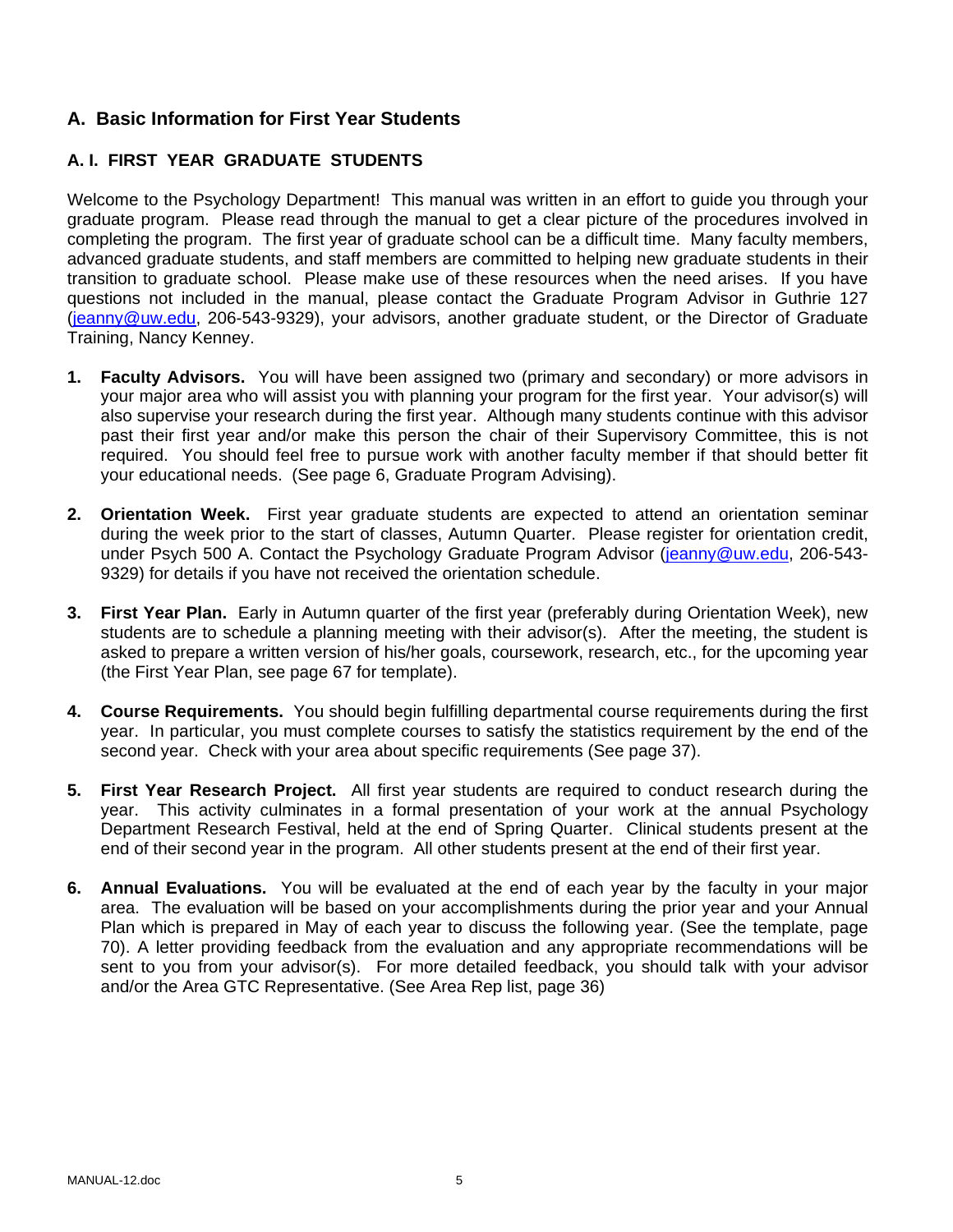- **7. Office Space.** Many students will have office space available through their advisors. If you do not, or would like to have space, some graduate student desk space is available in Guthrie Annex 4 (GA4). This space includes equipment for computer use and internet access, a ping-pong table, pool table, and a kitchen with a refrigerator and microwave. Students are responsible for space assignments and upkeep in this area. Contact your Graduate Program Action Committee (GPAC) Representatives (See page 8).
- **8. E-Mail.** In order to sign up for a UW e-mail account, go to https://uwnetid.washington.edu/newid/. Then follow the online instructions. Send questions to UW Technology Service Center via their Web site (http://www.washington.edu/computing/help/) or call 206-221-5000.

### **A. II. GRADUATE PROGRAM ADVISING**

### **Advisors/Co-Advisors**

Advisors work to help students with their goals and with their research. They also usually serve as the chair of the student's Supervisory Committee. Co-advisors are assigned to students to provide students with additional support. Students should feel free to approach their advisors and co-advisors with questions or concerns regarding their program. Advisors and co-advisors are also typically the ones who sign the Master's Warrant (See page 24). Although the advisors and co-advisors are assigned to students for the first year of the program, students may change these assignments. It is recommended that students who would like to change advisors or co-advisors discuss this possibility with their advisor or coadvisor. For a student perspective, consult with other graduate students, and/or GPAC (See page 8).

### *Graduate Training Committee* – **Chaired by Nancy Kenney** (G306, 206-543-2563,

### e-mail: nkenney@uw.edu)

The Graduate Training Committee (GTC) is an appointed committee of the faculty. Faculty members of the Committee represent each of the sub-areas within the Psychology Department, and two graduate students attend the meetings to provide student input. The functions of the Committee are to:

- 1. Consider graduate training issues that relate to the entire department in order to make recommendations for departmental action. This would include such topics as departmental course requirements, research requirements, timing of general exams, etc.
- 2. Address grievances any student may have in regard to training issues or individual treatment within the department.
- 3. In collaboration with the Areas, review the progress of individual graduate students, recommend disciplinary actions when necessary (rare).
- 4. Keep abreast of changes in Graduate School policies in order to interpret them to students and faculty.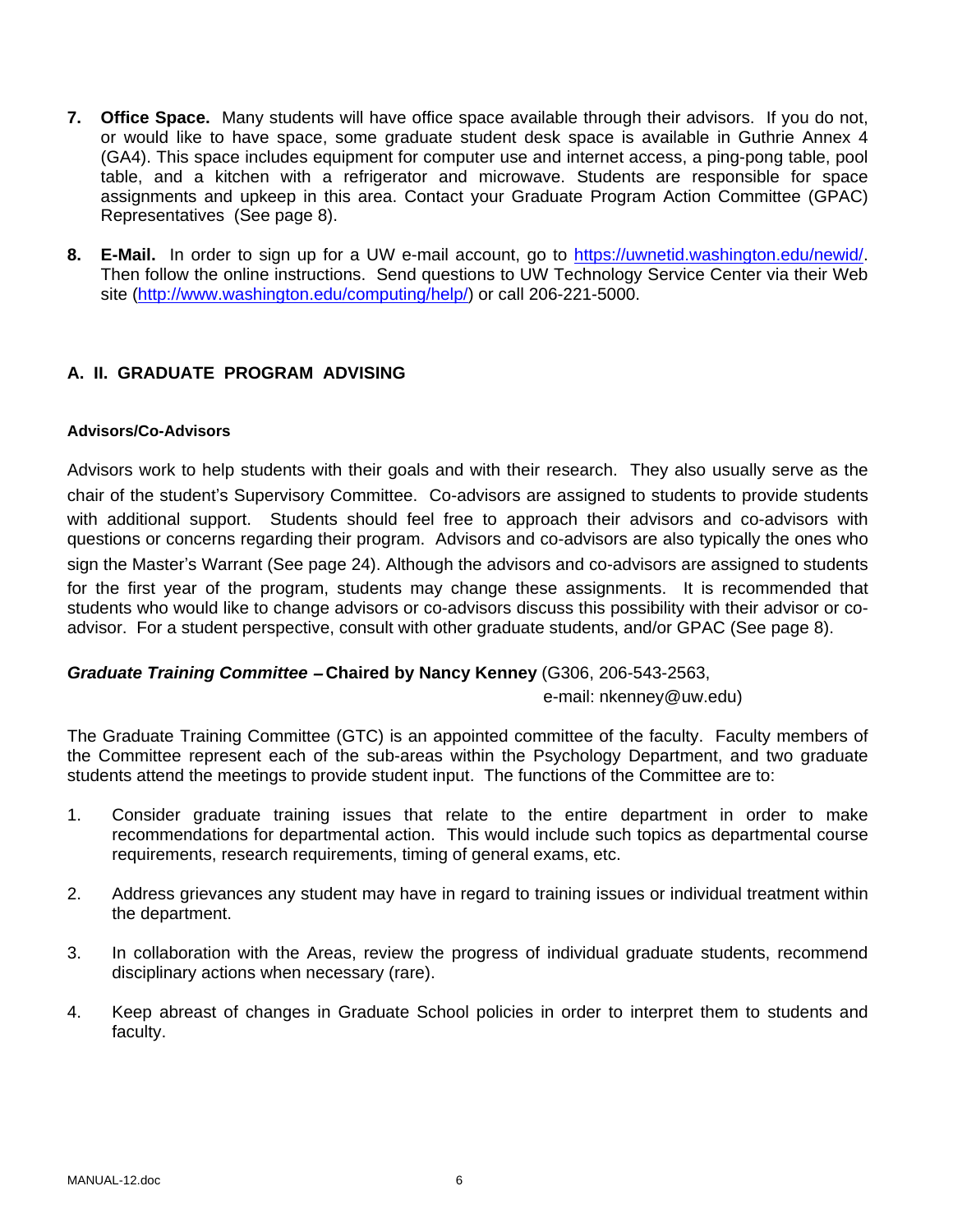### **Graduate Program Coordinator** – **Nancy Kenney** (G-306, 206-543-2563, nkenney@uw.edu)

The Graduate Program Coordinator (GPC) supervises the activities of the Graduate Program Office, is the Chair of the GTC, acts as liaison with the Graduate School, assigns teaching assistants in collaboration with the Graduate Program Advisor and the Associate Chair, and provides individual counseling and troubleshooting to graduate students. Academic advising, in general, is provided by your own advisor, though the GPC may be more knowledgeable and up-to-date on some policies and requirements. If in doubt, see the GPC, who can refer you to a more appropriate person, if necessary.

(Also see the 'Whom to See' list on page 50)

### **Graduate Program Advisor** – **Jeanny Mai** (G-127, 206-543-9329, jeanny@uw.edu)

The Graduate Program Advisor (GPA) may be the most important of all these sources, as she is knowledgeable about the Graduate School and the University, and knows the procedures that you must follow along the way toward your degree.

Graduate Program Advisor activities of importance to you include:

- 1. Keeping an updated record of your student status, Supervisory Committee members, etc. Also, if given some idea of your time schedule for completing requirements, she can remind you of procedural details you must attend to.
- 2. Making official requests to the Graduate School for Supervisory / Reading Committee formation and changes.
- 3. Scheduling General and Final Examinations with the Graduate School.
- 4. Preparing and distributing Master's / General Exam / Final Exam warrants. (The term 'warrant' refers to the document signed by the supervisory committee stating that the student has passed the Master's, General or Final Exam.)
- 5. Coordinating TA assignments in collaboration with the GPC and Associate Chair, handling TA budget questions, entering TA payroll appointments.
- 6. Questions concerning University and departmental requirements.
- 7. Registration problems.
- 8. Entering scholarships or fellowship awards, requesting non-resident tuition waivers from the Graduate school.
- 9. Organizing department events, such as Interview Weekend, Welcome Party, Research Festival and Hooding.
- 10. Graduate student travel support and dissertation support requests.

The Graduate Program Advisor also has many other responsibilities, including the time-consuming job of graduate admissions. So please be considerate of her time, especially in the months of December and January, when the input from graduate school applicants peaks.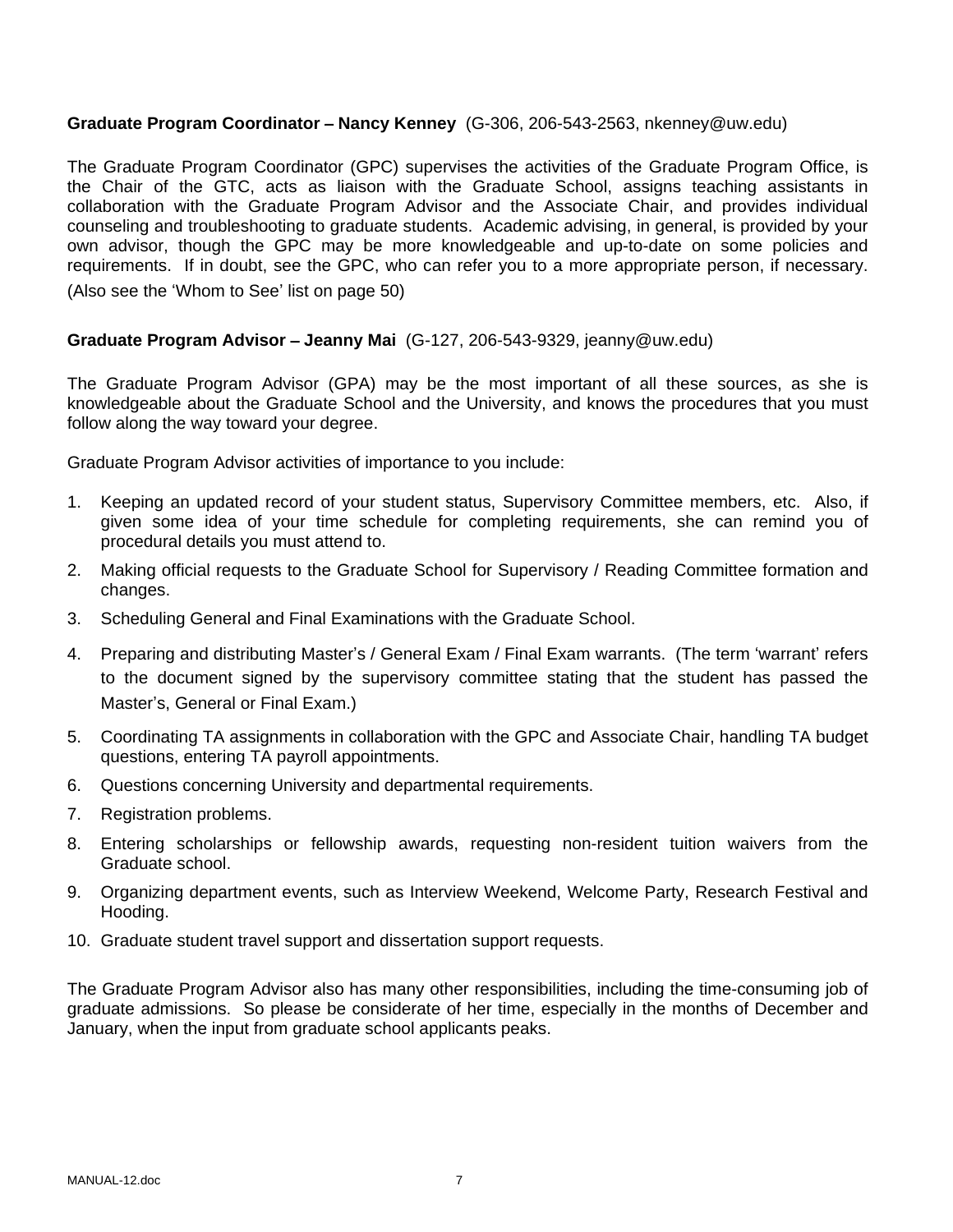### **Psychology Graduate Program Action Committee (GPAC)**

Founded in 1998, this committee represents all graduate students in the Psychology Department and serves as a liaison between students, faculty, and administration. **Membership is open to all psychology graduate students.** Students are invited to participate in this committee and are welcome to attend any meetings, to ask questions, or to raise issues pertaining to the Psychology Department.

GPAC Representatives for this year are:

Ashwin Bhandiwad bhandiwa@uw.edu Kayla Upshaw kbupshaw@uw.edu

GPAC website: https://catalyst.uw.edu/workspace/gpacpsy/5179/23487

### **Graduate & Professional Student Senate (GPSS)**

The Graduate and Professional Student Senate (GPSS) is the student government at UW that represents you, in all aspects of your student life EXCEPT labor issues. GPSS is made up of two senators from each degree-granting department, four officers and several staff members. GPSS provides graduate and professional students with representation both on campus and in the legislature. In addition, GPSS acts as a resource center and funds graduate programming. Here is a list of the functions of GPSS:

• We represent you and all UW graduate and professional students to the UW administration, the City of Seattle, the State of Washington, and the federal government. We do this, in part, by having two Senators from each department (or school) attend two meetings per quarter in order to represent you. Make sure you know your Senators, as they are your representation and also the people who can make your departmental funding request.

• We lobby for you in Olympia. Because UW is a state school, not all decisions about the school are made on campus; some policies are decided in Olympia. The GPSS Vice President (qpssvp@uw.edu) is our official lobbyist and spends the winter quarter living in Olympia, advocating on behalf of all graduate and professional students at UW. GPSS plans lobby days, and we also aid students in contacting their legislators when important bills with potential impacts on higher education are coming up for a vote.

• We appoint people to serve on University committees. Serving on a committee is a great opportunity for graduate and professional students to gain experience working with administrators and faculty, to have an impact on campus, and to bulk up a CV in the process. Committees range from the Human Subjects Review Committee and the Institutional Animal Care and Use Committee, to the Student Technology Fee Committee, with a \$4.5 million dollar budget. Contact the GPSS Vice President for more information on all of the various committees.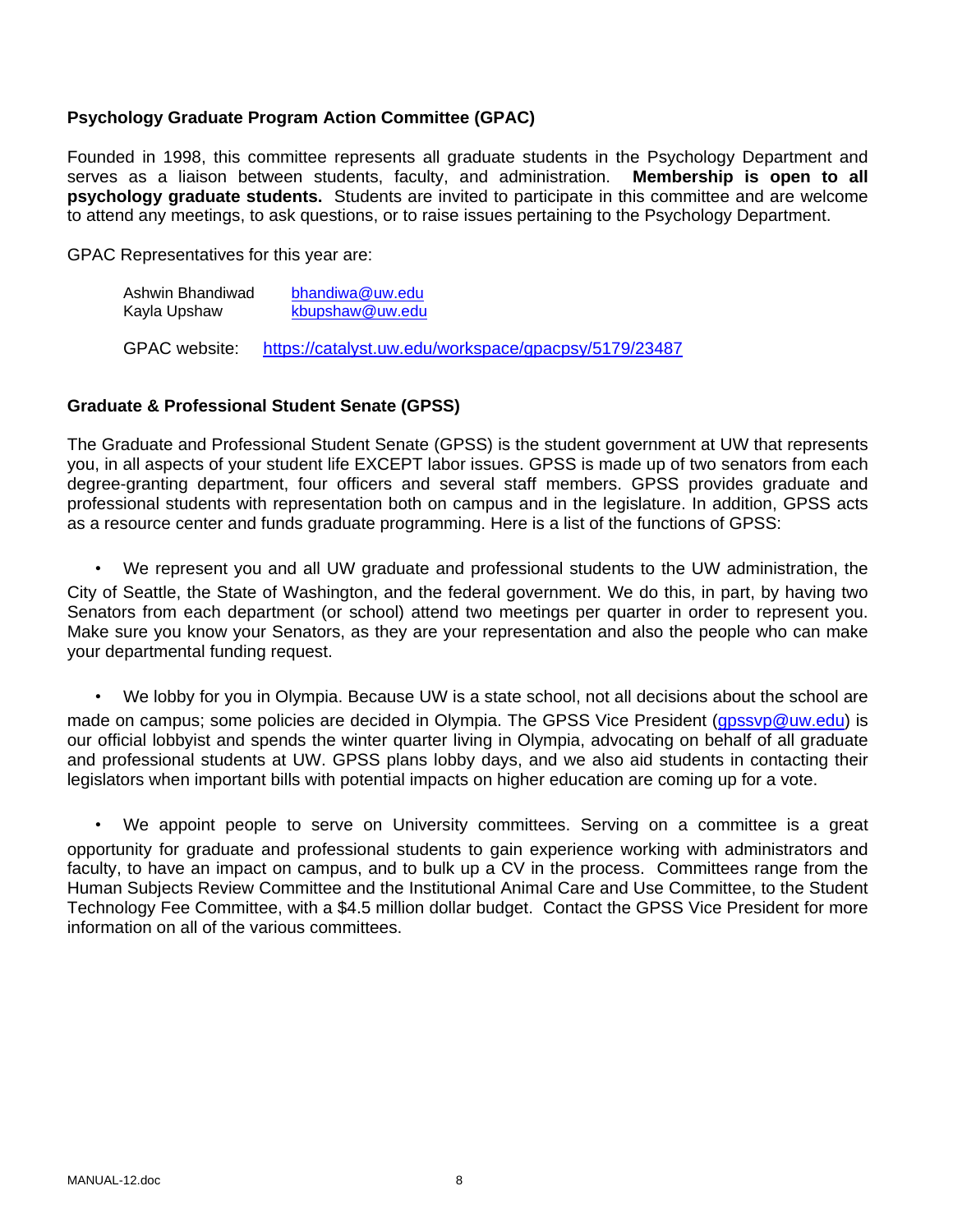• We offer free food and beer. We organize several social events during the school year. We have a social in the fall and another in the spring. Our socials are completely free and open to all UW graduate and professional students. In the winter quarter, we also host graduate and professional speed dating, just in time for Valentine's Day, which always fills up quickly.

GPSS Representatives for this year are:

Meg Grounds **mgrounds@uw.edu** Bjorn Hubert-Wallander bjornhw@uw.edu

GPSS website: http://depts.washington.edu/gpss/

### **A. III. REGISTRATION**

**Choose your courses**. Review the course requirements on page 37. A description of Psychology courses is found on the Psychology webpage (http://www.washington.edu/students/crscat/psych.html). In consultation with your advisor, make your Annual Plan (see page 70) and decide which courses to take. Also talk with other students or the instructor of the course.

**Look up courses in the Time Schedule**. Once you have decided upon the classes you want to take, look in the "Time Schedule" for the appropriate quarter to find out the days and times when these classes meet. The UW Time Schedule can be found on the UW website http://www.washington.edu/students/timeschd/.

**Entry Codes**. You should make note of the classes that need a "course entry code" or a "course

permission card." The course entry code numbers are usually available from the instructor. If the course has variable credits, such as Psych 600, 700, or 800, the entry code numbers should be available in the main office of Guthrie (G-119A.) Course permission cards can be picked up at the main office. They need to be signed by the instructor of the course (or your advisor for independent research) and then exchanged for the course entry code number. If problems with entry codes occur during registration, you should contact the instructor, Kim Arbios, Course Scheduling Coordinator (206-543-1469, karbios@uw.edu), or Jeanny.

**During the academic year you must be registered for courses or petition for on-leave status.**  Failure to do so will result in being dropped from the University. (Exception: You do not need to go onleave or register for Summer Quarter. Summer quarter On-Leave status is automatic for all graduate students who were either registered or officially On-Leave during the prior Spring Quarter.) If you have a teaching or research assistantship, please see the section of this manual entitled "Number of Credits" on page 11.

### *Registration*

Registration must be done before the first day of class to avoid a late first time registration fee (\$25). Changes in courses may be made no later than the fifth day of the quarter to avoid a change of registration fee (\$20) and possible tuition forfeiture. Registration is done on the web at: http://myuw.washington.edu. If you have questions, please email the Registration Office (regoff@u.washington.edu), or call (206) 543-8580, Monday through Friday, 8:00 a.m. to 5:00 p.m., and a staff member will gladly assist you.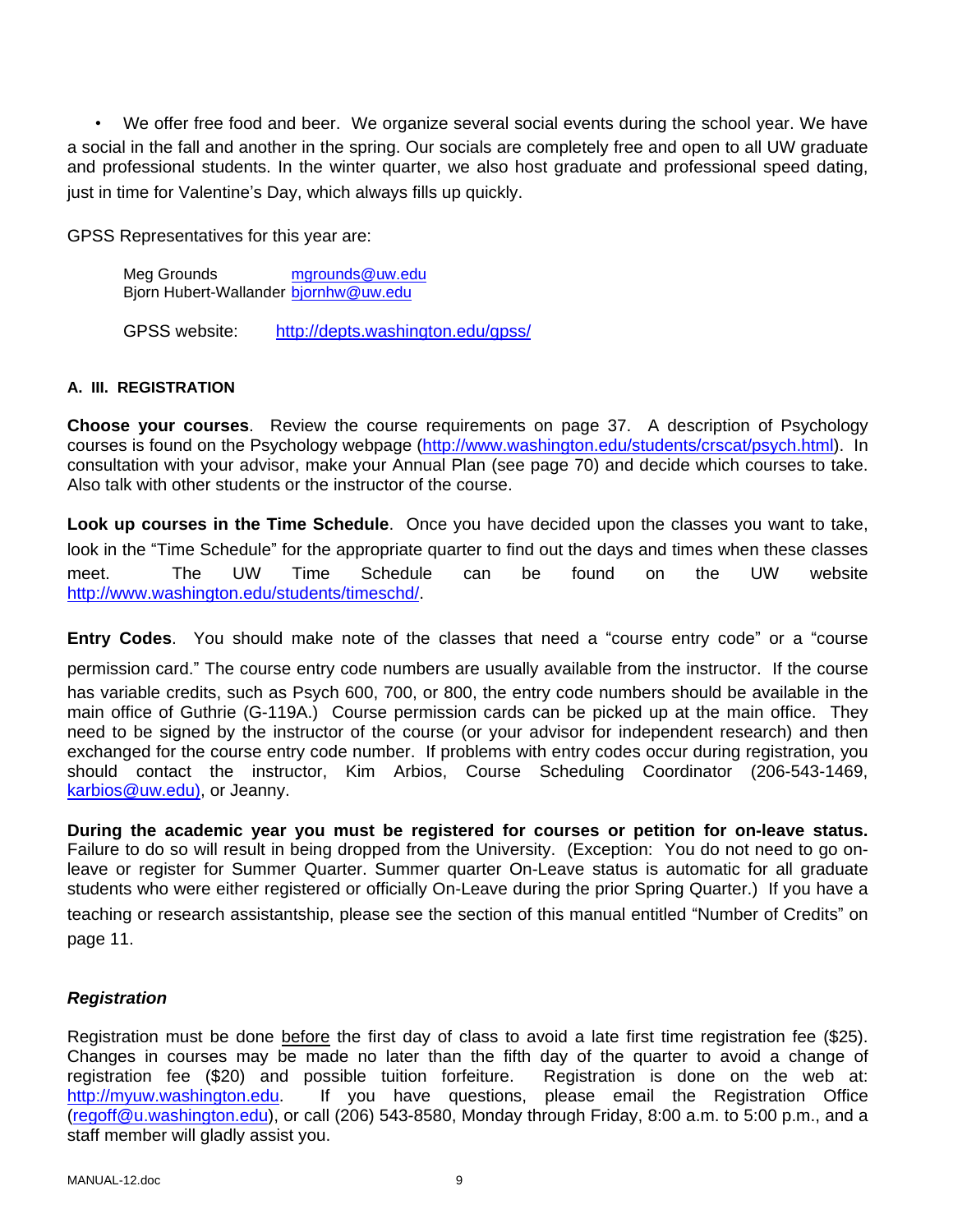**Important**: Keep a file for yourself of all the courses you take, *including* seminars and independent studies. In this file enclose reading lists, syllabi, instructor name(s), and the quarter and year each course was taken. This file will be invaluable to you later; e.g., when you apply for licensing or teaching positions.

**10 Year Limit**: The count of years in the program begins during the Autumn Quarter following the student's admission. Quarters on-leave or assigned off campus count as if the student has been in residence, i.e., "the clock keeps ticking." Quarters in clinical internships also count in the determination of the student's number of years in the program. In the unlikely event it becomes necessary to complete your program in more than 10 years, you must submit a petition to the Dean of the Graduate School for permission to extend the 10-year limit. The petition is available online at the Graduate School webpage, http://www.grad.washington.edu/mygrad/student.htm. A common goal is to finish the program in 5 to 7 years.

### *Dropping and Adding Courses*

If you need to drop or add a course, be certain to do this within the first five days of the quarter to avoid a \$20 change of registration fee or possible tuition forfeiture. Once the change of registration fee is in effect, and you need to change your schedule, make all changes in ONE day, so you get charged once.

If you drop classes after the  $8<sup>th</sup>$  day of the quarter, you will be charged a \$20 (change of registration fee) and tuition forfeiture (next section).

#### *Tuition Forfeiture*

Tuition forfeitures are fees that are charged when you make changes to your schedule from the 8th through the 30th calendar day of the quarter that result in you dropping from one tuition rate to another, or withdrawing completely from your classes.

#### http://f2.washington.edu/fm/sfs/node/60

You should note, that you are permitted **only ONE** drop after the second week of the quarter, per academic year – choose wisely!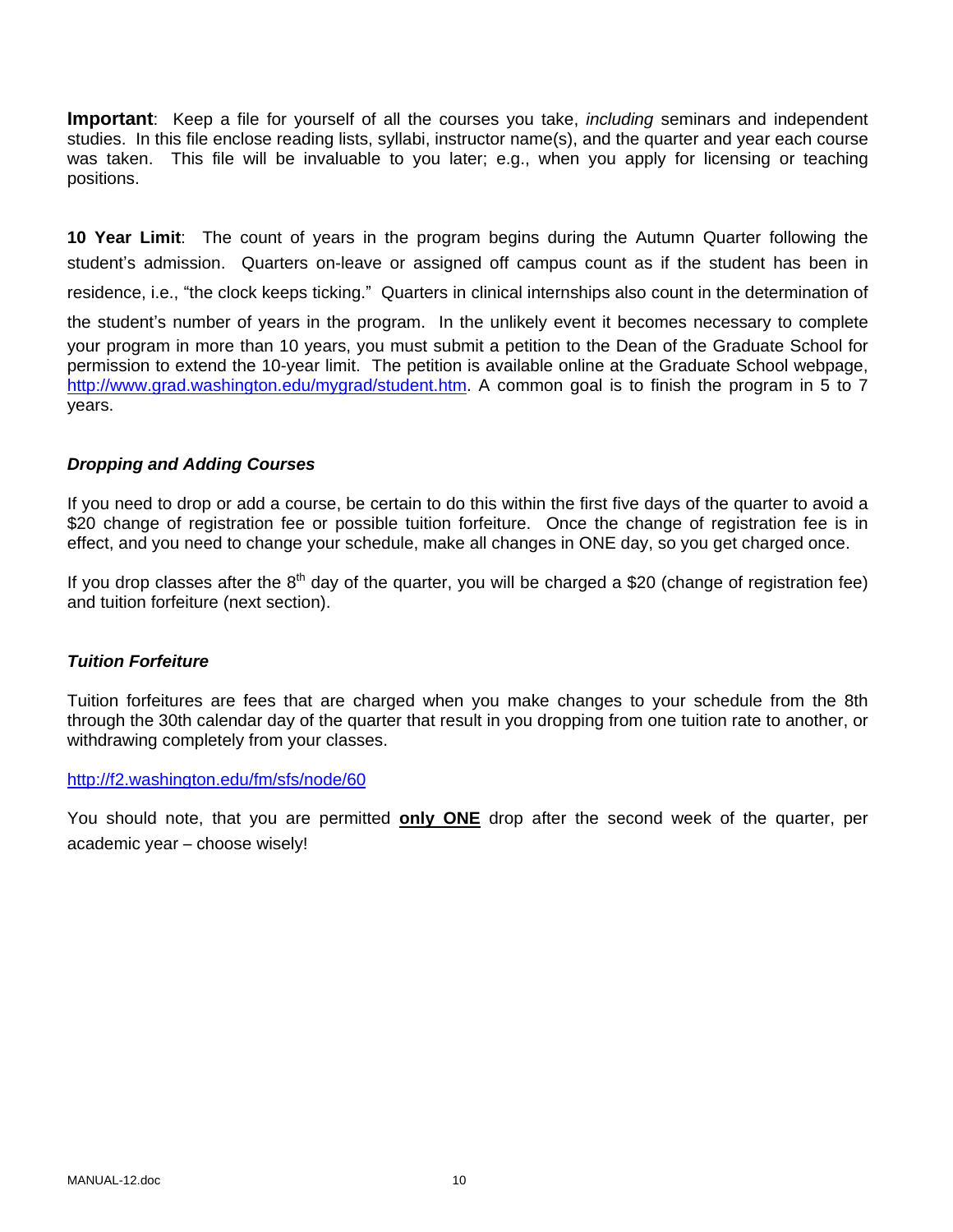### *Number of Credits*

TAs and RAs must register for a minimum of 10 credit hours for each quarter of their appointment (2 credits for Summer Quarter). These credits can include credit for Psych 600 (Independent Study/Research), Psych 700 (Master's Thesis), or Psych 800 (Doctoral Dissertation) with the number of credit hours commensurate with your time commitment to your research and individual study (suggested guideline of 3hrs/wk = 1 credit). Since you are virtually always conducting a program of independent study and research, you will generally register for several credits in one or more of these courses each quarter.

The tuition charge is the same for 7-18 credit hours. You will be charged additional tuition for credits in excess of 18. A minimum of 9 credits in Psych 700 is needed for the Master's degree. A minimum of 27 credits over at least 3 quarters in Psych 800 is needed for the Doctoral Degree (See page 28). There is no maximum number of credits for these courses, which can be earned over multiple quarters, but students cannot register for more than 10 credits of Psych 800 per quarter.

| <b>REGISTRATION REQUIREMENTS</b>            | Academic Year | <b>Summer Quarter</b> |
|---------------------------------------------|---------------|-----------------------|
| <b>Full time Status</b>                     | $10-18$       | $10-18$               |
| <b>Minimum Credits Required</b>             |               | ሰ*                    |
| Minimum Credits to maintain TA/RA           | 10            | 2                     |
| Minimum Credits to maintain Financial Aid** | 10            | variable <sup>+</sup> |

\*If registered during previous academic year (Autumn, Winter, Spring)

+ For Full time Financial Aid you likely need anywhere between 5-10 credits every quarter (including summer). Please check with Student Fiscal Services (sfshelp@uw.edu, 206-543-4694, or chat with them at: http://f2.washington.edu/fm/sfs/students) for your particular situation.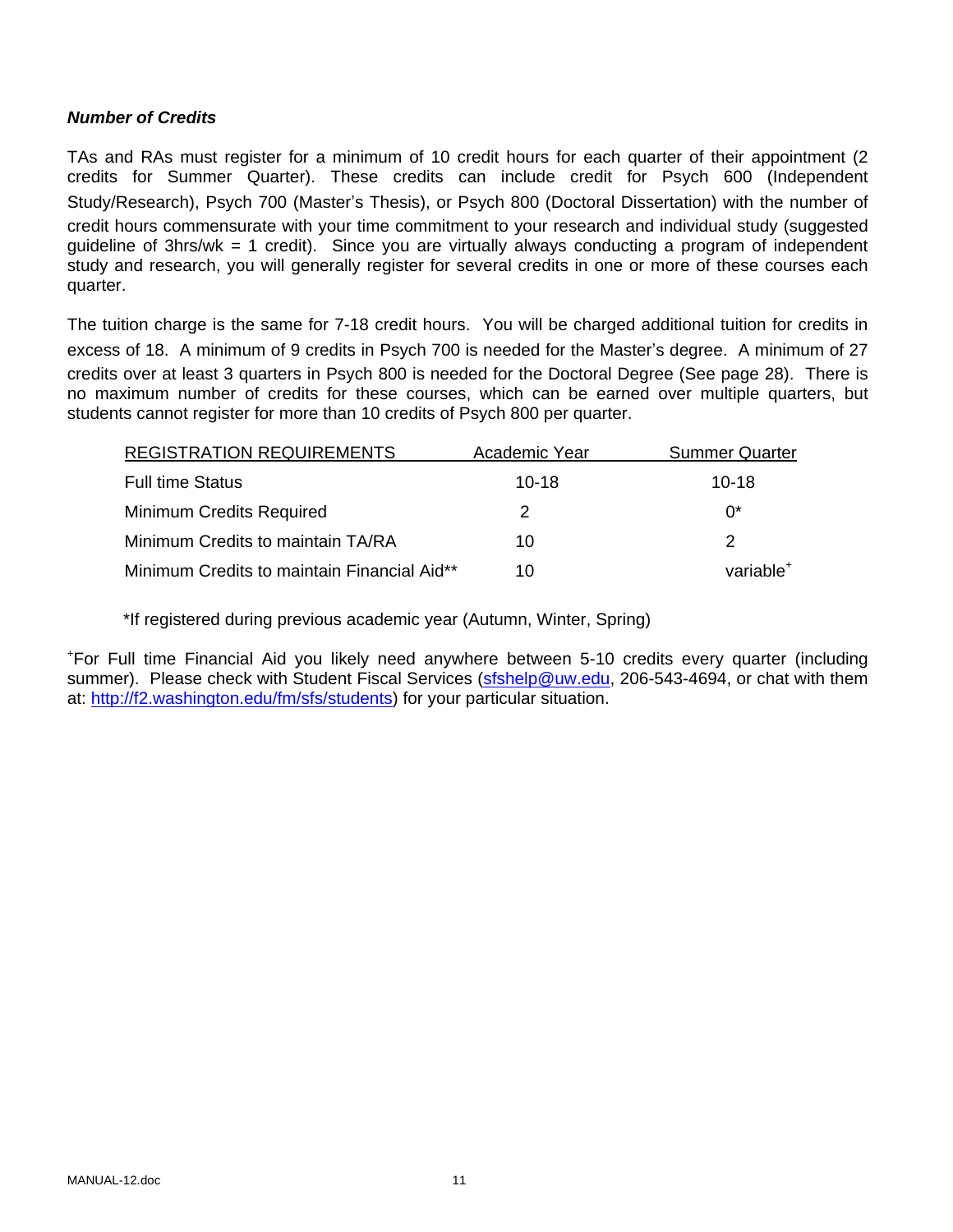## **A. IV. FIRST YEAR CHECKLIST**

□ Attend the Psychology Orientation Seminar and the UW's CIDR TA/RA Conferences which occur the week before school starts

 $\Box$  Prior to the beginning of classes, meet with your advisor to go over course requirements, research plan, and TA/RA assignment

□ Get Washington State driver's license (http://www.dol.wa.gov/)

 $\Box$  Complete payroll, insurance, and tax paperwork with Merly Jones, G-126, 206-543-3366, merlej@uw.edu

- $\Box$  Get e-mail account, office space, etc
- $\Box$  Acquire building keys in the Guthrie front office
- $\Box$  Pay student fees/tuition before the due date by the 3<sup>rd</sup> Friday of the quarter
- $\Box$  Talk with more advanced students to get their tips on the program
- □ Complete your First Year Plan with your advisor (See First Year Planning Section, page 5 and page 67 for Template) Turn in the final version to your advisor by the end of the first week of classes
- $\Box$  Register for classes before the first day of classes, including:
	- Orientation seminar, statistics sequence, Colloquium Series

 Keep a file for yourself of all the courses you take, *including* seminars and independent studies. In this file enclose reading lists, syllabi, instructor name(s), and the quarter and year each course was taken. This file will be invaluable to you later, e.g. when you apply for licensing or a teaching position.

- $\Box$  Prepare for the first/second year project
- $\Box$  Plan for summer funding
- $\Box$  Review this manual for information that might be helpful
- $\Box$  Get to know the cafes on and off campus

 $\Box$  If any concerns arise, don't be shy. Talk to your advisor, co-advisor, another student, the lead TA, the GPAC reps, the Graduate Program Advisor (Jeanny Mai), the Director of Graduate Training (Nancy Kenney), or anyone else you think might be helpful.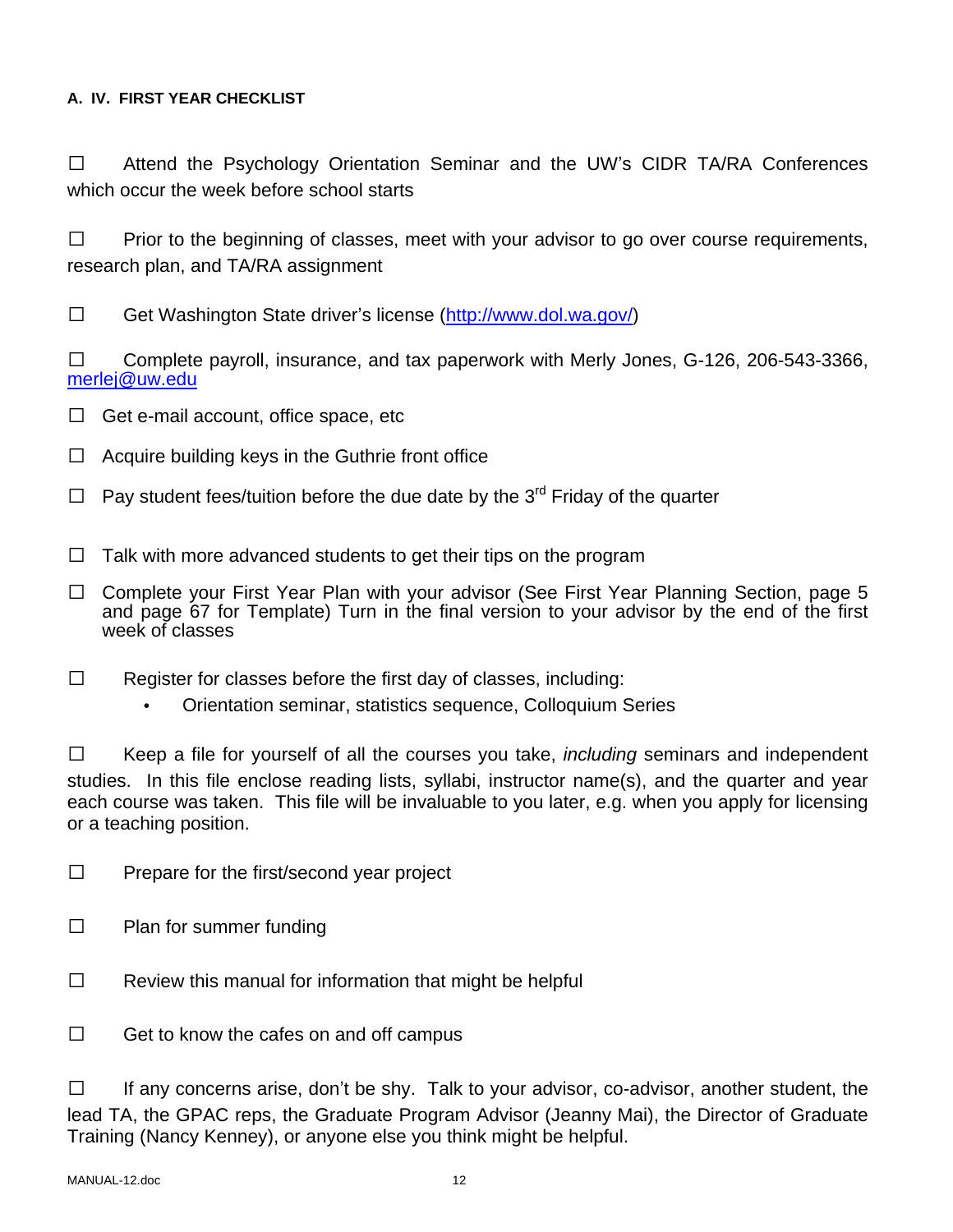## **B. PROGRESSING THROUGH THE PROGRAM**

### **B. I. ANNUAL PLAN**

All graduate students and their advisors are expected to participate in an annual planning and evaluation process. In 1999 and again in 2003, the faculty approved changes in the course requirements for our new graduate program. We also adopted a new Planning/Evaluation process. We are currently implementing the new planning process, which will undergo revision and improvement as needed.

*First Year Plan*. Each new graduate student should study the planning template (See page 67). He/she should meet with his/her advisor(s) prior to the beginning of Autumn Quarter, and begin developing a plan for the first year of study. After the meeting, the student should prepare a draft of his/her first year plan, including goals, coursework, research, etc., for the upcoming year. The student and the advisor(s) should complete and sign the first year plan by the end of the first week of classes, and forward it to the Graduate Program Advisor (GPA, Jeanny Mai). She will forward the plan to the Director of Graduate Training (GPC, Nancy Kenney) for review from a graduate school perspective and thereafter place it in the student's file.

*Annual Plan*. Annual plans are prepared in May of each year. Templates (See page 70) will be distributed as a reminder around April 1. The student and advisor should meet in early April or May, and the final version of the plan should be in the advisor's hands at the end of May. The student's co-advisor and/or committee should be involved as appropriate. The advisor will then draft a feedback/evaluation letter to the student, and forward both the plan and the draft evaluation letter to the Graduate Training Committee (GTC) Area Rep by mid-June.

*Evaluation/Feedback Letters.* Areas will meet and review the plans and letters at the end of Spring Quarter. Other Area faculty members will suggest additions or modifications to the letter. Letters should be signed by the advisor and the GTC Area Rep, and given to Jeanny for distribution. Students should receive their evaluation letters by about July 1.

Copies of the plans and letters will also be forwarded to Nancy Kenney (GPC), who will review them from a Graduate School Perspective. Problem cases will be considered by the Graduate Training Committee (GTC) at its meeting early in Summer Quarter. If needed, an additional letter advising the student of official actions by the GTC or the Graduate School will be sent to the student from the GTC. After review by the GTC, the original evaluation will be given to the student, the plans and copies of the evaluation letters will be placed in the student's file.

Templates setting forth the topics that need to be covered for both the student plan and the faculty evaluation letter can be found at the back of this manual. Topics include items such as goals, accomplishments, progress, development of skills in teaching and research, coursework, service, presentations, awards, and preparation of a *curriculum vitae* (academic résumé). (See appendices page 67.)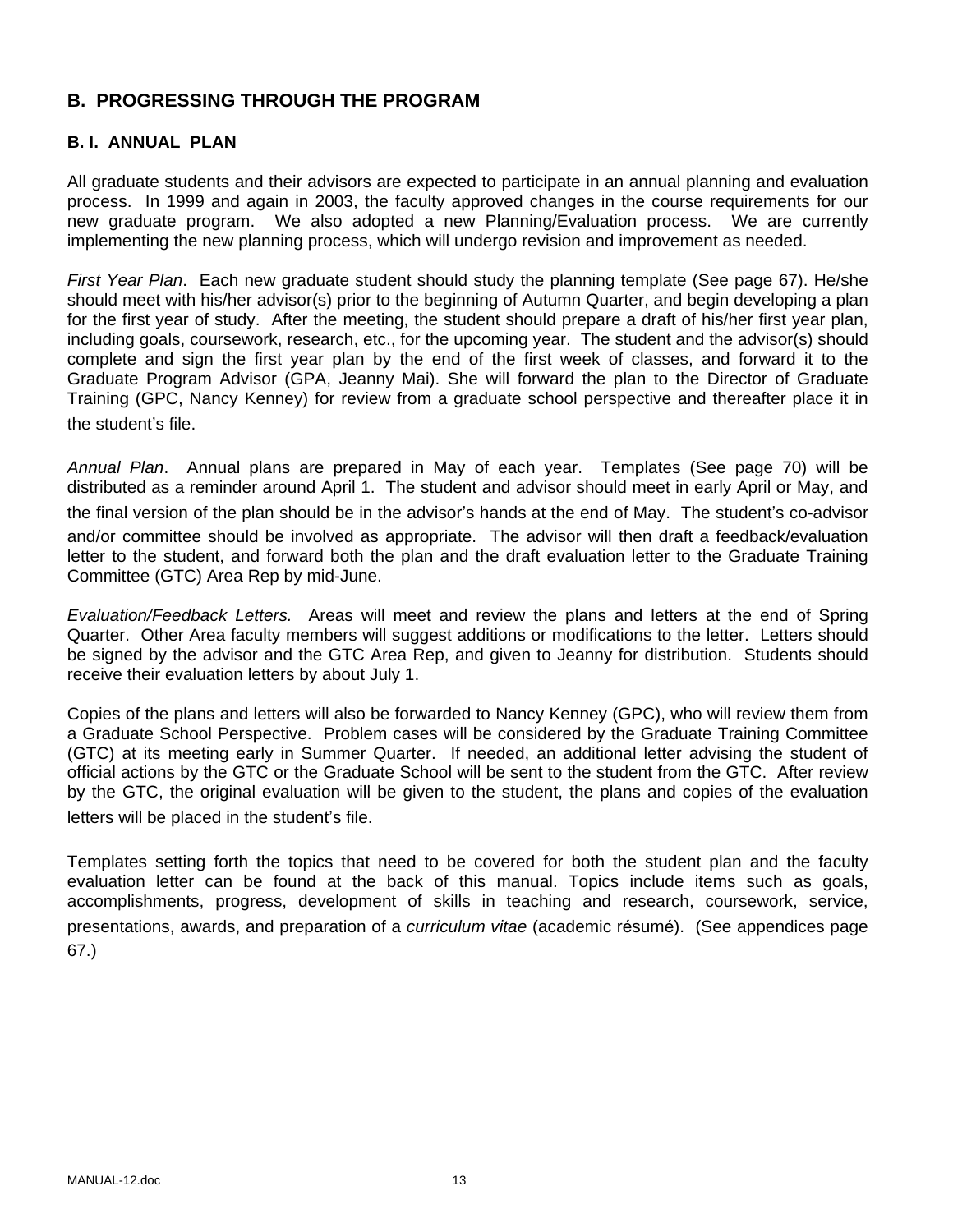### **B. II. CONDUCTING A RESEARCH PROJECT**

**1. General Considerations.** All students are expected to acquire research skills. All research must have a faculty sponsor, typically the student's advisor. A student's research experience begins in the first year of graduate school and should be an ongoing activity throughout his/her graduate career.

### **2. Acquisition of Research Participants (Subjects)**

*Animal Research* - James Campanelli (G-136) coordinates the use of the department's supply of laboratory animals. (jcampane@uw.edu)

*Human Participants -* The Psychology Subject Pool (PSP) is an administrative mechanism that (a) offers a convenient way for undergraduate students enrolled in psychology courses to gain experience with a broad range of psychological research, and (b) furnishes faculty and graduate students in the Psychology Department with participants for their research projects. The PSP is designed to ensure that consistent and proper procedures are followed by all researchers for the protection of the participants. It is also designed to make participation by the students as easy and educational as possible. Every research study in the PSP must be individually approved by a UW Human Subjects Review Committee, or it must receive administrative approval for Certification of Exemption from the Human Subjects Division. Research sessions are conducted on a daily basis throughout the quarter, including summer quarter. Detailed information regarding the PSP is contained on the PSP homepage of the department website (http://web.psych.washington.edu/subjectpool/).

Psychology Questionnaire Day (Q-Day) is an administrative mechanism (a one-day per quarter event) for efficient collection of large amounts of questionnaire data, and for recruitment of research participants. It involves administration of two types of self-report inventories to students in PSYCH 101 classes (Introduction to Psychology). Research questionnaires are designed to collect data on a variety of theoretically and/or practically-relevant topics. Each research questionnaire is specific to a particular study, and its completion provides data for that study. Screening questionnaires are designed to identify students having particular characteristics (e.g., gender, ethnicity). They are used to recruit students for participation in studies conducted as part of the PSP. Not all PSP studies require preliminary screening of participants; but for those that do, screening questionnaires are administered as a part of Q-Day. Detailed information regarding Q-Day is contained on the Q-Day homepage of the Psychology Department website (http://web.psych.washington.edu/questionnaireday/).

A faculty member (Frank Smoll, Human Subjects Coordinator) is responsible for the operation of the PSP and Q-Day. A psychology graduate student (Danny O'Rourke, Subject Pool Manager) is employed to conduct the day-to-day operations of the PSP. The PSP office is located in Guthrie Hall, room 232.

*Infant and Child Participants* - Contact Jennifer McBride at the Communication Studies Participant Pool, partpool@uw.edu or 206-616-9081. You will need a faculty sponsor and human subjects approval for your research in order to use the participant pool. You should also talk to your advisor about funding. Check out their website: https://depts.washington.edu/cspp/

1. **Research Space.** The Department Chair and Assistant Chair(s) coordinate space for animal research. The research space reserved by the Psychology Department for group studies with human participants (large groups up to 15) is G-184. Contact the Administrator (Michele Jacobs, G-119) for more information and/or to make reservations for this research space. Also contact your advisor for further options.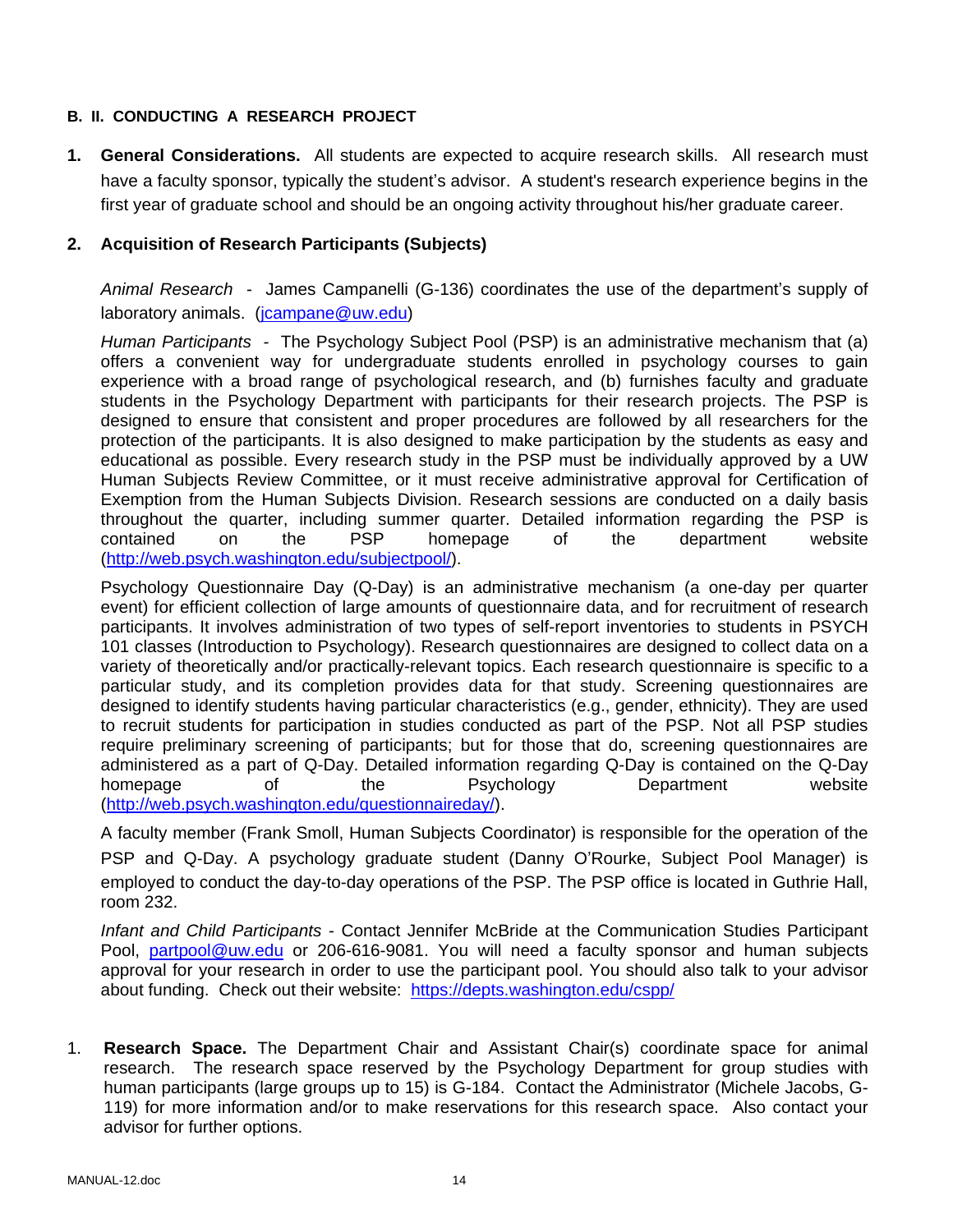A departmental lab for running human subjects utilizing computers is located in the Chemistry Library building, Room 210E. Fourteen PCs allow experimenters to run multiple subjects at one time. Some rules governing the use of the computer lab include:

- 1. The room is for use by faculty, graduate students, or personnel under their direct supervision.
- 2. The room must be scheduled online at least one week in advance via PsyCal, https://web.psych.washington.edu/psycal/
- 3. If you will not be using the room after you have scheduled it, please cancel the reservation in PsyCal so it can be made available to others.
- 4. The room should be scheduled in 30-minute increments. Please keep scheduling requests to 2 hours per day per person, or 10 hours per week. We will always attempt to accommodate requests for more time. Schedule only the time you know you will use.
- 5. The room is available from 8:00 AM to 7:00 PM, Monday through Friday.
- 6. You must provide your own software and supplies.
- 7. When scheduling, please take into account set up and takedown time for your software. Also, please clean the room for the next person.
- 4. **Equipment.** Small research equipment and audio-visual aids are available by reservation in PsyCal as well. The department orders new equipment on an annual basis. See the Administrator (G-119) for current inventory and future needs. The Office of Technical Services aka "the Shop" (G-28) also has equipment that may be borrowed for experimental research. A faculty member must sponsor equipment requests.
- 5. **Financial Support for Research.** The department generally cannot provide funds for student research projects. Clerical support such as typing questionnaires and manuscripts or Xeroxing for unfunded projects is not available. You may apply for funds for equipment, supplies, subject payment, etc., for your dissertation. To be eligible, you must have reached Ph.C. status (i.e. passed general exam). This fund is not available for travel expenses. Application forms are available from Jeanny Mai.

If you are a research assistant on a grant, all grant-related work must be billed to the budget number on the grant. If your research is not funded by a faculty grant, you may write your own grant under sponsorship of a faculty member. For information on grants being offered, watch the Department Newsletter for agency requests for proposals, see Susan Carpenter-Brandt, or discuss the possibility with your advisor. Graduate fellowships for research are also available. For information on such opportunities, watch the Newsletter or visit the Grants and Funding Information Service (GFIS) office located in Suzzallo Library Reference & Research Services.

**Grants and Funding Information Service (GFIS)**, located in Suzzallo Library, assists UW graduate students in their search for information about financial opportunities available outside the University of Washington. See their website at http://www.lib.washington.edu/gfis/ or email them at gfis@uw.edu or call at 206-616-3084.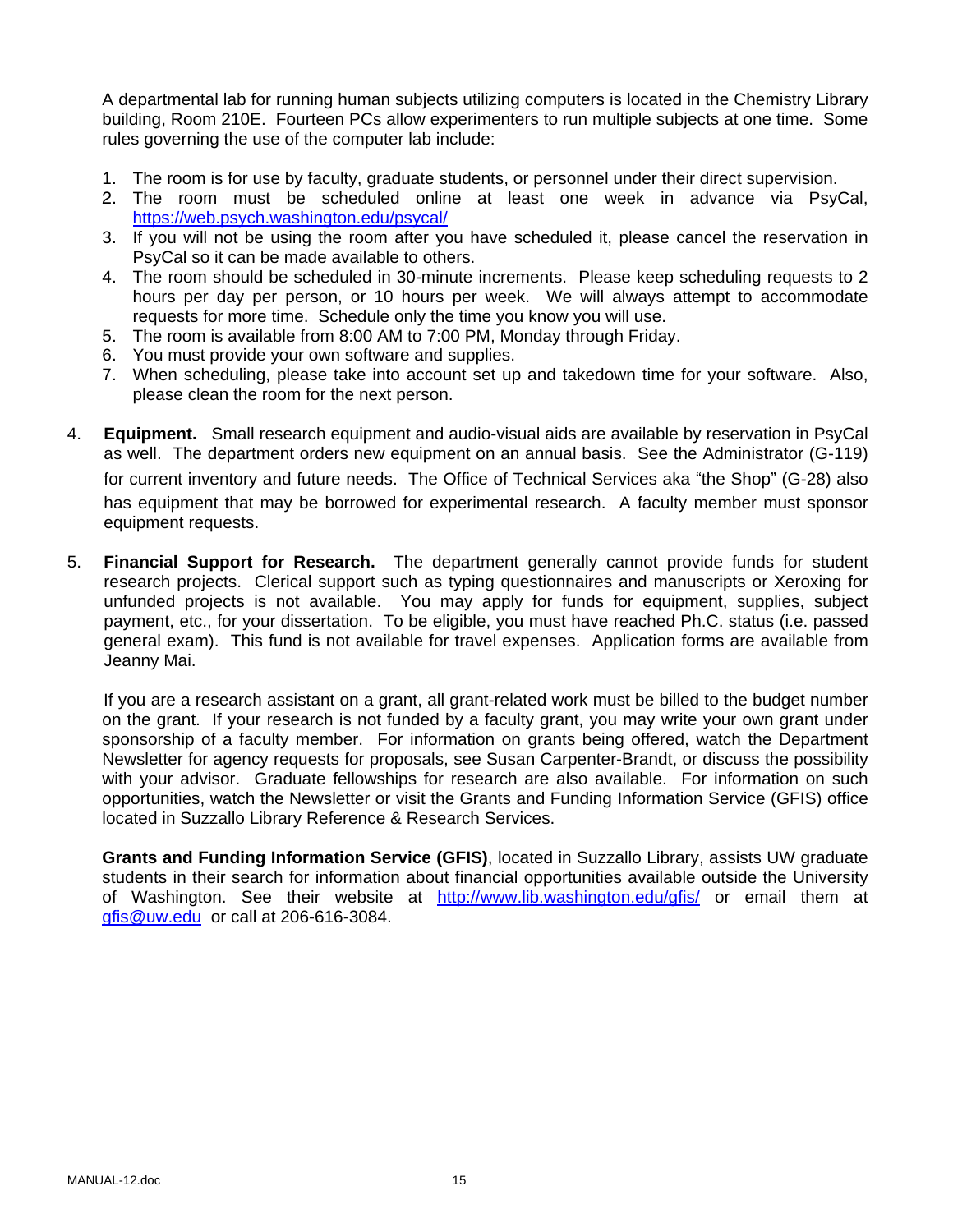### **6. Computer Facilities**

### Psychology Department Resources

Each graduate student has a faculty advisor and/or faculty person with whom he/she is doing research. The computer facilities of the faculty advisor/research colleague are generally shared with his/her graduate students.

### **Intradepartmental Resources (Guthrie)**

The Office of Technical Services aka "the Shop" (G-28, 206-543-8281) is responsible for computer maintenance, equipment, and software advice.

**Chemistry Library 210E and Guthrie Annex 4** – 14 Windows XP workstations in ChemLib's Research Lab. Guthrie Annex 4—Psychology Undergraduate Study Center (room 113) with 3 Windows XP workstations and the Graduate Student study areas (room 102/110) has 5 Windows XP workstations, iMac, and HP LaserJet. All of these computers are connected to the Internet and to the departmental network.

**Guthrie Room 53** (Media Lab) – 2 PCs and 2 Mac computers with a b/w laser and a color printer.

There is an array of web/image/video editing and presentation software available to graduate TA's and all faculty members.

An additional printer is located in room 119 (Main Office) – Laserjet 2430 connected to 3 Dell systems. We support all computer models, but specialize in Dell. For statistical analysis, we support Systat and SPSS. We recommend SPSS because it is used in the required statistics course sequence.

### **Extra-Departmental Resources**

### **Center for Social Science Computation and Research (CSSCR)**

Savery Hall, Room 110 Phone: 206-543-8110

e-mail: CSSCR@uw.edu web: http://julius.csscr.washington.edu/

Students should familiarize themselves with this resource center. It is located in Savery Hall and exists to help social scientists with using computers in their research, particularly in the social sciences. The Center has a large number of terminals and printers, as well as microcomputer teaching classrooms. The Center offers basic courses free of charge in computing, e.g., SPSS X, MS Windows, etc. Consultants are available to assist you. Normally a Psychology graduate student serves as one of the consultants (Colin Beam for 2011-2013). The Center also has a special facility for graduate students equipped with high-powered computers and statistical packages, such as SAS, M-Plus, etc. **The Psychology Department is part of this center. Please use it!** 

**Center for Teaching, Learning, & Technology (Catalyst)**  Odegaard Undergraduate Library (OUGL) room 230 Phone: 206-616-8154 e-mail: catalysthelp@uw.edu web: http://catalyst.washington.edu/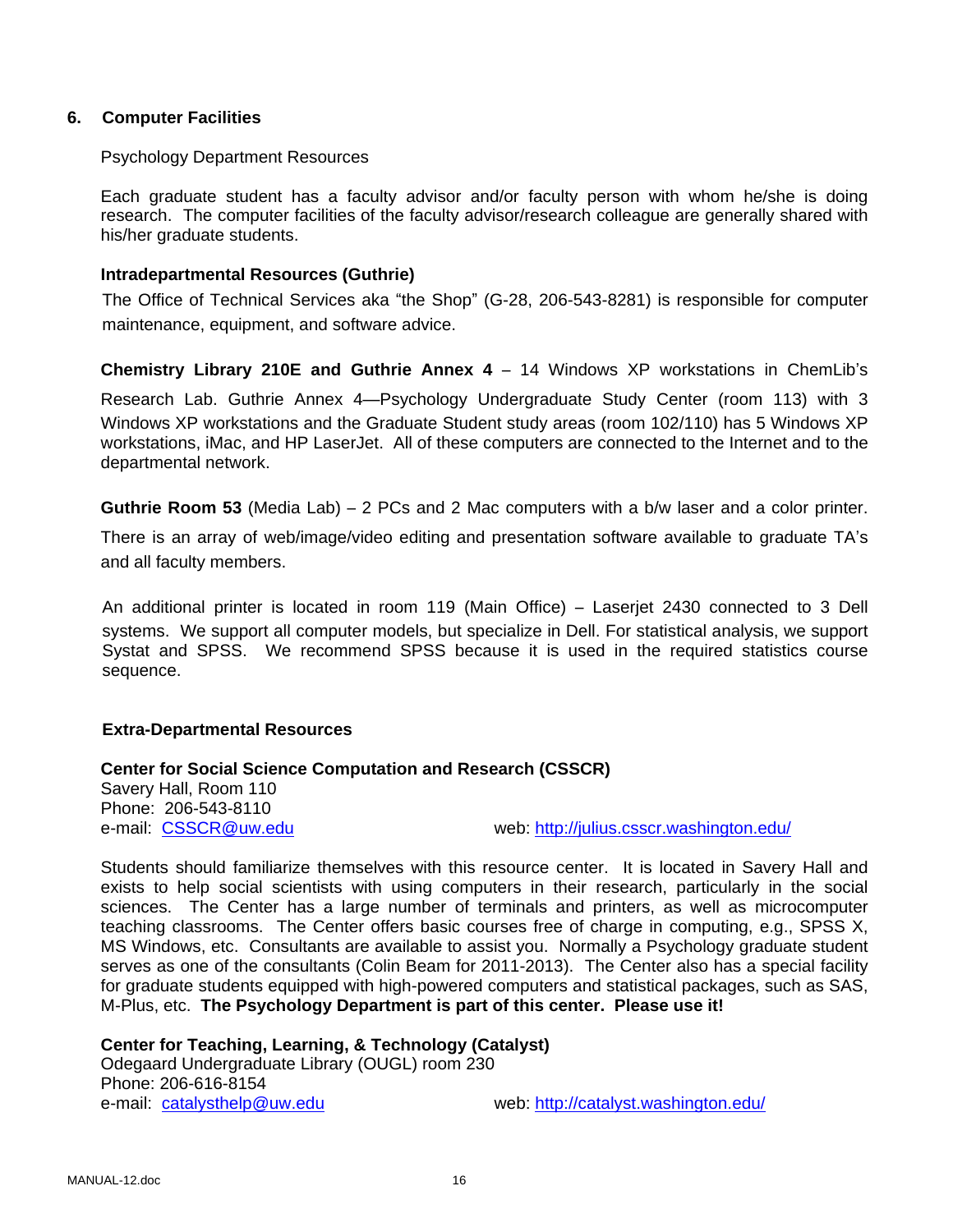**Center for Instructional Development and Research (CIDR)**  100 Gerberding Hall Phone: 206-543-6588 e-mail: cidr@uw.edu web: http://depts.washington.edu/cidrweb/

**8. Undergraduate Research Assistants (499s**) The department requires undergraduate Psychology Majors to have some type of field or research experience. Undergraduate research assistants enroll in Psych 499 under the sponsorship of a faculty member. Often undergraduates help or work with graduate students. The Psychology Undergraduate Advising Office (G-114) manages the recruitment of undergraduate students for 499. Contact the Psychology Undergraduate Advising Office for further information or check the departmental website under undergraduate studies http://web.psych.washington.edu/psych.php#p=332).

**Concluding Comments.** Conducting good research requires substantial planning and ongoing administration. Your advisor and those listed above are available to aid you in your research endeavors. Research skills will play an important part in your graduate career, so get started early, plan well, and don't hesitate to ask for help.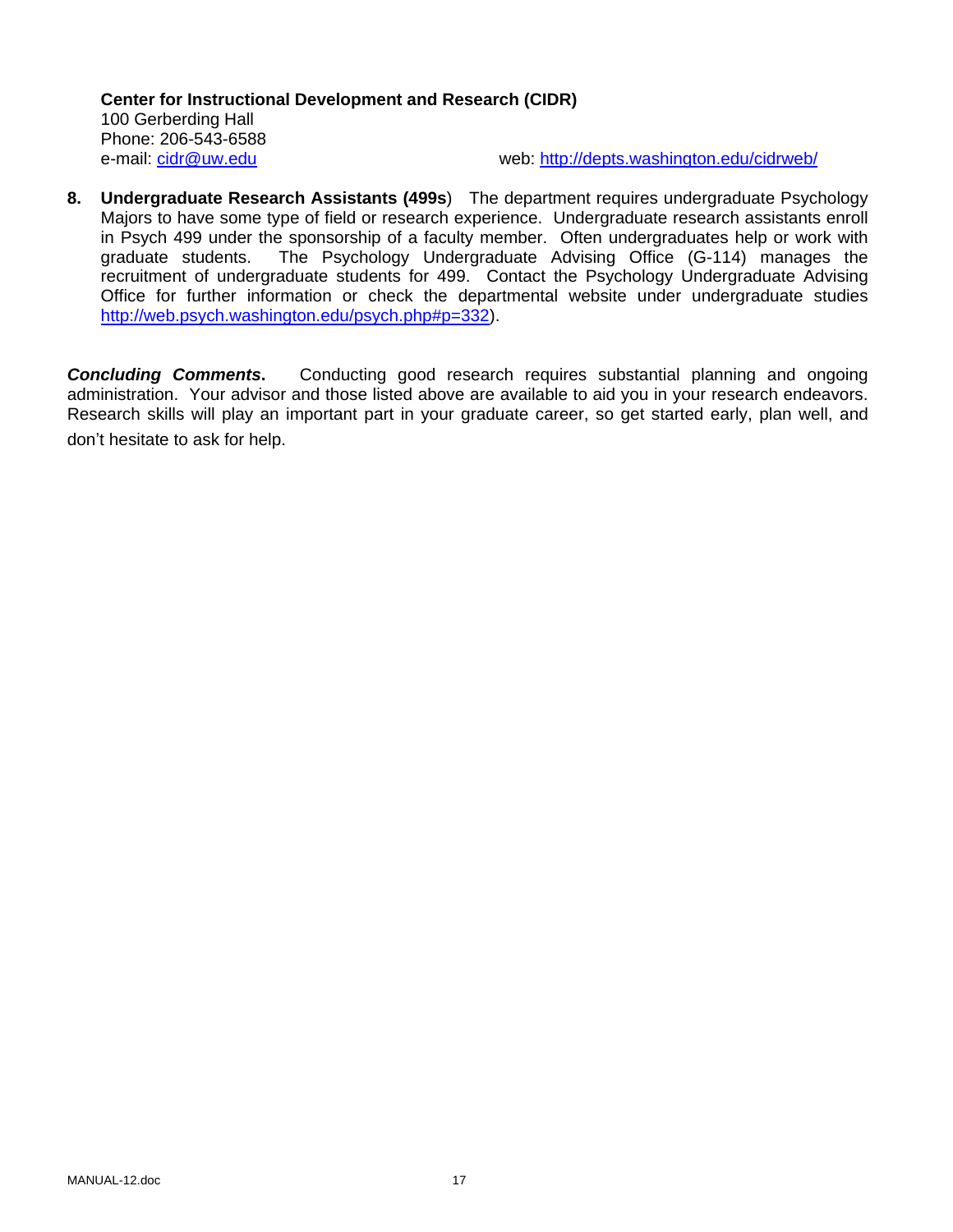### **B. III. TAKING COURSES**

1. *Philosophy.* The Graduate Program was revised in 1999 and again in 2003. The new program features individualized programs centered around preparing you to meet your own self-defined goals. In keeping with this intention, **your individual coursework should be chosen carefully as part of the annual planning process**. You will need to invest some time in searching out the optimal set of courses to meet your goals. Your advisor and advanced graduate students will be good sources of suggestions, especially for courses outside the Department.

Graduate School is not like undergraduate school in the sense that there is no set program to be completed. You should not be thinking "What do I need to do to pass this course?" but rather "What do I need to do to prepare myself in the best possible way for my career?"

2. *Required courses.* The Department and the Areas have adopted some minimal course requirements for graduate students (described in detail on page 35) In the non-clinical areas a minimum of about 10 courses is required (depending upon how you count). In the clinical areas a greater number of courses is required, and learning to do psychological testing and psychotherapy are additional goals.

Most of your required coursework should be completed in your first two years of graduate study (three years for students in the clinical areas), before you take your General Exam. (See page 26)

- 3. *Role of the Supervisory Committee.* Your Supervisory Committee will review your coursework in relation to your goals, and may also suggest or require additional coursework. This is one of the reasons that it is to your advantage to form your Supervisory Committee as early as feasible in your second year. (See page 21)
- 4. *Seminars.* As you progress through graduate school, seminars requiring your active participation should replace lecture-type courses. At more advanced levels of graduate study, there is a temptation for students to narrow their focus to the topics studied in their advisors' labs. To counteract this tendency, we strongly urge advanced graduate students to continue to take a couple of advanced seminars each year in a broader range of topics. Seminars outside the Department will also be very valuable, but must be sleuthed out on your own.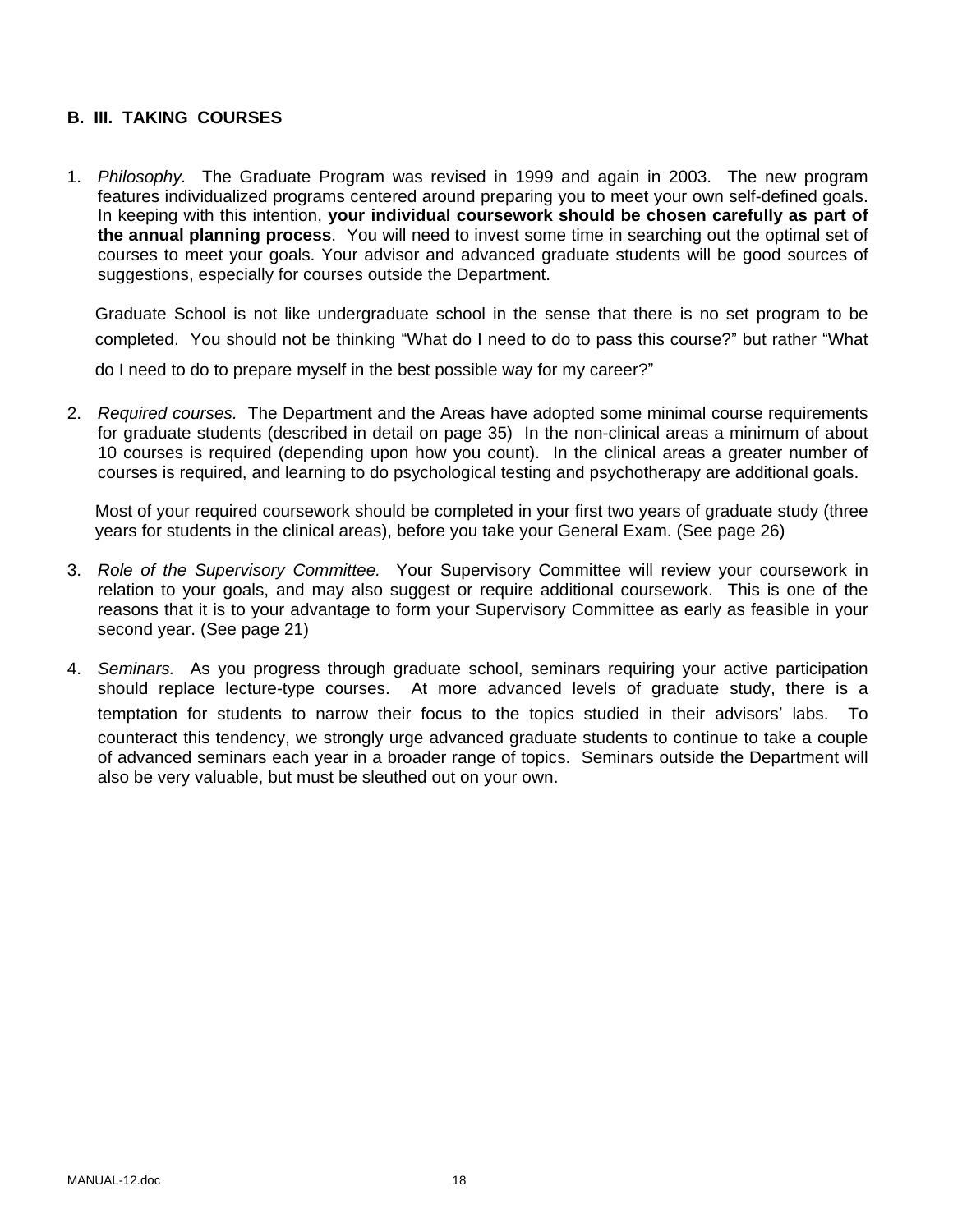### **B. IV. GRADING AND EVALUATIONS**

### **Grades**

- 1. All courses fulfilling departmental requirements (300, 400, and 500 level courses only) must be taken for a grade unless the course as a whole is offered on a Credit/No Credit basis. As stated by the Graduate School, a grade of 2.7 is the minimal satisfactory grade for a course to fulfill departmental requirements. In order to earn a graduate degree, you will need at least 18 graded credits (with grades above 2.7) and a minimum grade point average of 3.0.
- 2. Some courses will be offered as Credit/No Credit and designated as such in the Time Schedule. These courses cannot be counted toward the 18 graded credits required for the completion of a graduate degree.
- 3. You may opt to take courses other than those fulfilling departmental requirements on a Satisfactory/Not Satisfactory basis. You must make that designation when you register for the course. The instructor must give you a numerical grade (2.7 and higher for an S) that will be changed by the Registrar's Office for transcript purposes. Again, these credits will not be counted in the 18 graded credits required for graduation.
- 5. Two sections of each independent study/research course (498, 499, 597, 598, 599, 600, 700 & 800) are offered; section "A" for graded credit, section "B" for Credit/No Credit. You should discuss which section to take with the person sponsoring your work. Grades in these courses are not considered in calculating your grade point average.

600 is for independent research, but per department recommendation, sign up for 700 instead 700 is for the Master's degree (9 credits required) – thesis required if you earn the MS 800 is for the Dissertation (27 credits required) and should be used as soon as your committee is formed and/or you have begun your own independent research

- 6. An "N" grade is given in independent study/research courses when a project continues over several quarters and will not be graded until its completion. You must maintain continuous registration in that course until a grade is given, and you must be consistent in registering for either the graded or the Credit/No Credit section.
- 7. An "X" grade appears on a student's transcript when the instructor has either not yet submitted a grade for a particular course or has marked the column "No Grade Now." X grades remain on a student's record until a grade is submitted. "X" grades do not affect the GPA, but "X" grades do affect student status and eligibility for some types of financial aid. As a result, please review your transcript each quarter to ensure you receive credit/grades for all your coursework.

### **Evaluation Procedures**

- 1. Your most important evaluations will be provided by your advisor and in your annual evaluation/feedback letter.
- 2. If your quarterly or cumulative grade point average drops below 3.0, your name will appear on the "Low Scholarship List" sent by the Dean of the Graduate School to the Director of Graduate Training.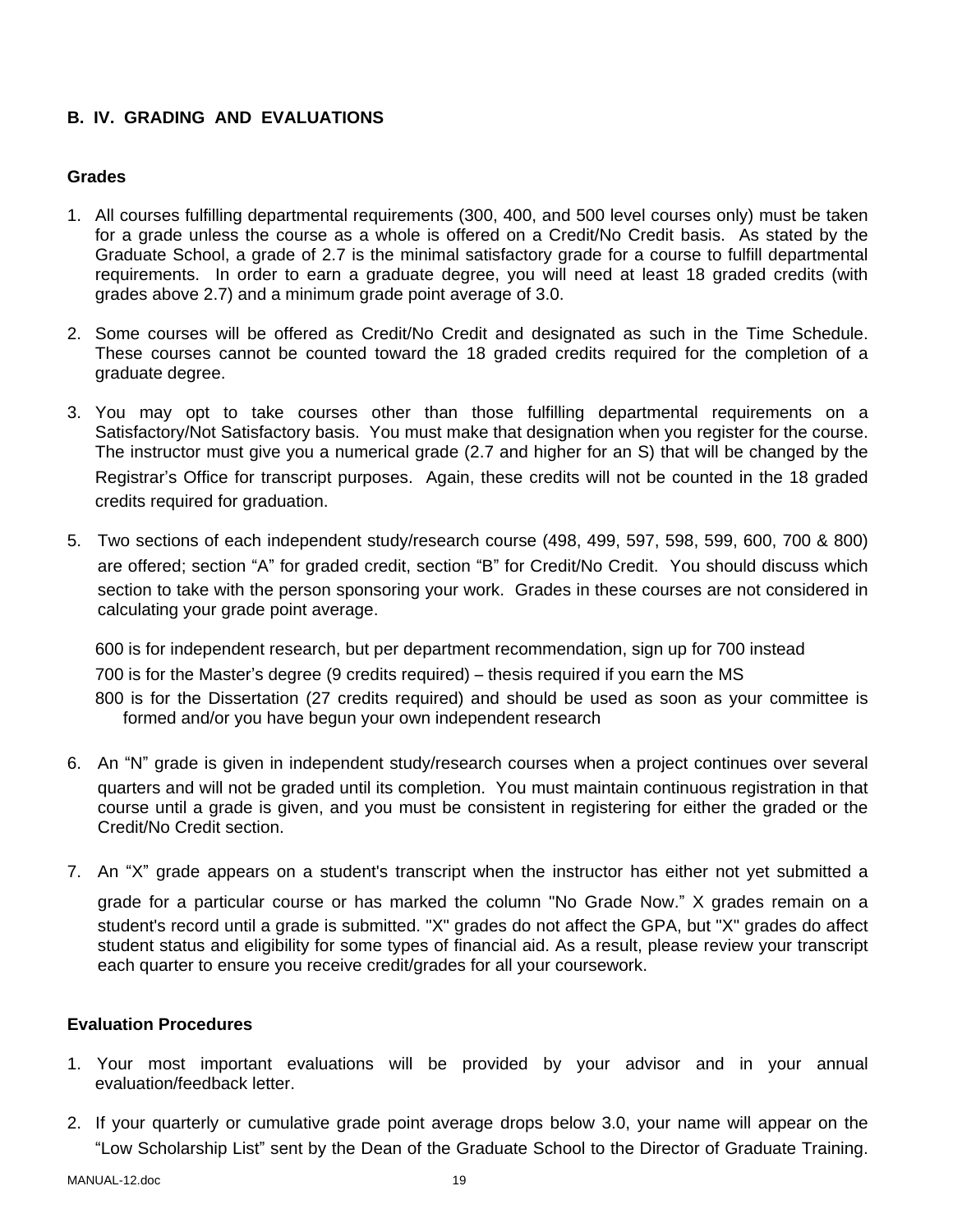The progress of those students will then be reviewed by the Graduate Training Committee at their next meeting (within the first two weeks of the same quarter), and one of the four possible actions listed next may be taken.

- 3. In the unlikely event that your progress is less than satisfactory in any area of your program, you will receive feedback from the Director of Graduate Training, and in some cases, from the Dean of the Graduate School. There are four ways in which unsatisfactory progress can be communicated to a student. They are, in increasing order of seriousness:
	- 1) a verbal warning from the student's advisor(s),
	- 2) a written warning from the Director of Graduate Training ("Internal Watch list/Safety net"),
	- 3) a change in the student's status to "Probation," or (external/Graduate School)
	- 4) a change in the student's status to "Final Probation." (external/Graduate School)

Procedures 1 and 2 are essentially "internal" warnings within the department, whereas procedures 3 and 4 are actions taken by the Dean of the Graduate School.

"Probation" or "Final Probation" status results in a notation on your transcript and in a letter being sent

to you by the Dean. Students in each of the "external" categories (3 and 4) will be informed in a letter from the Director of Graduate Training of the steps they must take to return their standing to that of a student in good standing. A student is not usually dropped from the University unless he/she has spent at least one quarter in the status of "Final Probation." Students in Probation or Final Probation status are less likely to receive assignments as teaching assistants (see "TA Assignment Procedures" on page 60).

- 4. At the request of any faculty member, Supervisory Committee, or individual student for him- or herself, the Graduate Training Committee will review the academic status of any graduate student and will make any appropriate recommendations.
- 5. You should receive your annual evaluation in mid-summer. Should you have questions about your evaluation, see your advisor or the Director of Graduate Training.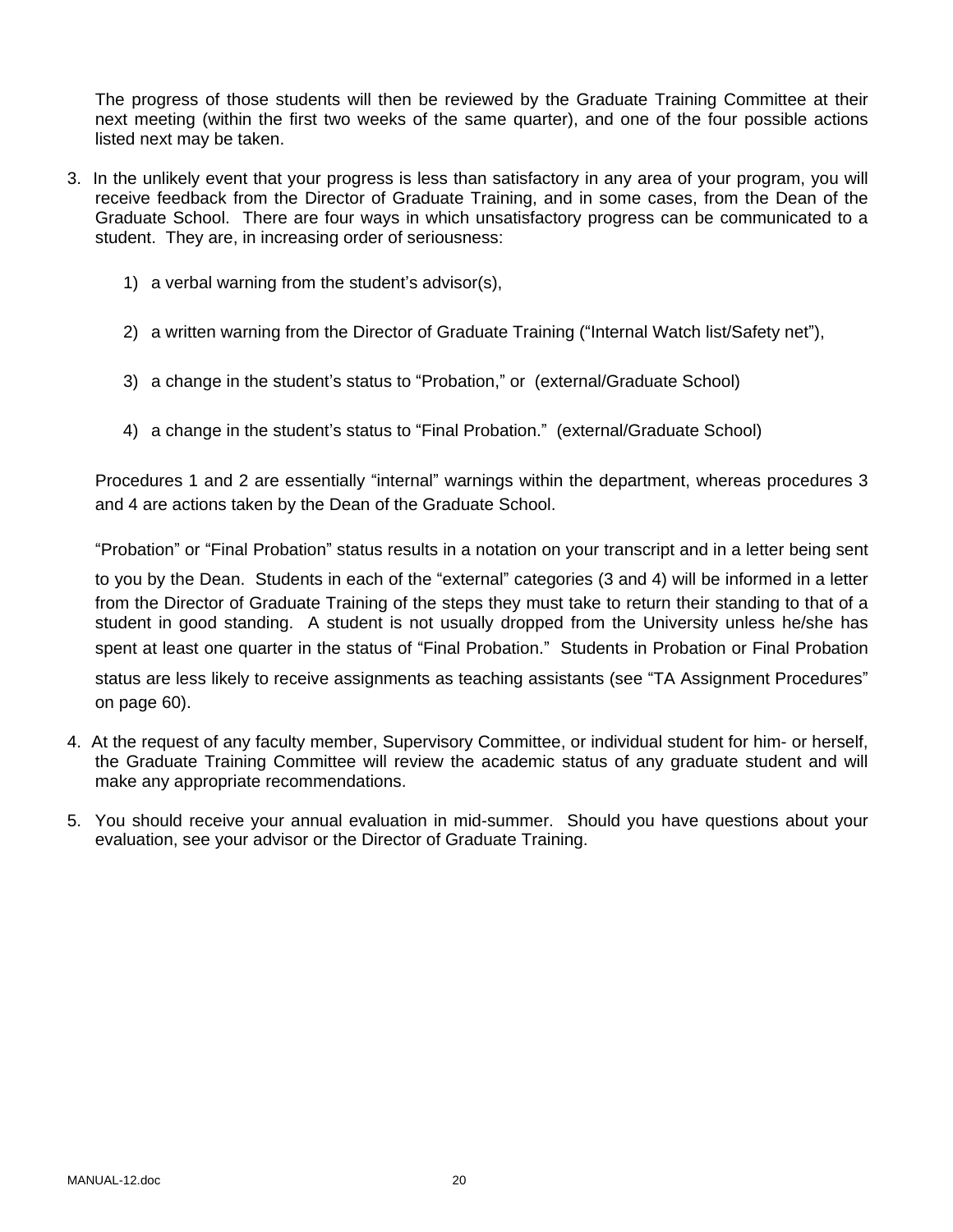### **B. V. SUPERVISORY COMMITTEE**

Your Supervisory Committee's roles are to guide you in the preparation of your graduate program, to conduct your General Examination, and to conduct your Final Examination.

- 1. *Composition of the Supervisory Committee*: You must set up a Supervisory Committee consisting of at least four and not more than seven members. This Committee must be officially formed at least four months prior to the time the request for the General Exam is presented to the Graduate School. It is advisable to have one or more members over the minimum number to assure a necessary quorum for meetings and examinations. The following are considerations for composition of the committee:
	- a. Members of the committee must be appointed Graduate Faculty. One or two members may be appointed who are not on the Graduate Faculty, if the majority of the members are Psychology Graduate Faculty members, and if a CV is provided to the Graduate Program Advisor for the non-Graduate Faculty member. Not every faculty member is a member of the Graduate Faculty, although most are. Some new assistant professors, lecturers, and research associates are not. If in doubt, ask the person you are considering having your committee, check with the Psychology Graduate Program Office, or call the Graduate School's Student Services Office at 206-543-8720. You may also check the following website: http://www.grad.washington.edu/gradfac/
	- b) A majority of your members must be from your major area, e.g., Clinical, Behavioral Neuroscience, etc. Normally, at least three of your members are core faculty in the Psychology Department, but members of other departments are also eligible.
- 2. *When to Form Your Supervisory Committee*: Your supervisory committee should be formed either at the end of your first year or as early as feasible in your second year in the program. It is advisable to form this committee early so that your committee members can have a voice in the curriculum you follow in preparation for your General Examination (see "General Examination" section on page 26.)
- 3. *Procedures for the Formation of Your Supervisory Committee*:
	- a) Get the "Application for Ph.D. Supervisory Committee" from the Graduate Program Office, by emailing Jeanny (jeanny@uw.edu).
	- b) Discuss your committee with each potential member and get a signature on the form for each member who is willing to serve on the committee. An e-mail concurrence may be attached to the request form in lieu of a signature. Clinical students will also need the Director of Clinical Training (Currently Ronald Smith, resmith@uw.edu) to approve his/her committee before forwarding it onto Jeanny.
	- c) Return the completed form with signatures or emails to the Psychology Graduate Program Office. After the Graduate Program Coordinator evaluates the representation on your proposed committee, an official request will be prepared and sent to the Graduate School.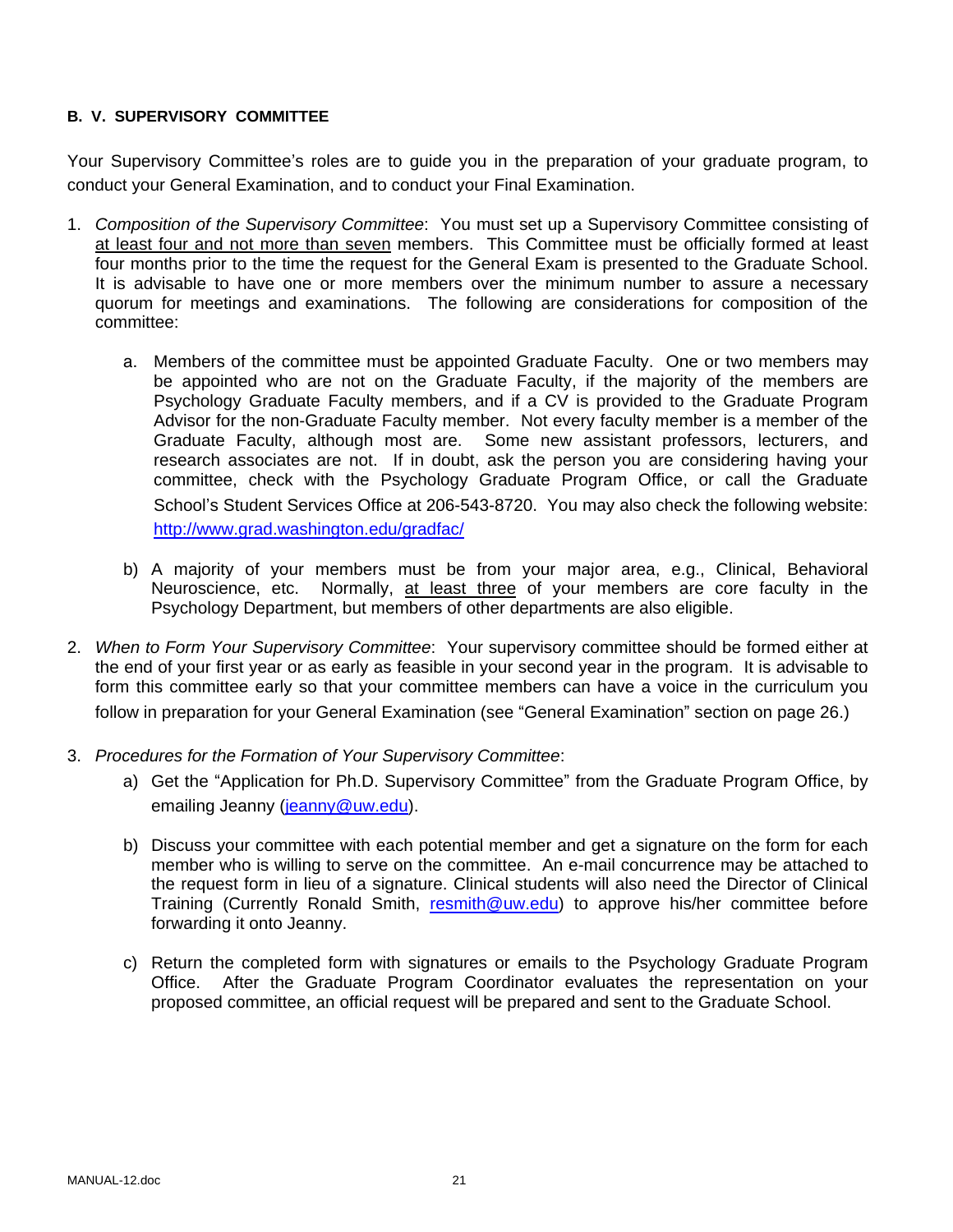4. *Graduate School Representative (GSR)*: You are expected to find a Graduate School Representative who is from a field other than Psychology and who does not have any conflicts of interest with you or your Chair. Budgetary relationships, personal relationships, primary or joint appointments in common with primary or adjunct appointments or research and/or publication relationships between the GSR and either the student or the committee chair are examples of possible conflicts of interest. The GSR represents the broad concerns of the Graduate School. The role of the GSR includes monitoring the

conduct of the student's exams, resolving conflicts, and facilitating communications between committee members and the student. The GSR is charged with the additional responsibility of reporting directly to the Dean of the Graduate School on the content and quality of the General and Final Examinations. The main function of the GSR is to ensure that the process allows for fairness to all parties. **The GSR is currently a voting committee member**. Please see page 23 for information on locating a GSR.

- 5. *Changing (Reconstituting) Your Committee*: Within reason, it is possible to change the members of your committee. For example, if your dissertation focus has changed, a different committee member may be more appropriate. The Graduate School will not honor requests to change the GSR if the reason for the change is a scheduling difficulty. If you and your advisor decide that a change is needed, follow the steps outlined below.
	- a) Email Jeanny and ask for a "Request for Supervisory Committee Reconstitution" form.
	- b) Indicate the changes to be made, and your reasons for making these changes.
	- c) Get the signatures of any members who are being added to, or removed from, the committee. An e-mail concurrence may be attached to the request form in lieu of a signature.
	- d) Return the completed form with signatures or emails to the Graduate Program Office. After Jeanny evaluates the change(s) proposed, an official request will be prepared and sent to the Graduate School.
- 6. Meetings with your Supervisory Committee
	- a) As early in your second year as feasible, you should meet with your Supervisory Committee to plan the course work, reading, and other activity you will undertake in preparation for your General Examination, which is normally taken during the  $3<sup>rd</sup>$  year.
	- b) The committee (a minimum of 4—the chair, the GSR, and any two other members of your supervisory committee) will meet for the oral portion of your General Examination.
	- c) Normally, a meeting is held to approve your dissertation proposal. The GSR is not required at this meeting, only at the General Exam and at the oral defense of the Dissertation (Final Exam).
	- d) The committee (a minimum of 4—the chair, the GSR, and any two other members of your supervisory committee) will meet for your Final Examination, during which you will defend your dissertation.
	- a. Other meetings may be scheduled as you and the chair of your committee deem necessary.
	- f. The GSR does not need to be present at routine supervisory meetings (e.g., to plan a course of study). The GSR is required to be present at the General Exam and at the oral defense of the Dissertation (Final Exam).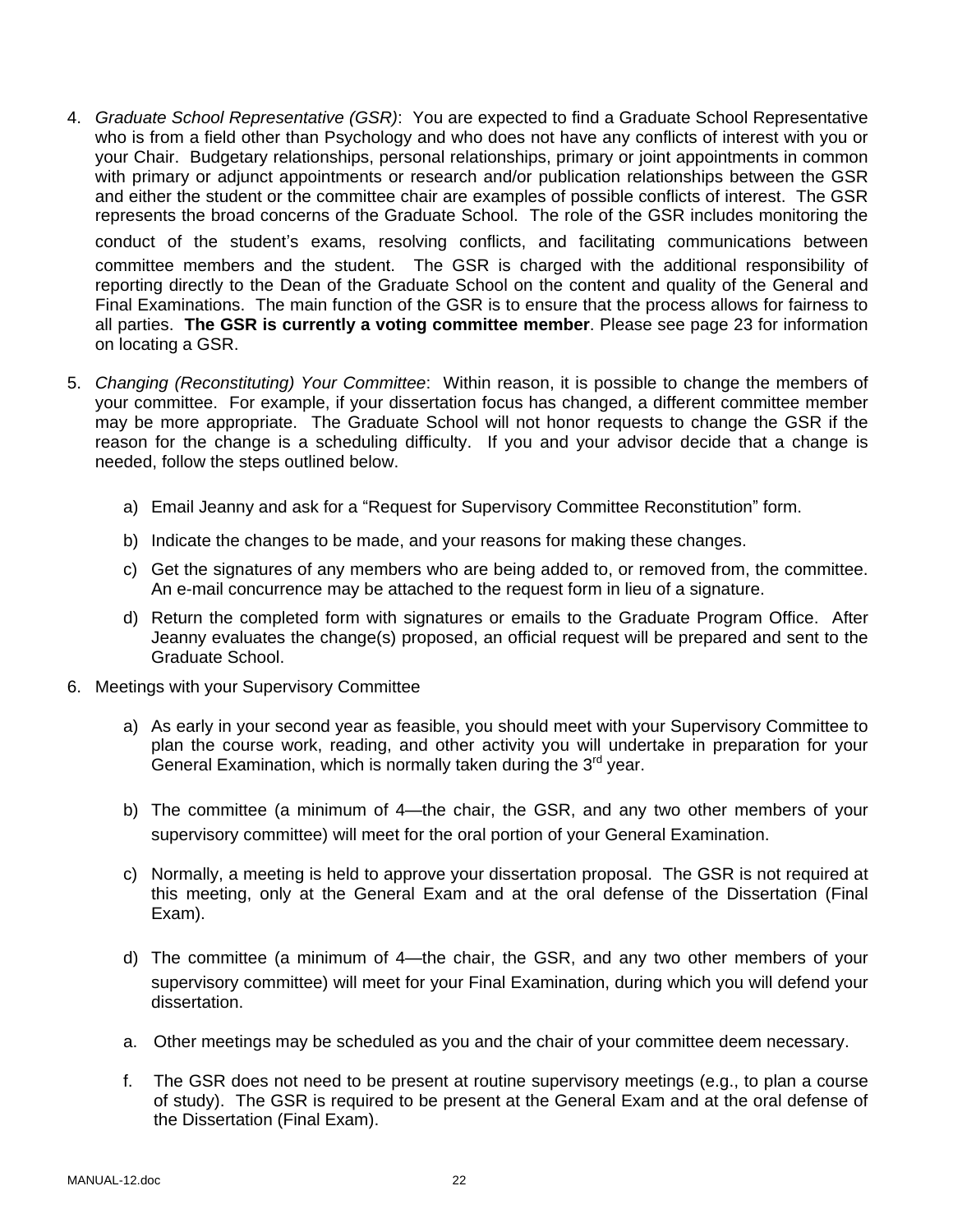### **Finding a GSR (Graduate School Representative)**

The GSR (Graduate School Representative) is a required member of your supervisory committee. This person has to be a member of the Graduate Faculty (not all faculty fit this) and they must have an endorsement that allows them to chair a supervisory committee (again not all graduate faculty fit this). This person should have some familiarity with the type of research that you intend to do (although this is not critical). They must be independent of your committee chair, e.g., they cannot have appointments in the same department as the committee chair and they can't be on the same grants. The role of the GSR is to assure that the committee holds the student to a high enough standard to maintain the reputation of the University and enforces rules and procedures in a way that is totally fair to the individual student.

The student is responsible for identifying a faculty member who is willing to serve as their GSR. This can be done in a number of ways. One way is to talk with your advisor and other Psychology Departmentbased committee members and/or to other faculty in your area seeking their suggestions for a good GSR. Talk to students, especially those who are finishing, about who they have as their GSR. Sometimes, though, the people known best in the department are not available for another committee appointment.

The Graduate Faculty Locator is another source of ideas about who to approach for your committee. The Graduate Faculty Locator is found at:

http://www.grad.washington.edu/gradfac/Default.asp

If you are looking for ideas of who you might ask, the "search by Research/Scholarly Interest" is the way to go. Type in various descriptors that reflect your research focus, e.g., "memory," nutrition," "adolescence." If no names come up try another topic area. All the people whose names come up in such a search are members of the graduate faculty, but not all have the chair endorsement needed to be a GSR. Only those whose names are followed by an asterisk (\*) can serve as your GSR. Once you have possible names, check out their department websites to see what you can learn about their research focus. If they look good, talk to your advisor and psychology committee members to see if they know the possible GSR. If all looks good, contact the prospect briefly explaining your research focus and asking if you can meet to discuss the possibility of them joining your committee as GSR.

### **READING COMMITTEE**

The Reading Committee is a subset of your Supervisory Committee and must be appointed separately.

You should form your Reading Committee when you are close to defending your dissertation. The purpose of this committee is to read the dissertation and agree that you are ready to defend it in an oral (Final) examination. Choose any three members of your supervisory committee (including the Graduate School Representative) who will agree to be on the committee. They will read the various drafts of your dissertation, make comments and suggestions for improvement, and sign the Doctoral Dissertation Supervisory Committee Approval Form (http://www.grad.washington.edu/students/etd/phd-approvalform.pdf). Your entire supervisory committee must give approval to schedule the Final Examination and sign the exam warrant after your defense. See the section on Final Examination (page 28) for details on forming this committee.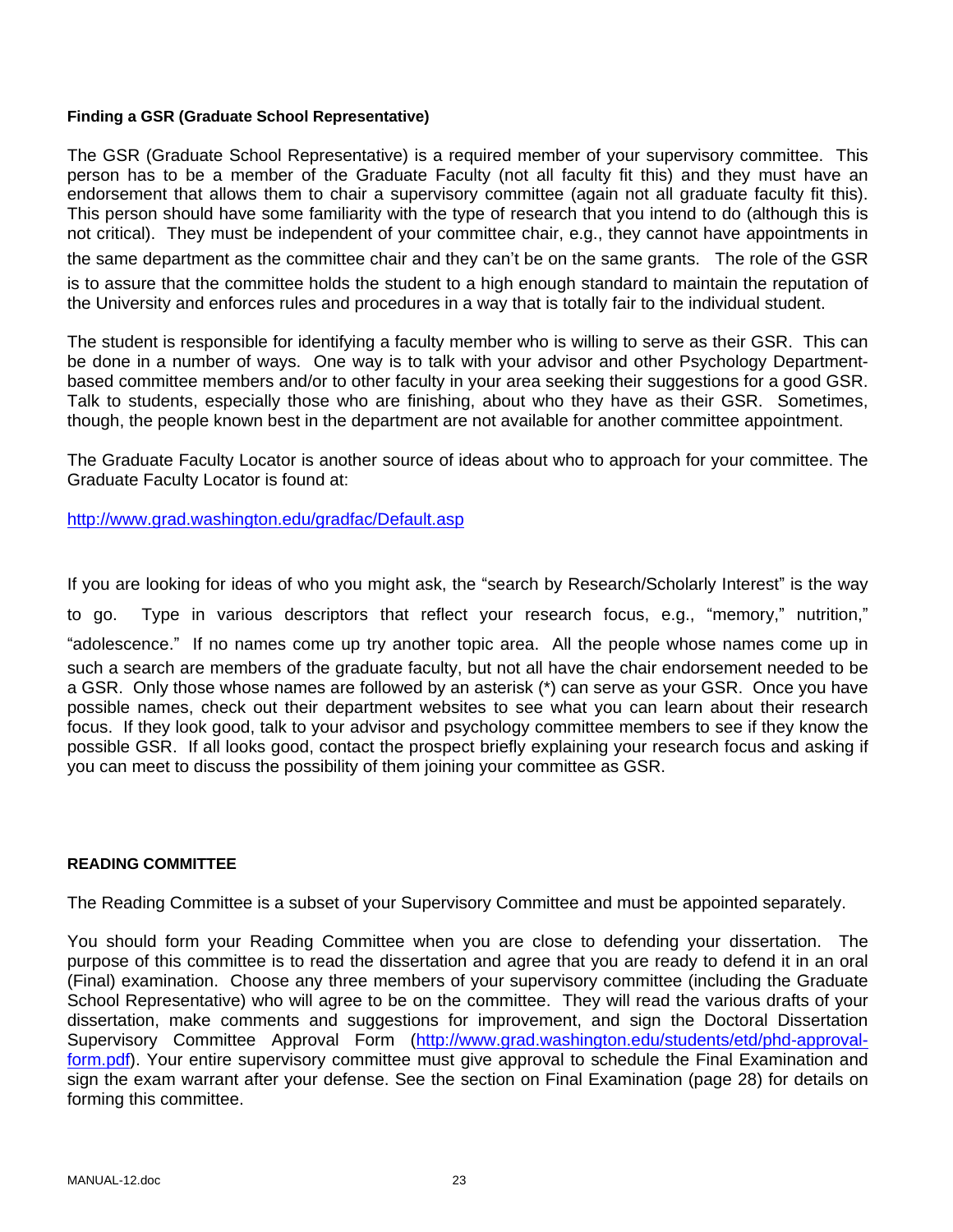### **B. VI. MASTER'S DEGREE**

The Psychology Department has an approved, *thesis only,* Master's Degree option that can be completed along the way toward the Ph.D. and is not a requirement of the Department (although some Areas may). You may, however, set a requirement to include a Master's degree in your Plan (see Annual Plan on page 5, or its template on page 70).

In the quarter in which you expect to complete a Master's degree, you must submit a Master's request to the Graduate School on-line at the following address: http://www.grad.washington.edu/mygrad/student.htm. You will be notified automatically if you meet the basic Graduate School requirements. If not, you will be notified of any contingencies to be met before a warrant may be issued or the degree is awarded. The warrant will be emailed to you by Jeanny. Any two members of your supervisory committee, or your advisor and one other graduate faculty member, are required to sign the warrant for your Master's Degree. The signed warrant must be returned to the Graduate Program Advisor in Guthrie 127 by the end of the quarter (Friday of Finals Week).

Your Master's request is good for one quarter only. If you do not submit your thesis for the Master's degree by the last day of the approved quarter, you must notify the Graduate Program Advisor and reapply on-line during the next quarter.

### *Requirements for the Master's Degree* - http://www.grad.washington.edu/students/masters/index.shtml

- 1. At least 36 credits must be completed
	- All courses numbered 400-799 that are numerically graded 2.7 and above, or have a grade of Satisfactory or Credit ('S' or 'CR') count toward the 36 credit total. 499 courses are not counted in the 36 credit total.
	- Courses graded less than 2.7 do not count towards the 36 credit total.
	- At least 18 credits must be in courses numbered 500 and above.
	- 18 credits must be numerically graded in department approved 400-level courses accepted as part of the major and in 500-level courses. This excludes 499 and transfer credits.
	- No more than 6 graduate level quarter credits can be transferred from other academic institutions to count toward the 36 credit total.
	- No more than 12 UW Graduate Non-matriculated credits can be applied to the 36 credit total.
	- No more than 12 credits derived from any combination of UW Graduate Non-matriculated credits and transfer credits can be applied to the 36 credit total.
	- If a student repeats a non-repeatable class, only one set of credits counts toward the 36 credit total.
- 2. A minimum cumulative GPA (grade point average) of 3.00 is required for a graduate degree at the **University**
- 3. The Master's Degree Request must be filed according to posted quarterly dates and deadlines (http://www.grad.washington.edu/students/dates.shtml).
- 4. Must complete all degree requirements within six years
	- The timeframe/clock begins on the first day of the quarter that the Graduate Student uses a course to satisfy degree requirements when he/she is coded as either a Graduate Non-Matriculated student (Department Code with class 6) or as a Graduate Student (Department code with class 8) in the department to which he/she is admitted.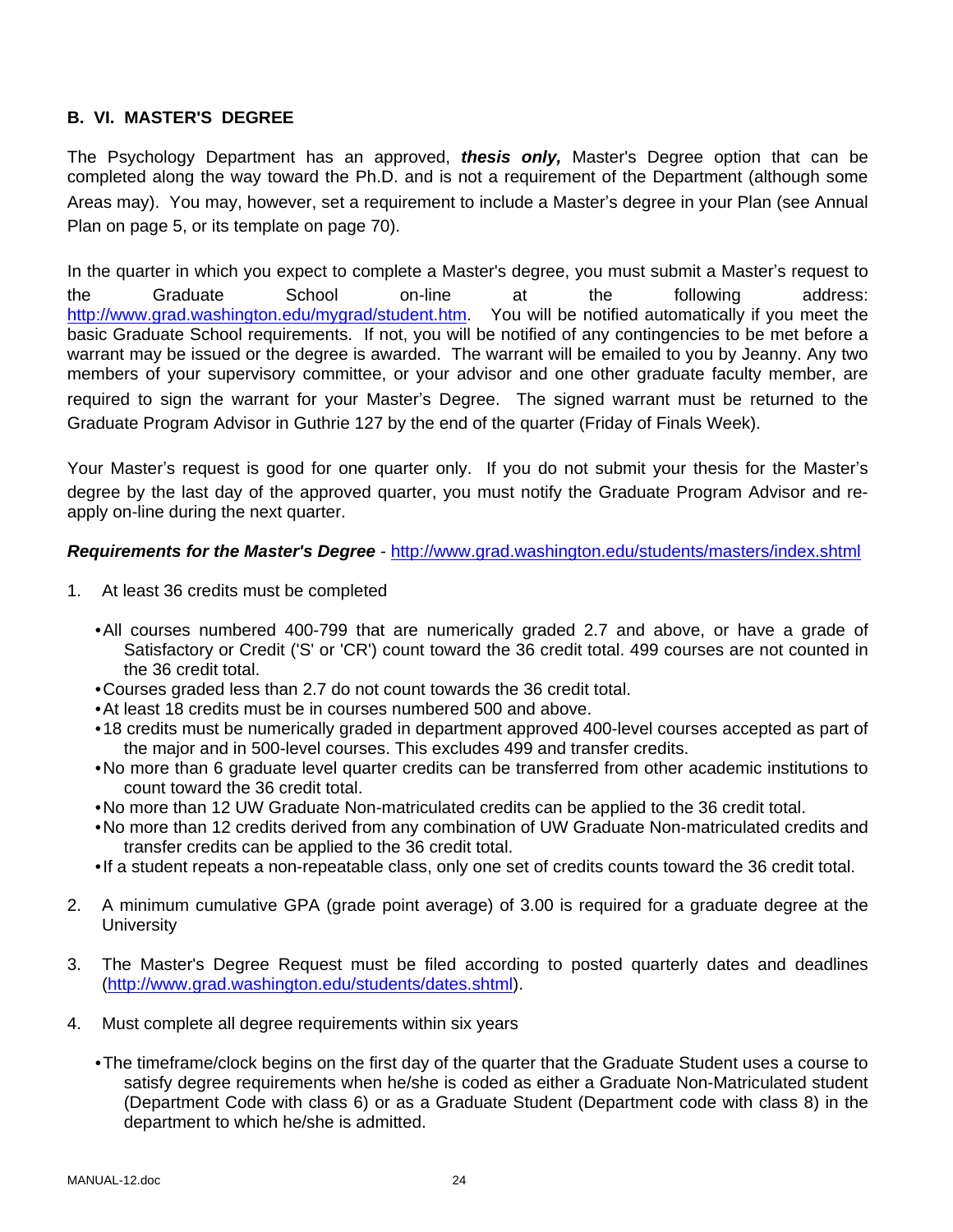- UW Graduate Non-matriculated credits used towards the 36 course credit total are counted in the six years.
- Quarters spent On-Leave and out of status are counted in the six years.
- 5. Must maintain registration through the end of the quarter in which the degree is conferred or, if eligible, pay the Graduate Registration Waiver Fee within 14 days following the last day of the quarter in which all degree requirements were met.
- 6. Thesis track students are required to take a minimum of 9 thesis credits in their 36 credit total.
- 7. Thesis Track students are required to submit their acceptably formatted thesis online via the UW Electronic Thesis/Dissertation (ETD) Administrator Site (http://www.etdadmin.com/washington) by 11:59 p.m. PST on the last day of the quarter (Friday of Finals Week).
- 8. Your signed warrant and signed Master's Supervisory Committee Approval Form (http://www.grad.washington.edu/students/etd/thesis-approval-form.pdf) must be submitted to Jeanny (signed warrant) and the Graduate School (signed approval form) by 5:00 p.m. PST on the last day of the quarter (Friday of Finals Week) in order for you to receive your degree within the same quarter. You are then eligible to participate in UW graduation ceremonies if you so desire. The Psychology Department does not hold a separate program for Master's recipients.
- 9. **There are no required fees**. You have the option to register your copyright via ProQuest for a fee. If you want to order bound (paper) copies of your document, you may do so through the UW Copy Centers or through ProQuest. Questions should be directed to the UW Copy Centers or to ProQuest at 1.800.521.0600, ext. 77020 – available 8:00 a.m. – 5:00 p.m. EST, Monday through Friday (excluding U.S. holidays).
- 10. If the thesis is submitted online after the quarter ends, you must register for the following quarter or utilize the Registration Fee Waiver option (pay \$250 instead of registering—this is usually the option for a student who is in his/her last quarter), which allows you up to 14 days after the last quarter to submit your thesis (http://www.grad.washington.edu/area/regwaiver.html) for an M.S. conferred the following quarter. Please talk with Jeanny before choosing this option. The Graduate School strictly enforces the deadline for dissertation submission and the enrollment requirement.
- 11. View complete Final Submission Instructions including Electronic Thesis/Dissertation (ETD) online: http://www.grad.washington.edu/students/etd/info.shtml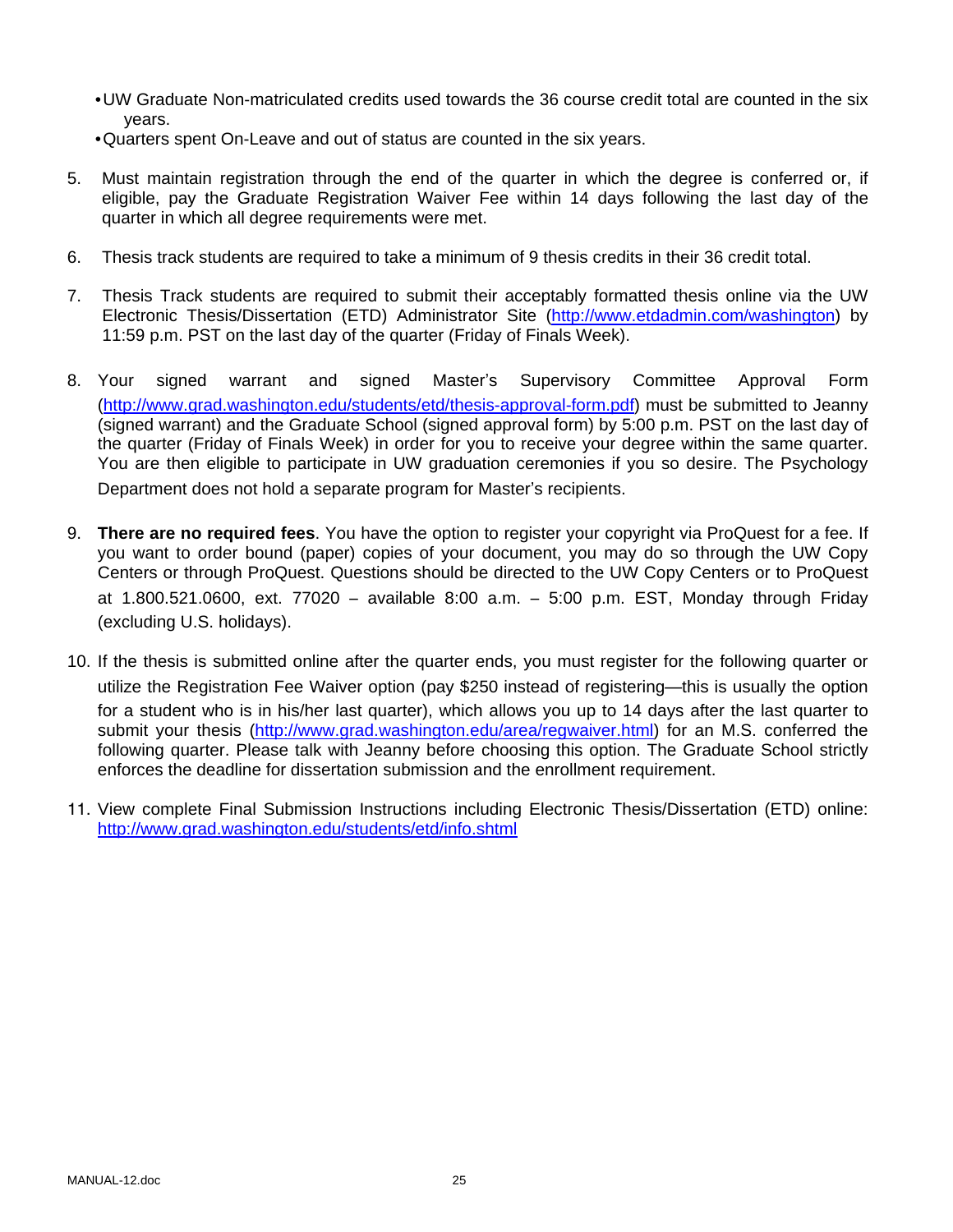### **B. VII. GENERAL EXAM**

- 1. The General Exam is a requirement of the Graduate School. The General Catalog states that you should take your General Exam when your background of study and preparation is sufficient to justify undertaking the examination. Although there may be more than one part to the examination (See page 27), the only requirement from the Graduate School is an oral examination attended by at least four members of your committee, including the Chair and the GSR (See page 23). Your entire committee should be given the opportunity to participate in setting both the format and the content of your exam.
- 2. You must have completed two years of graduate study and be well along in your course requirements before you take the General Examination. The Graduate School requires that all coursework, including departmental requirements, be completed at this time. Exceptions may be granted with the signed approval of your advisor.
- 3. You must have formed a Supervisory Committee at least four months prior to taking your exam.
- 4. You must be registered at the UW for a minimum of 2 credits for the quarter in which you complete the General Examination.
- 5. You should plan to take the General Exam as early as feasible in the 3<sup>rd</sup> year of study. Any student who has not passed the General Examination prior to the beginning of the fourth year of study may be recommended for Probation. If you have not passed the General Examination by the beginning of the third quarter of your fourth year, you may be recommended for Final Probation. (Exception: Students in the Clinical areas will have a nine-month extension of these deadlines.)
- 1. You must schedule the oral part of the examination. Rooms can be scheduled via PsyCal. Then, arrange a date and time for the exam that is agreeable with all your committee members. Forward these confirmation emails to Jeanny. Submit your request online: http://www.grad.washington.edu/mygrad/student.htm. She must have every committee member's acknowledgement that your exam is occurring before she will approve your general exam request. Please submit your request at least three weeks before your intended date. Email confirmations that do not state date/time/location will not be accepted. **Everyone on your committee must agree that you can schedule your exam, even if a member is not attending.**
- 7. The exam warrant is available via pdf which Jeanny will then email to you. On exam day, print and take it to your exam. The warrant is signed by all committee members present (minimum of four required) at the exam upon satisfactory completion and returned to the Psychology Graduate Program Office.
- 8. The Graduate Program Office will submit the outcome to the Graduate School. If this is filed by the last day of the quarter you will be designated as a doctoral Candidate (Ph.C.) for that quarter. Otherwise you become a Candidate at the end of the following quarter (that is, if you complete your exam during a school break, your Ph.C. will be awarded at the end of the following quarter). **You will be eligible for your Level 2 raise once the Graduate School awards your Ph.C. status.** Keep this in mind as you schedule and complete your exam.
- 9. If you do not pass, the exam must be rescheduled.
- 10. The General Examination and Final Examination may not be taken in the same quarter. You may take the General Examination one quarter and take the Final Exam the next.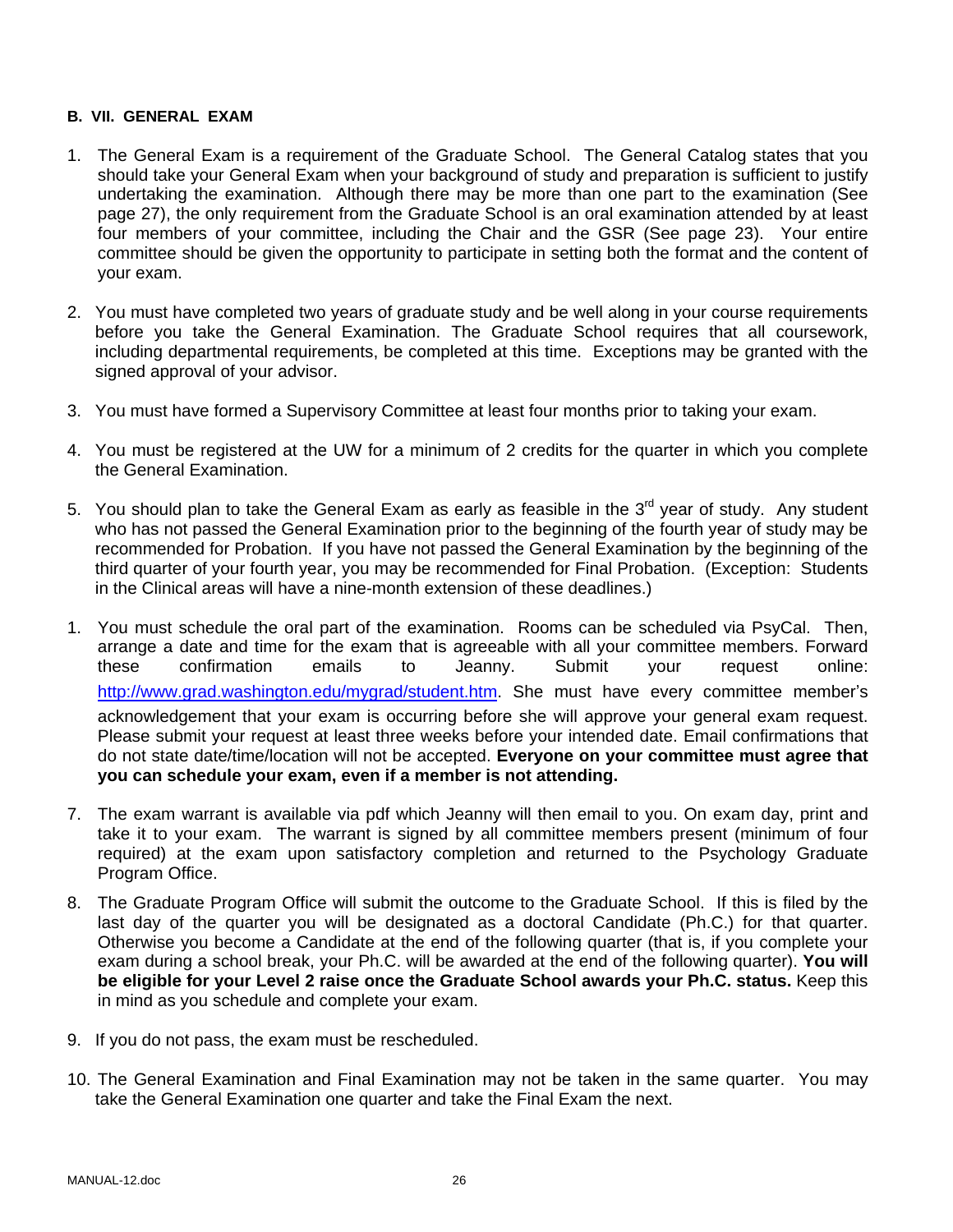## **Format of the General Examination**

The format of general exams varies among Areas and among individual students.

**Reading List/Written Exam/Oral Exam**: This is the most common format. If this format is chosen, the student should start by consulting all members of his/her Supervisory Committee about the breadth and depth of the exam, and the range of topics that will be covered. Several months before the exam, a reading list should be prepared, with inputs from the Advisor and all Committee members. When the student feels he/she has sufficient mastery of the subject matter on the reading list, the Advisor requests questions for the written part of the exam from all Committee members. The Advisor compiles the exam and gives it to the student on a pre-specified date, with a pre-specified due date. The student's answers are then distributed to all members of the Committee. If the Committee members agree that the answers are satisfactory, the student schedules the oral portion of the exam. Successful performance at the oral exam completes the General Examination.

**Clinical General Exam Requirements:** The Clinical and Child Clinical Areas have a fixed format and content for the general exam. Four things are required (taken from the current Clinic Training Manual):

In order to successfully pass generals four things are required:

1. A written publication-quality empirical article conducted after beginning graduate school at the University of Washington. The student should have played a key role, both conceptually and analytically, in preparing the study on which the article is based, and the student should be first or sole author. This study will usually be the student's second year project. However, in cases where the second year project is not publication-worthy, another piece of work can be used to meet this requirement. The requirement is that students will have to submit the article to a peer-reviewed journal for review.

2. A comprehensive written review of the literature on a topic of the student's choosing, based on consultation with the student's advisor and committee. This review would ideally be in the form of a Clinical Psychology Review or Psychological Bulletin article. The paper should be in the 30-50-page range and should include a critical review of the relevant literature, discuss important theoretical and methodological issues in that topic area, and address future directions in which empirical and theoretical development should proceed.

3. A formal written research proposal that will be the basis for the doctoral dissertation. The proposal will typically be in the same area as the literature review paper, but it may also be in a different area, reflecting the student's current research interests. In the latter case, the dissertation research proposal should include a review of the relevant literature on the new topic. This review need not be as comprehensive as the literature review in (Requirement 2), but it needs to be at least at the level of a literature review for a major journal article or NRSA/NSF proposal and demonstrate that you know the background literature. A first draft of the proposal should be distributed to the committee at least three weeks prior to the examination date to ensure the opportunity to incorporate feedback into the final proposal.

4. An oral defense of the literature review paper (Requirement 2) and the dissertation research proposal (Requirement 3), planned in consultation with the chair and other members of the committee. This oral defense before the student's doctoral committee will include both a presentation by the student and a period of questioning from the committee.

**Protocol for papers to your committee:** Check with your committee members to see if they would like a hard copy of general exam materials and dissertations. Some may be satisfied with an electronic version, whereas others would rather not have to print large documents or would prefer a hard copy to write on.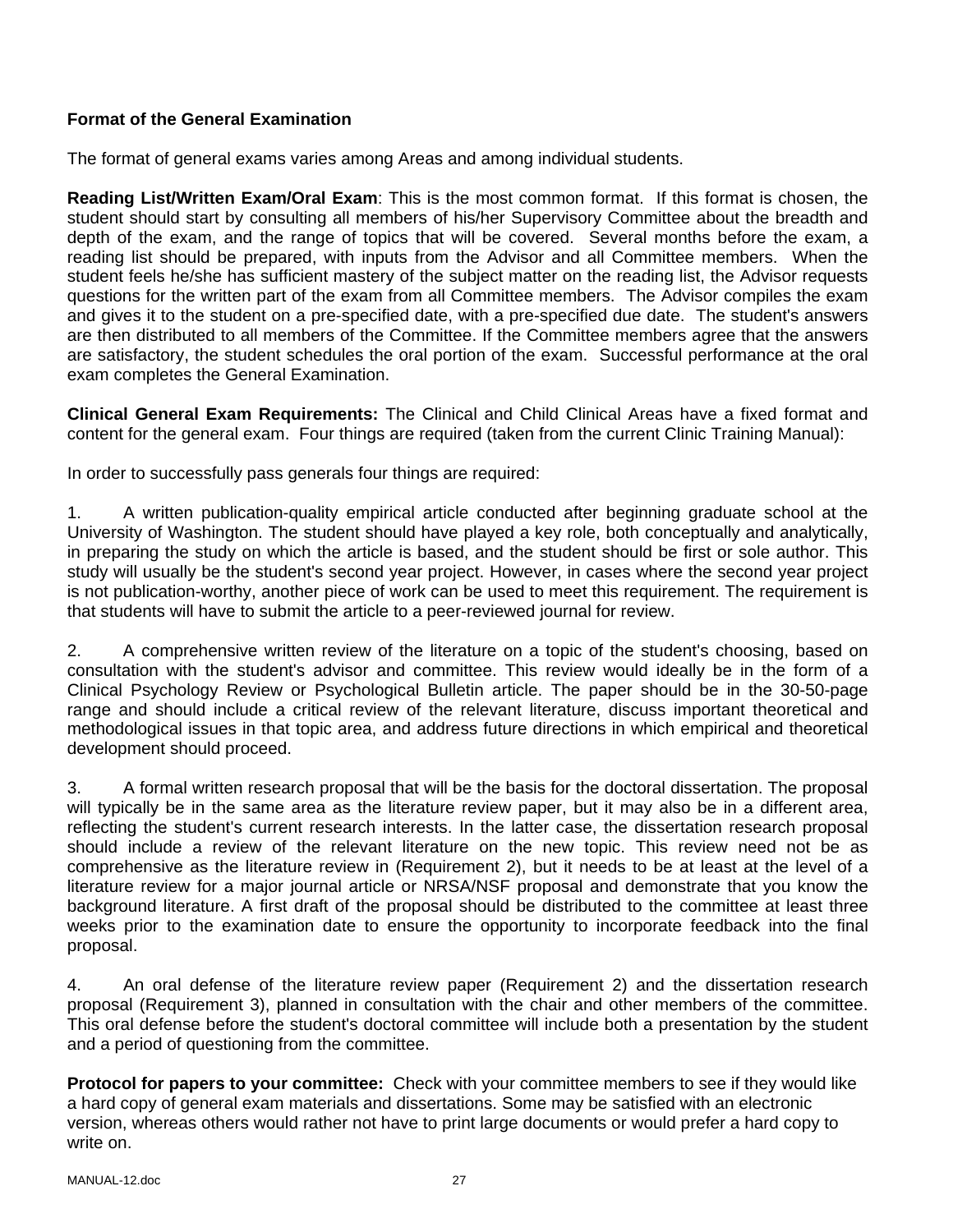### **B. VIII. DISSERTATION AND FINAL EXAMINATION**

The dissertation and defense of it, in the Final Examination, are the final requirements for the Doctoral Degree. These requirements are undertaken after you have received Candidate status, i.e., passed your oral General Examination at least one quarter previously. The dissertation should demonstrate "original and independent investigation and achievement [and]... should reflect not only mastery of research techniques, but also ability to select an important problem for investigation."

- 1. You must complete a minimum of 27 credits of dissertation research (800) distributed over a minimum of three quarters. No more than 10 credits of 800 are allowed per quarter. At least one of these quarters should be after you have passed your General Examination. Your Final Exam cannot take place in the same quarter as your General Exam.
- 2. As you near completion of your dissertation, obtain the signatures/emails of three members of your Supervisory Committee whom you would like to be on your **Reading Committee**. Request the necessary form from the Graduate Program Advisor (G-127) and return the completed form with approvals to her. An official request will be submitted to the Graduate School for approval. The Graduate School will then confirm the Reading Committee by sending an email. This has to be done before you schedule your Final Examination. (See page 23)
- 3. To schedule your Final Examination, arrange a day and time agreeable with your entire supervisory committee (not just the Reading committee, but everyone). Reserve a room via PsyCal. A minimum of 4 attendees—one Graduate School Representative (GSR), one chair, and 2 members must be present at the examination. Forward these confirmation emails to Jeanny.
- 4. Submit your request online: http://www.grad.washington.edu/mygrad/student.htm. Jeanny must have every committee member's acknowledgement that your exam is occurring before she will approve your final exam request. Please submit your request at least three weeks before your intended date. (NOTE: This timeframe differs slightly for Spring quarter exams due to the Commencement Brochure's advance printing deadline.) Email confirmations that do not state date/time/location will not be accepted. Everyone on your supervisory (not just reading) committee must agree that you can schedule your exam, even if a member is not attending.
- 5. The exam warrant is available via pdf which Jeanny will then email to you. On exam day, print and take it to your exam. The warrant is signed by all committee members present (minimum of four required) at the exam upon satisfactory completion and returned to the Psychology Graduate Program Office. You should also bring 1 print-out of the "Doctoral Dissertation Supervisory Committee Approval

Form" (http://www.grad.washington.edu/students/etd/phd-approval-form.pdf) to get signed as well. You will then deliver the signed approval form (along with the Survey of Earned Doctorates certificate of completion, https://sed.norc.org/survey) to the Graduate School by 5:00 p.m. PST on the last day of the quarter (Friday of Finals Week). See #9 below for Final Submission instructions.

6. Submit your dissertation online through the UW Electronic Thesis/Dissertation (ETD) Administrator Site (http://www.etdadmin.com/washington), by 11:59 p.m. PST on the last day of the quarter (the Friday of Finals Week) within the quarter that you defended or by the Friday of Finals Week in the quarter immediately following (See page 30 for the Department's Policy on Dissertation Submission). You must be registered at least part-time for the quarter in which you defend and submit your dissertation (if they are happening in separate quarters). If the dissertation is submitted online after the quarter ends, you must register for the following quarter or utilize the Registration Fee Waiver option, which allows you up to 14 days after the last quarter, to submit your dissertation (http://www.grad.washington.edu/policies/general/regwaiver.shtml) for a Ph.D. conferred the following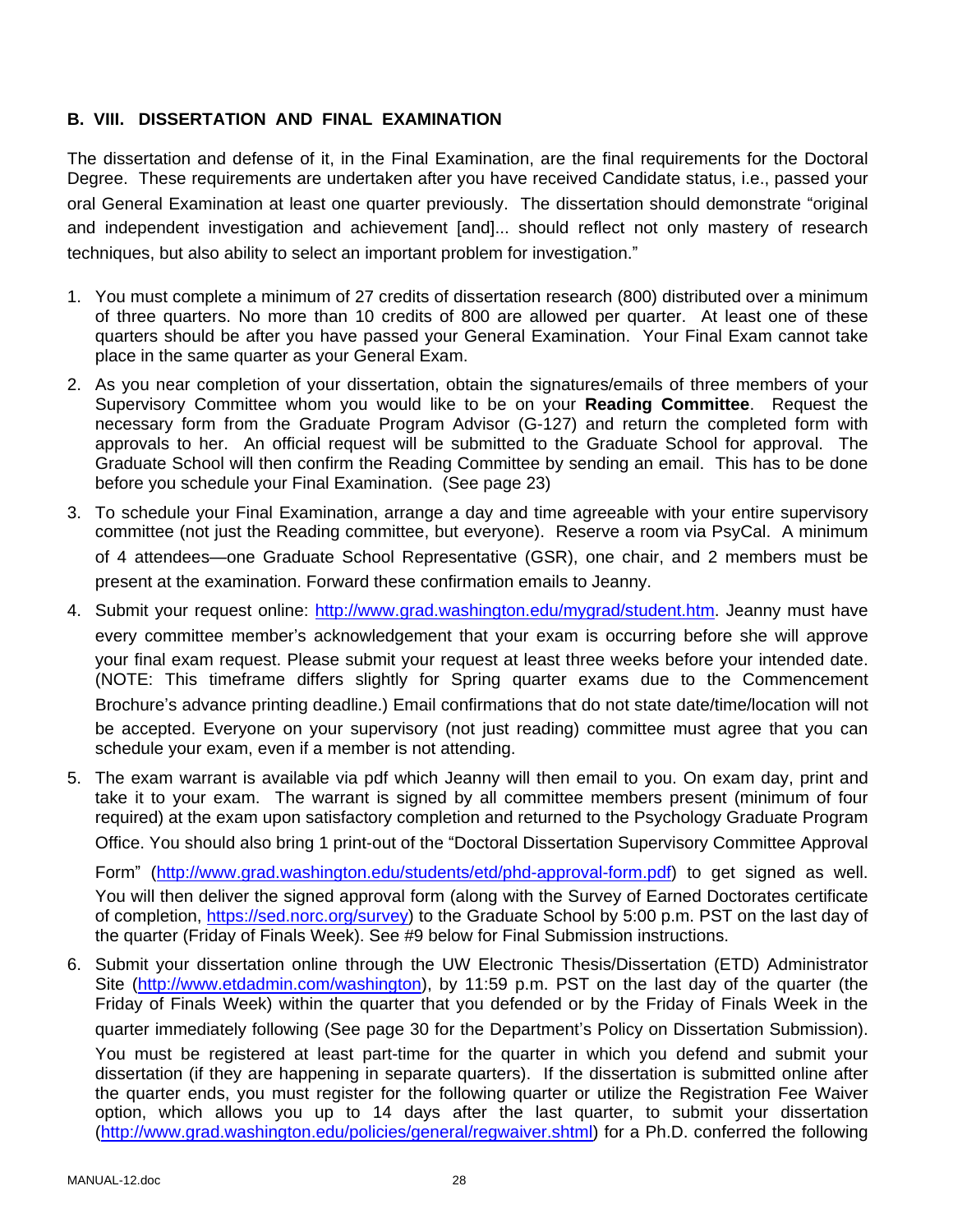quarter. Please talk with Jeanny before choosing this option. The Graduate School strictly enforces the deadline for dissertation submission and the enrollment requirement.

- 7. The Graduate School requires that the University publish your dissertation in adherence with strict formatting guidelines. A document entitled "Policy and Style Manual for Theses and Dissertations" (http://www.grad.washington.edu/students/thesis-dissertation/index.shtml) is available on the Graduate School webpage and must be followed to the letter. Failure to meet the formatting requirements may mean retyping portions of the dissertation.
- 8. **There are no required fees**. You have the option to register your copyright via ProQuest for a fee. If you want to order bound (paper) copies of your document, you may do so through the UW Copy Centers or through ProQuest. Questions should be directed to the UW Copy Centers or to ProQuest at 1.877.408.5027 – available 9:00 a.m. – 6:00 p.m. EST, Monday through Friday (excluding U.S. holidays).
- 9. View complete Final Submission Instructions including Electronic Thesis/Dissertation (ETD) online: http://www.grad.washington.edu/students/etd/info.shtml

**Requirements for Doctoral Degree which must be met before a Final Examination will be scheduled** http://www.grad.washington.edu/policies/doctoral/requirements.shtml

- 1. Completion of a program of study and research as planned by the graduate program coordinator in the student's major department or college and the Supervisory Committee. At least 18 credits of course work at the 500 level and above must be completed prior to scheduling the General Examination.
- 2. Presentation of 90 credits, 60 of which must be taken at the University of Washington. With the approval of the degree-granting unit, an appropriate master's degree from an accredited institution may substitute for 30 credits of enrollment.
- 3. Numerical grades must be received in at least 18 quarter credits of course work taken at the UW prior to scheduling the General Examination. The Graduate School accepts numerical grades in approved 400-level courses accepted as part of the major, and in all 500-level courses. A minimum cumulative GPA of 3.00 is required for a graduate degree at the University.
- 4. Creditable passage of the General Examination. Registration as a graduate student is required the quarter the exam is taken and candidacy is conferred.
- 5. Preparation of and acceptance by the Dean of the Graduate School of a dissertation that is a significant contribution to knowledge and clearly indicates training in research. Credit for the dissertation ordinarily should be at least one-third of the total credit. The Candidate must register for a minimum of 27 credits of dissertation over a period of at least three quarters. At least one quarter must come after the student passes the General Examination. With the exception of summer quarter, students are limited to a maximum of 10 credits per quarter of dissertation (800).
- 6. Creditable passage of a Final Examination, which is usually devoted to the defense of the dissertation and the field with which it is concerned. The General and Final Examinations cannot be scheduled during the same quarter. Registration as a graduate student is required the quarter the exam is taken and the degree is conferred.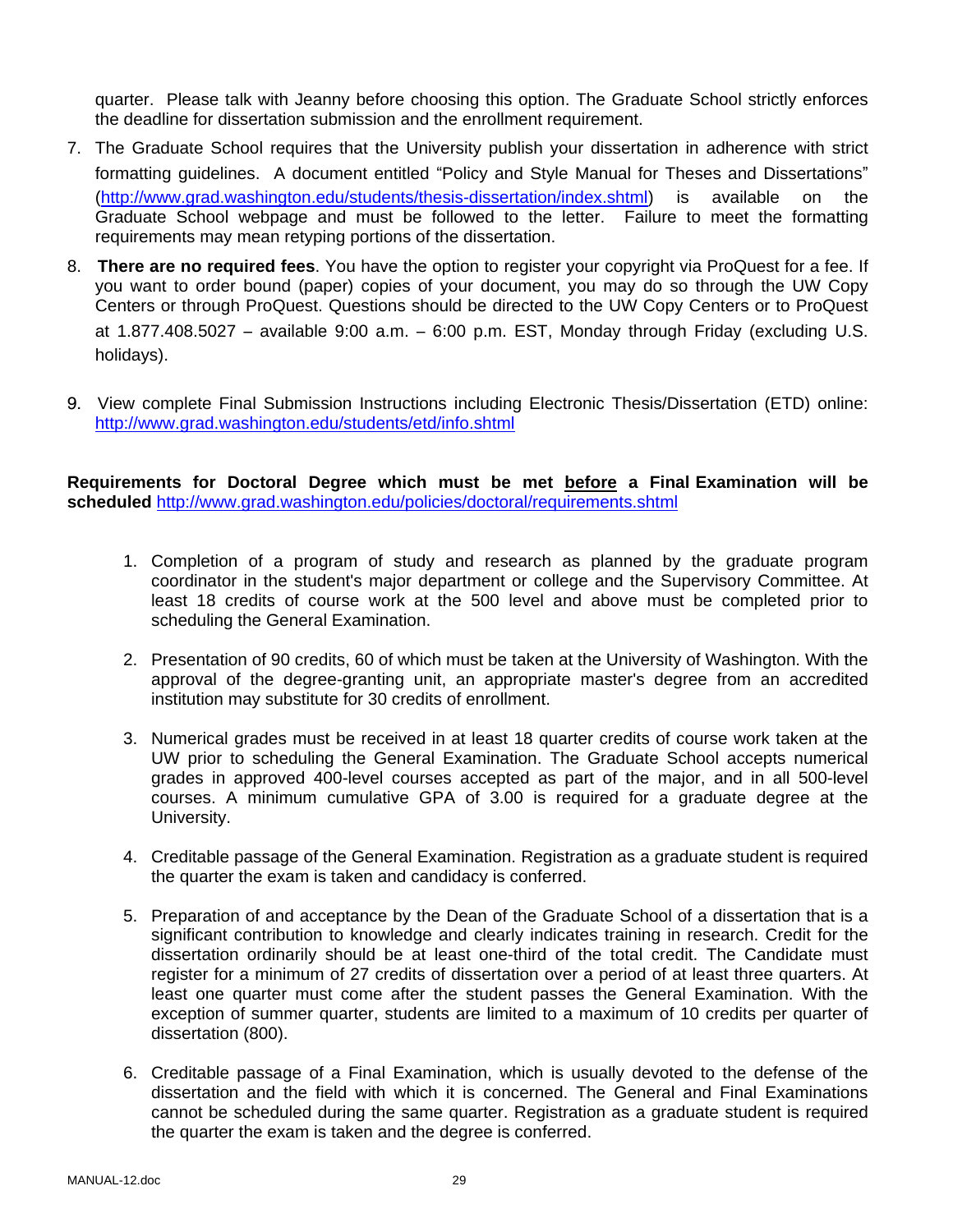- 7. Completion of all work for the doctoral degree within ten years. This includes quarters spent On-Leave or out of status as well as applicable work from the master's degree from the UW or a master's degree from another institution, if applied toward one year of resident study.
- 8. Registration maintained as a full- or part-time graduate student at the University for the quarter in which the degree is conferred (see detailed information under Final Quarter Registration). (Exception for Clinical Students only – see Final Exam before Internship, page 31)
- 9. A student must satisfy the requirements that are in force at the time the degree is to be awarded.

### **Submission of Dissertation to the Graduate School after Defense**

In most cases, the student will submit their dissertation and signed "Doctoral Dissertation Supervisory

Committee Approval Form" (http://www.grad.washington.edu/students/etd/phd-approval-form.pdf) and a print-out of the Survey of Earned Doctorates (https://sed.norc.org/survey) certificate of completion to the Graduate School and receive their Ph.D. in the same quarter as their defense. If that is not possible, the student must submit their dissertation and approval form to the Graduate School no later than the last day of the quarter following the quarter in which they defend.

Examples:

- Student's final examination is during Winter Quarter, the dissertation would be submitted to the Graduate School by the last day of Winter Quarter (Friday of Finals week) but no later than last day of Spring Quarter (Friday of Finals week) of the same academic year. The approval form and print-out of the Survey of Earned Doctorates (https://sed.norc.org/survey) certificate of completion is due by 5:00 p.m. PST on the last day of the quarter (Friday of Finals Week) for either Winter or Spring, depending on the student's timeline.
- Student's final examination is during Spring Quarter, the dissertation would be submitted to the Graduate School by the last day of Spring Quarter (Friday of Finals week) but no later than last day of Autumn Quarter (Friday of Finals week) of the same academic year. The approval form and print-out of the Survey of Earned Doctorates (https://sed.norc.org/survey) certificate of completion is due by 5:00 p.m. PST on the last day of the quarter (Friday of Finals Week) for either Spring or Autumn, depending on the student's timeline. Whether the submission will be in Summer or Autumn quarter will be determined in consultation with the Supervisory Committee.

Please Note: a student must be registered for the quarter in which they defend AND for the quarter in which they submit their dissertation and approval form/SED certificate to the Graduate School. The only exception is when the student opts to pay a late fee and submits their dissertation and approval form to the Graduate School within 14 days of the end of the quarter in which they successfully defended the dissertation.

The date of degree award will be the quarter the dissertation and approval form/SED certificate is submitted to the graduate school, not the quarter of the defense.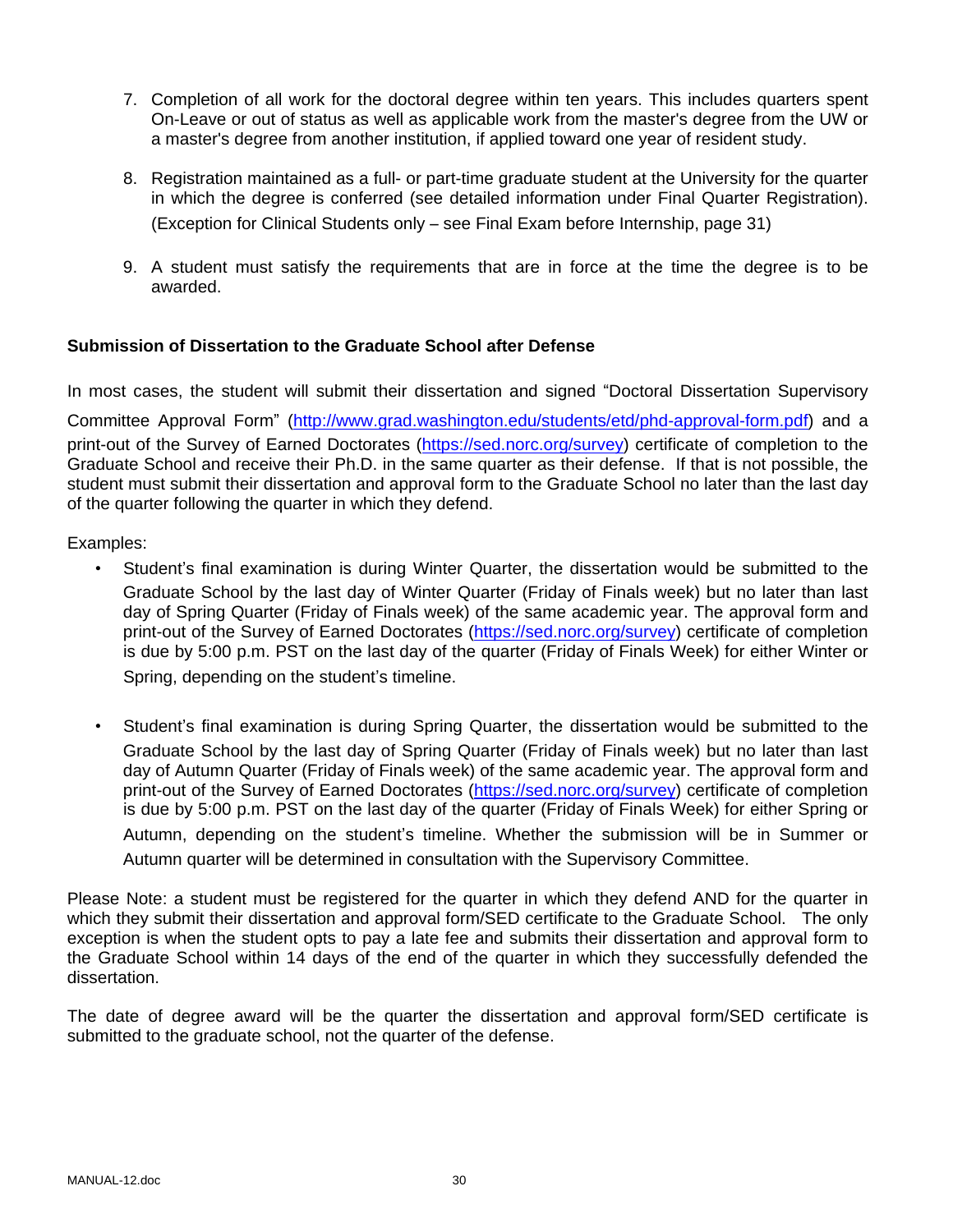**Clinical Students:** The APA requires a PRE-DOCTORAL INTERNSHIP for a clinical degree. If your Ph.D. is conferred *prior* to completion of internship, that would violate APA regulations. When it comes time for licensing, you may find yourself ineligible. The next few sections are meant for you!

### **FINAL EXAM (Dissertation Defense) BEFORE OR DURING the beginning of INTERNSHIP OPTION**

If you take your final exam (defend your dissertation) before you go on internship or towards the beginning of internship (usually the first summer or sometimes the autumn quarter), you have only one choice for turning in the final draft and approval form to the Graduate School:

You must submit a Petition to the Dean to waive the registration requirement at the time of dissertation and approval form/SED certificate submission. This petition must include a timetable for completion of the internship and submittal of the dissertation/approval form. Then you, your advisor, or a trusted friend holds onto the signed approval form/SED certificate (Jeanny will keep the signed warrant, she'll hold onto

the other materials if you ask) – until the final quarter of your internship, or the following quarter. Once

your internship has been successfully completed, you should get a letter from your internship supervisor stating that this is the case and send copies to both the Clinical Director and the Graduate Program Advisor in the Psychology Department. You then return, submit the paperwork to the Graduate School, and get your degree. (Or have that trusted friend submit the paperwork for you in your absence.) Registration is NOT necessary at the time of dissertation submission, provided that your petition has been approved.

### **ONLINE PETITION TO THE DEAN**

http://www.grad.washington.edu/mygrad/student.htm

### **FINAL EXAM (Dissertation Defense) AFTER INTERNSHIP OPTION**

If you **do not** take your final exam (defend your dissertation) before you go on internship, you must be registered for a minimum of two credits in the quarter in which you do defend. This requires enrollment for a minimum of two credits.

The cost will be around \$1419 (WA residents) or \$2601 (non-WA residents) for the minimum two credits.

### **IMPORTANT**

The soonest you can receive your degree is when you complete your internship 12-mo commitment and where it falls in the Academic Calendar. Then the degree is conferred at the END of the quarter. This becomes crucial when you have a job that begins in September and requires the Ph.D., but your degree is not effective until December! As soon as you have been placed, find out the END of your internship so you can start planning ahead.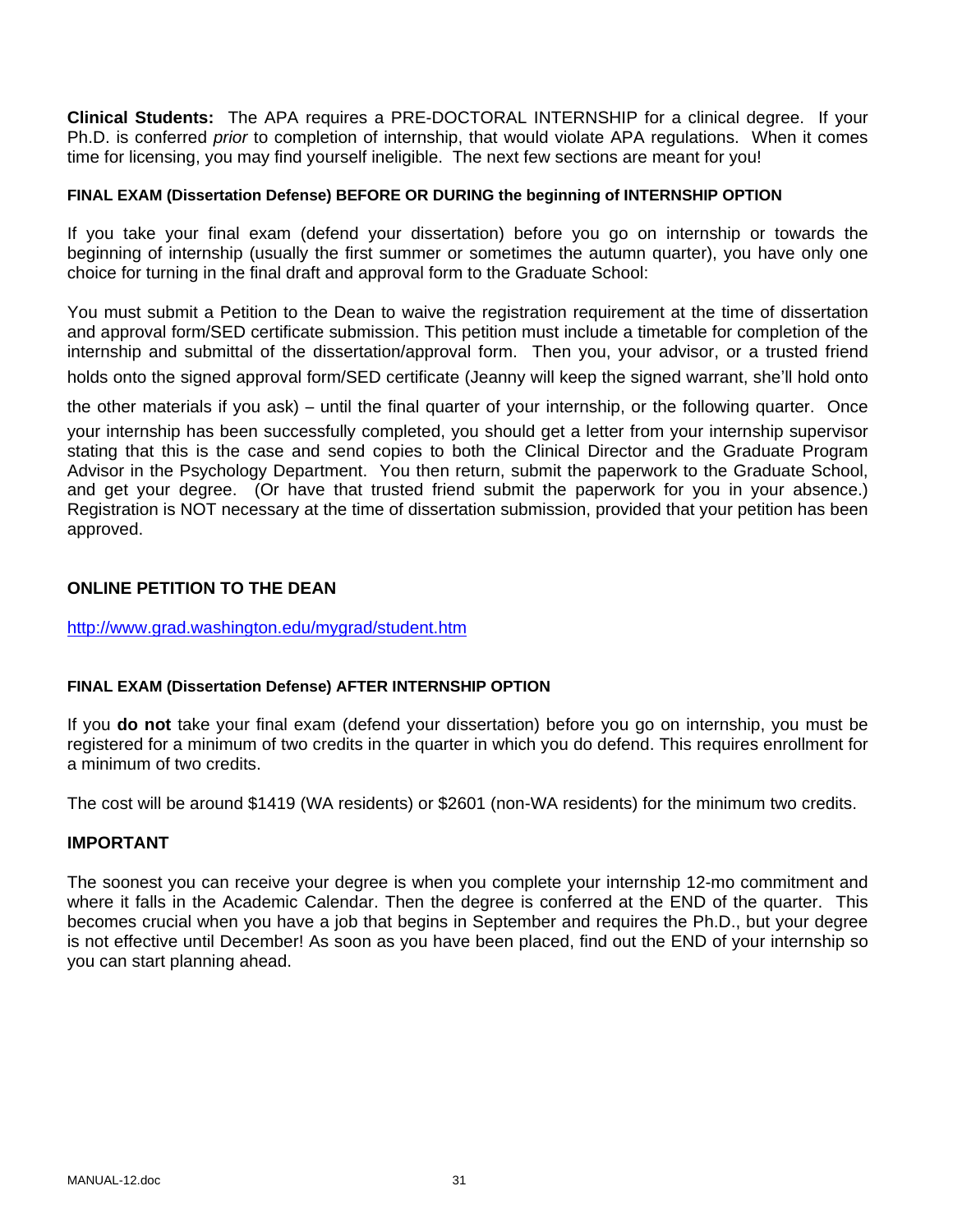### **Spring Hooding and Commencement Ceremonies, Post-docs, and Jobs**

Students who are on internship often wish to participate in our spring hooding ceremony and the June Commencement Exercise. Although, according to both APA and University regulations, you cannot formally receive your degree before the internship is completed and the dissertation is turned in to the Graduate School, you can participate in these spring activities if you obtain a letter from your internship director stating that you will successfully complete your internship on (date). It is necessary to turn in the paperwork by the end of spring quarter in order to participate in hooding and commencement activities. At commencement, you will receive an empty diploma cover, and the diploma itself will be conferred at the end of the quarter in which you complete all requirements. Thus, if your internship ends after the last day of Summer quarter, the degree will be formally conferred at the end of Fall quarter, but you can still do Spring hooding. Please note that because the internship is an integral part of the degree, clinical students are not allowed to participate in hooding or Commencement prior to beginning their internship even if they have already defended their dissertation.

A related issue occurs when a job or postdoctoral appointment requires that the degree be completed. In such instances, the letter from the internship director, plus one from the UW Director of Clinical Training stating that you will finish all degree requirements by the closing date of the internship, has been sufficient to start jobs and postdocs that begin before the next formal graduation date. This is another good reason to make every effort to defend your thesis before the internship year ends (and, even better, before it begins).

In either of these instances, please provide three copies of the internship director's letter for (1) the Director of Clinical Training, (2) the Graduate Program Advisor, and (3) your advisor.

Beginning in 2012, a statement concerning where and when you completed your internship will be added to your final post-graduation transcript. This will be helpful when you apply for licensure. Please let the Director of Clinical Training know the specific date your internship will end.

These requirements and others, can be found at the Graduate School's Student Services website: http://www.grad.washington.edu/area/currstuds.htm

**Please remember that in most cases departmental requirements take precedence over the minimal requirements listed by the Graduate School.**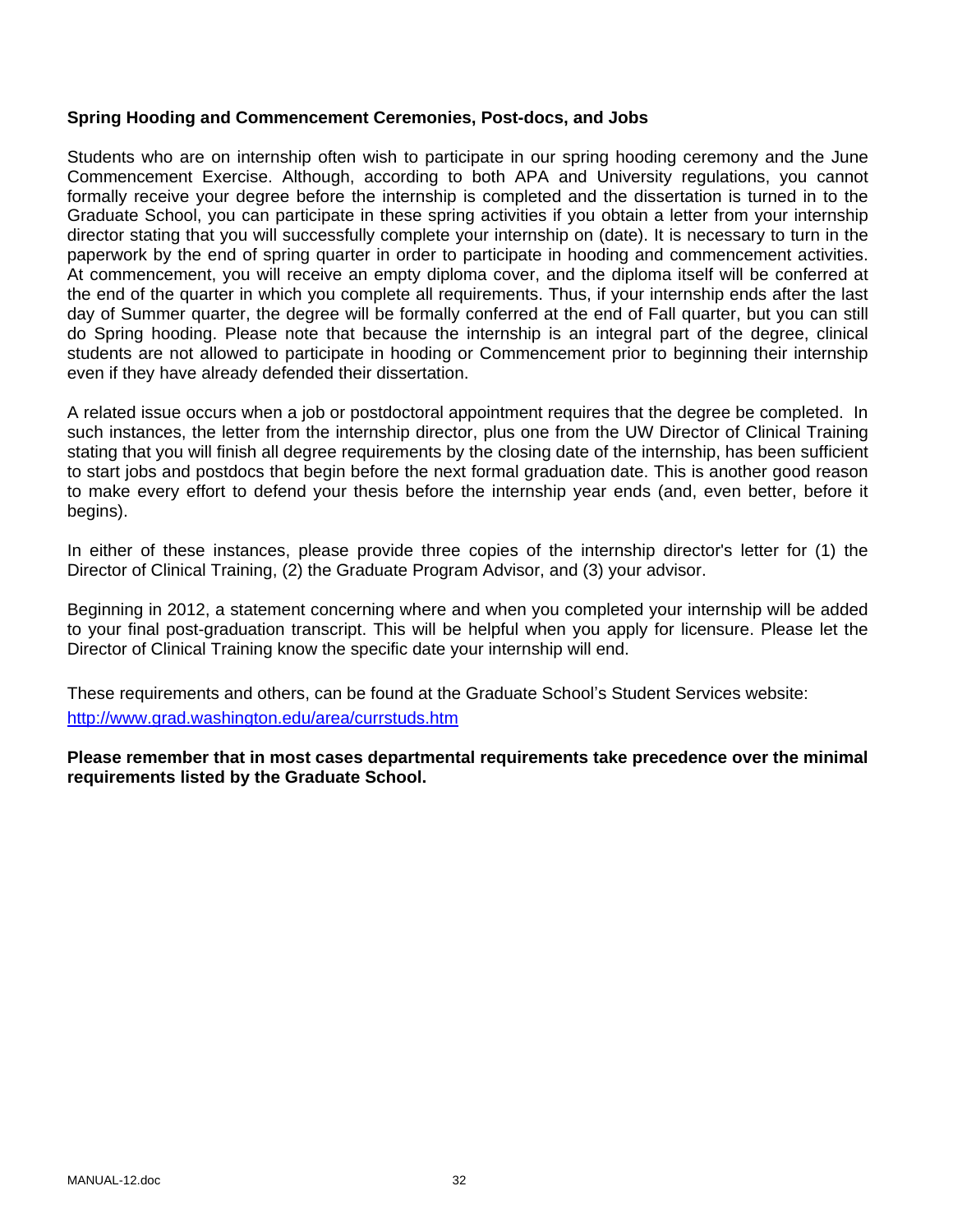## **C. IX. TEACHING AND RESEARCH EXPERIENCE**

Your graduate experience should involve training in research and in teaching. Adult and Child Clinical students also receive specific training in clinical methods and ethics. It is important to include all of these elements in your training program.

### **Research Training:**

All students are expected to acquire research skills. Your advisor(s) will play a major role in guiding your research training. Talk with your advisor as soon as possible to develop a plan for your first year of research. Students (other than those in the clinical areas) must complete a research project and present it at the departmental Research Festival at the end of their first year of study. Clinical students present their research at the Research Festival at the end of their second year in the program. All research conducted by graduate students must have a faculty sponsor, typically your advisor. Your research training should be an ongoing activity throughout your graduate career.

### **Teaching Training:**

A teaching portfolio that reflects a variety of teaching experiences will be invaluable to those students aiming for positions at institutions that emphasize undergraduate teaching and/or research/teachingbased universities. Teaching skills are also beneficial for anyone who plans to present talks at research meetings and/or train graduate students in research. You should plan your teaching training in the same way you plan your research preparation.

Teaching experience is ideally gained by undertaking a progressive series of teaching experiences. The following graduated plan is the ideal:

- 1. TAing a course without sections, such as Psych101.
- 2. TAing a course with section meetings for which the TA is responsible for facilitating discussions, planning and presenting some course material and/or conducting reviews of lecture material.
- 3. TAing a course in which the TA gives an extensive lecture to the entire class in addition to the usual responsibilities for section meetings.
- 4. TAing a course with multiple weekly section meetings developed and conducted by the TA, such as Psych 209.
- 5. TAing a lab course within your area of study. While many of these labs have predetermined syllabi, the TA has a great deal of freedom in determining how the material is presented and how student progress is assessed.
- 6. Serving as an independent course instructor. This role can be undertaken as instructor of a course regularly taught within the department or it may involve the development of an entirely new course. Such positions require that a student have successfully passed their General Exam and have previous training in teaching most often gained by classroom experience and in a course in pedagogy. (Such a course -- Psych 537: Teaching of Psychology -- is offered every other year by Michael Passer, typically in Spring Quarter. The Graduate School also offers GRDSCH 610: Teaching Mentorship, http://www.grad.washington.edu/students/courses/index.shtml)

Following this ideal plan is not always possible due to scheduling conflicts and funding uncertainties. But it is to your advantage to seek all types of teaching experiences especially those requiring greater involvement and independence.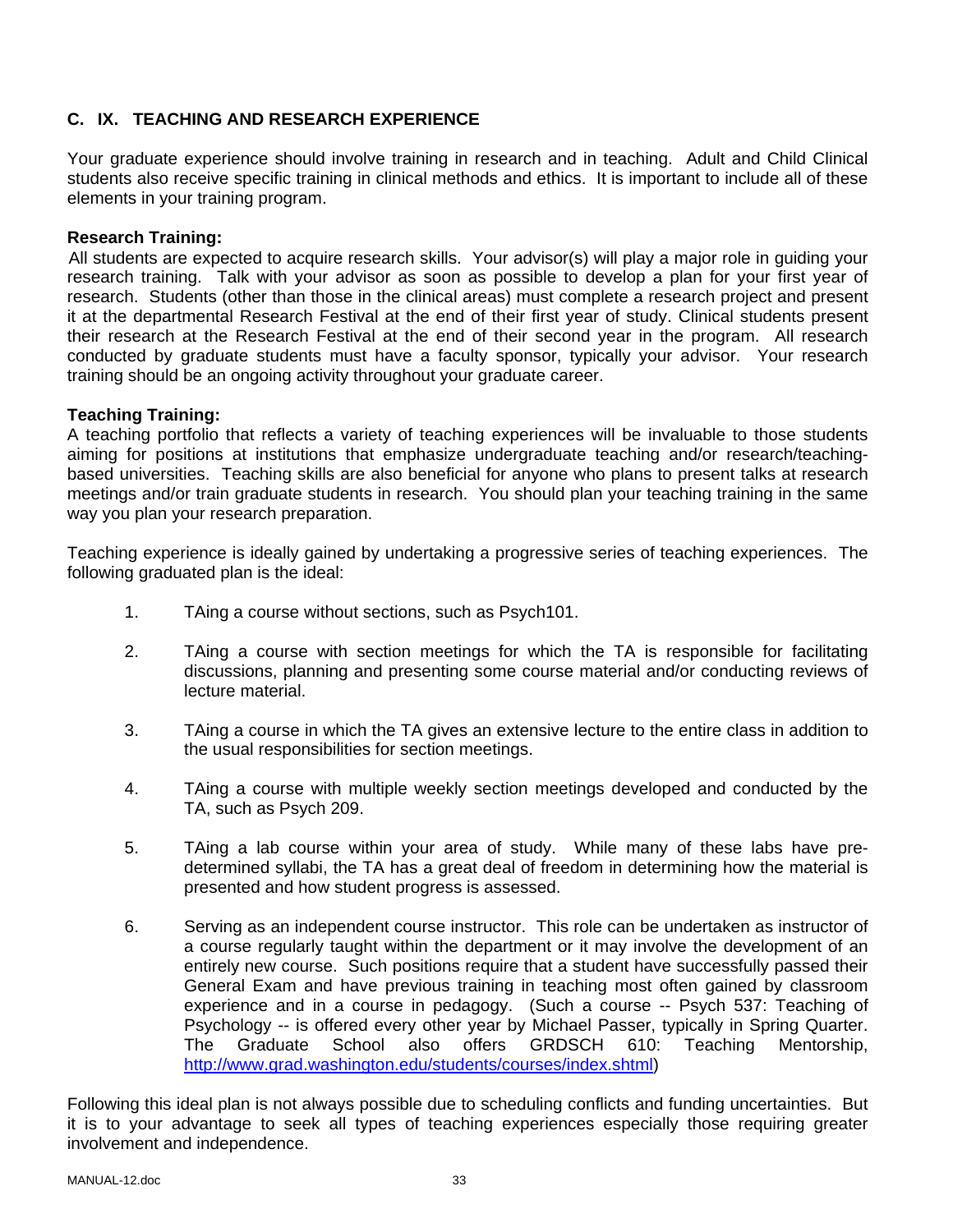**Teaching Portfolio:** You should keep careful records of all your teaching experiences noting the tasks you performed for each course. Syllabi for the courses and any course materials you develop (review sheets, exams, etc.) should be included in your portfolio. Student and instructor evaluations of your performance should be sought for each course and included in your portfolio.

While this may seem like busy work as you begin the process, the portfolio will serve you well as you apply for jobs and move up the academic ladder.

Syllabi and reading lists of courses you take but do not TA should be kept in a separate file. These will be useful if you are ever asked to develop a similar course. Clinical students will need such information if they apply for licensure.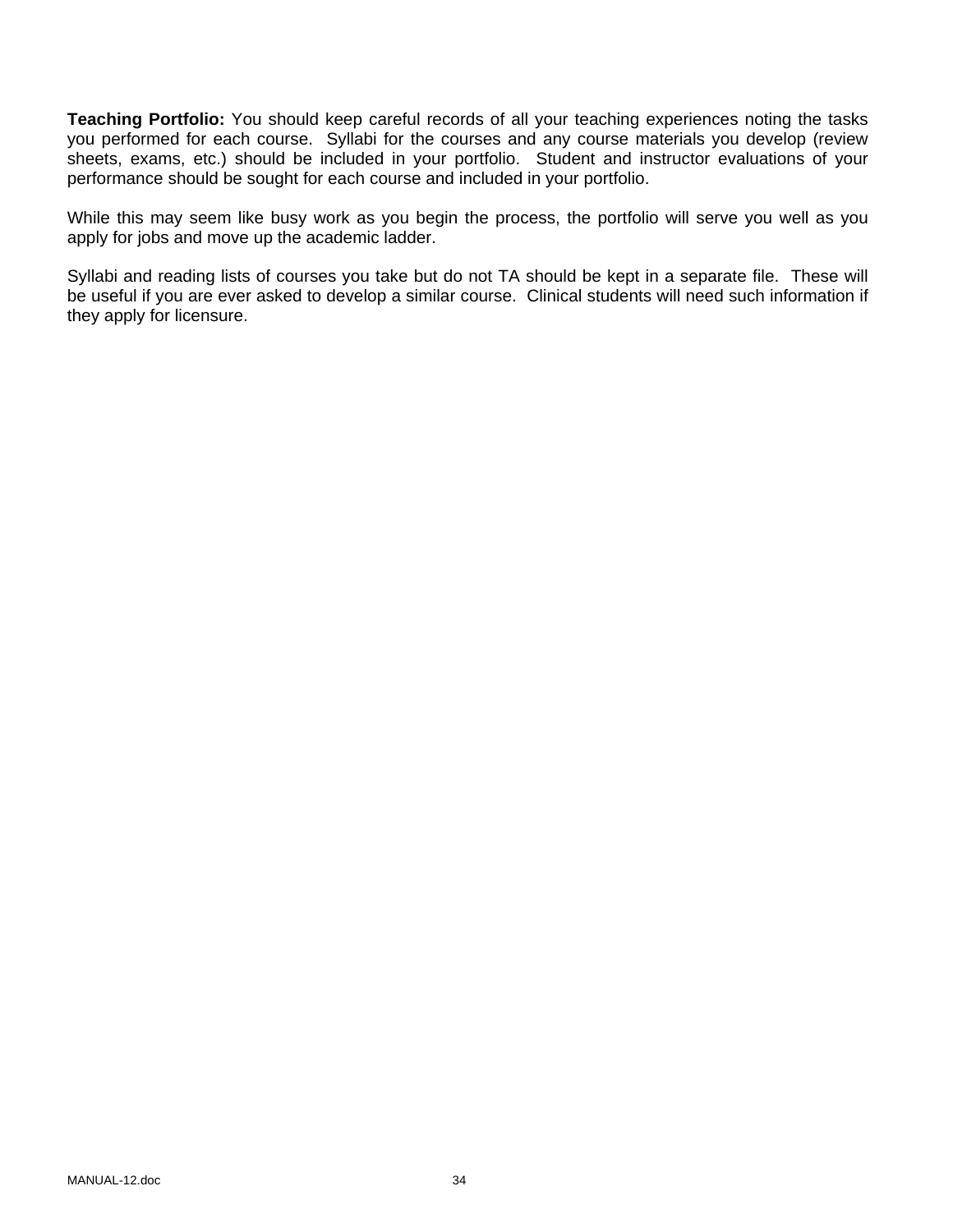## **C. AREAS OF STUDY AND AREA COURSE REQUIREMENTS**

## **C. I. DEPARTMENTAL REQUIREMENTS**

The Department of Psychology has course requirements for all graduate students. They are:

- 1. *Orientation:* Psych 500 A (1 credit) & *Psychology Proseminar:* Psych 500B (1 credit) First year students are required to take Psych 500A, Psychology Orientation. This course is held at the end of September, during the week prior to the official start of the academic year. All first year students are also required to register for Psych 500B, Proseminar in Psychology their first three academic quarters and recommended thereafter. These occur throughout the year at a regularly scheduled time.
- 2. *Statistics and General Methodology: During the first year*, you must successfully complete (accomplished by achieving a grade of at least 2.7) or place out of (and replace with higher level courses) two basic statistics courses and two laboratories:

| Psych 522 | Laboratory in Statistical Computation I      |
|-----------|----------------------------------------------|
| Psych 523 | Laboratory in Statistical Computation II     |
| Psych 524 | Introduction to Statistics and Data Analysis |
| Psych 525 | Linear Models and Data Analysis              |

In addition, students in most Areas are required to take one or more additional courses in statistics, mathematics, or computational science. These courses are specified by the individual Areas (see next few pages).

3. *Area Course Requirements:* All students are required to take a set of 6 or more courses, as required by the individual Areas (see next few pages). Some of these are specific courses, whereas others are left open. Any courses not pre-specified by the Area should be chosen, in consultation with your Advisor and Co-Advisor, to broaden and deepen your understanding of your chosen research field. These courses can be selected from anywhere on campus, within or outside the Psychology Department.

When appropriate, students are encouraged to use these courses to broaden their perspectives within Psychology by taking Core Concepts courses in Areas outside their own. Suggestions for appropriate out-of-area Core Concepts courses are made by most of the individual Areas (See next few pages).

- 4. *Seminars and Advanced Seminars* (including Colloquium): All students are strongly encouraged to attend a Seminar (Psych 550-558) as specified by their Area, and some areas require attendance (see next few pages). Students are also required to register for and attend the **Departmental Colloquium** (Psych 550A) their first three quarters, and recommended thereafter. In order to receive credit, students will need to complete a brief survey after the talk; forms will be provided at the lecture hall.
- 5. *Substitutions***:** In consultation with their Advisors and Co-Advisors, students are encouraged to work out a coherent program of coursework that serves their goals. Substitutions for required courses can be requested by including the substitutions and a rationale for them in your Annual Plan. The signed Annual Plan should then be submitted to your Graduate Training Committee Representative for review.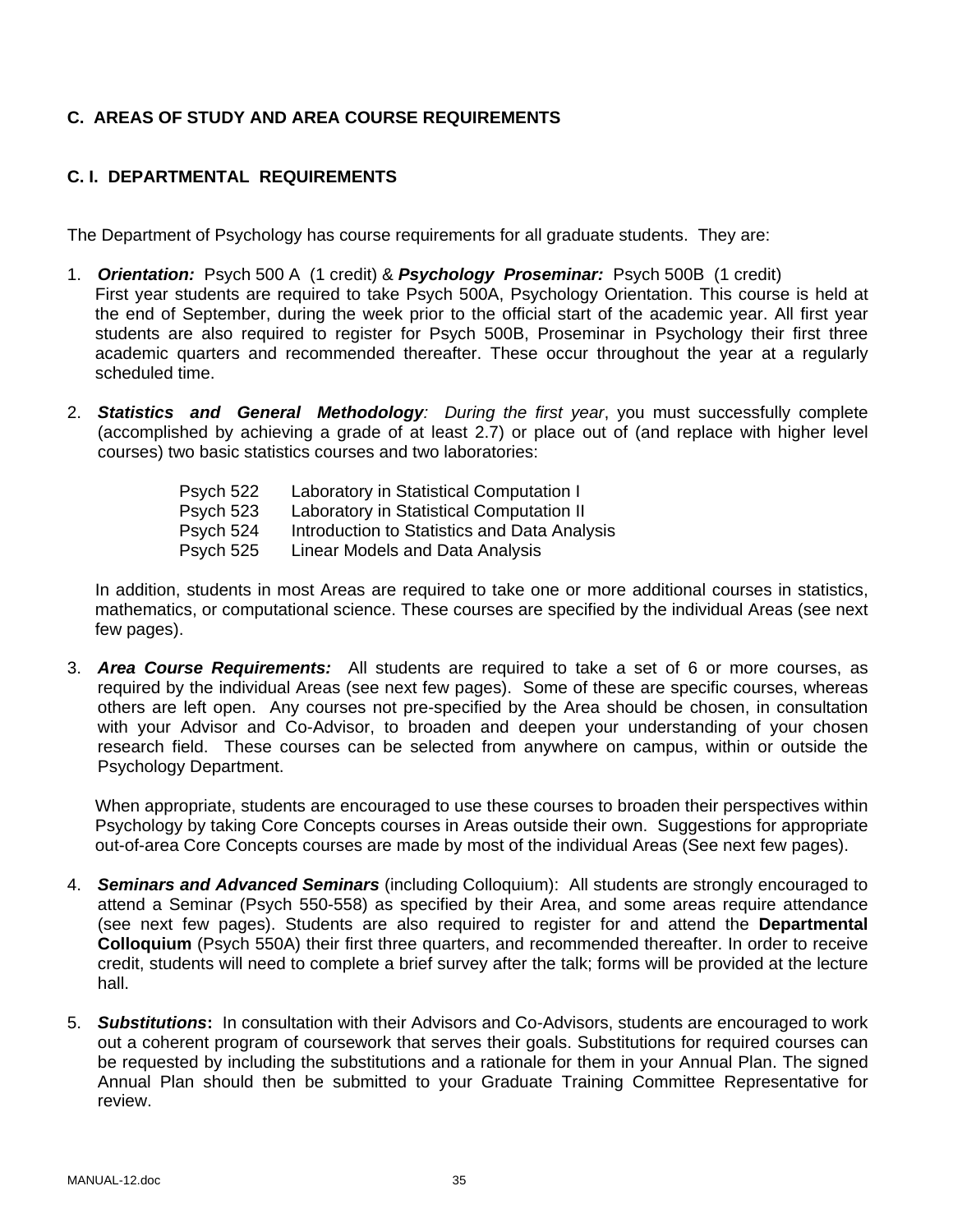Due to APA accreditation requirements, substitutions are more constrained in Clinical and Child Clinical than in other Areas. Requests for substitutions in these Areas should be vetted with the Director of Clinical Training.

1. *Supervisory Committee.* Your Supervisory Committee will review your coursework at the time of your General Exam, and may recommend or require additional courses.

#### *Additional Course Requirements***: Beyond these Departmental requirements, your Area, advisor, and Supervisory Committee will recommend or require additional coursework designed with your stated goals in mind.**

All required course work in these areas should be taken for a grade, unless the course itself is offered only on a credit/no credit (CR/NC) basis. **As stated by the Graduate School, at least half of your program must be in courses 500 or above.** 

## *Area Representatives - Graduate Training Committee 2012-2013*

| <b>Animal Behavior</b>          | Area Rep (GTC)<br>David Barash | <b>Area Coordinator (Head)</b><br>Joe Sisneros |
|---------------------------------|--------------------------------|------------------------------------------------|
| <b>Adult Clinical</b>           | Jane Simoni                    | Jane Simoni                                    |
| <b>Behavioral Neuroscience</b>  | <b>Ellen Covey</b>             | Jeansok Kim                                    |
| <b>Child Clinical</b>           | Lynn Katz                      | Liliana Lengua                                 |
| <b>Cognition and Perception</b> | Ione Fine                      | Geoff Boynton                                  |
| Developmental                   | <b>Betty Repacholi</b>         | Betty Repacholi                                |
| Social Psychology & Personality | Jan Leu                        | Yuichi Shoda (interim)                         |
| Quantitative                    | <b>Brian Flaherty</b>          | <b>Brian Flaherty</b>                          |
|                                 |                                |                                                |

Graduate Student Representatives Laura Brady, Bjorn Hubert-Wallander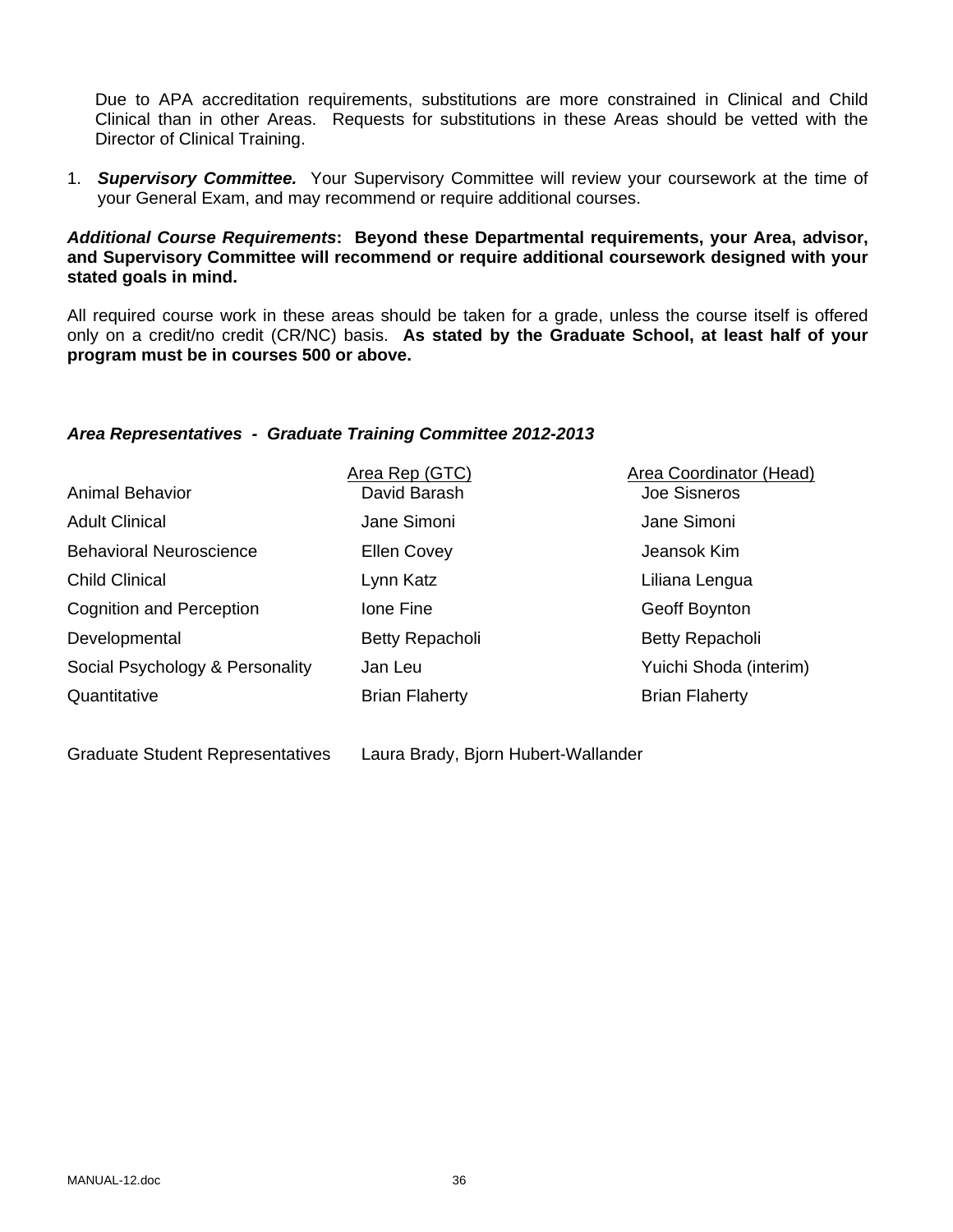# **C. II. AREA REQUIREMENTS**

In addition to the Departmental course requirements, the individual Areas may add requirements. Following are the current requirements by Area.

## **Animal Behavior**

## **For Animal Behavior students, Departmental requirements #2, #3, and #4 are augmented as follows:**

2. Statistics/Mathematics/Computational courses. No fifth quantitative course is required at the present time.

3. Area course requirements. All Animal Behavior students are required to take the following two courses:

Psych 502 Core Concepts in Animal Behavior (required)

Psych 505 Core Concepts in Neuroethology (required)

And at least one from the following:

- Psych 503 Core Concepts in Behavior Genetics (as of 2011-2012 currently not being offered in near future)
- Psych 504 Core Concepts in Behavioral Neuroscience
- Psych 506 Core Concepts in Cognitive Neuroscience
- Psych 507 Core Concepts in Cognitive Psychology
- Psych 508 Core Concepts in Perception (currently not being offered in near future)
- Psych 513 Core Concepts in Biological Basis of Development
- Psych 562 Evolutionary Psychology

**The Area also requires three additional courses**, selected to broaden and deepen your understanding of your research specialty. These courses should be chosen in consultation with your Advisor and Co-Advisor. They can be additional Core Concepts courses in any Area, or other courses chosen from anywhere on campus, within or outside the Psychology Department.

The following Out-of Area Core Concepts courses may be particularly appropriate for Animal Behavior students:

- 504 Core Concepts in Behavioral Neuroscience
- 506 Core Concepts in Cognitive Neuroscience
- 513 Core Concepts in Biological Basis of Development

4. Seminars and Advanced Seminars. All Animal Behavior students are required to take at least three quarters of Psych 551, Seminar in Animal Behavior.

All Animal Behavior students are strongly encouraged to participate in additional Seminars and Advanced Seminars, both within and outside their Area, throughout their graduate careers.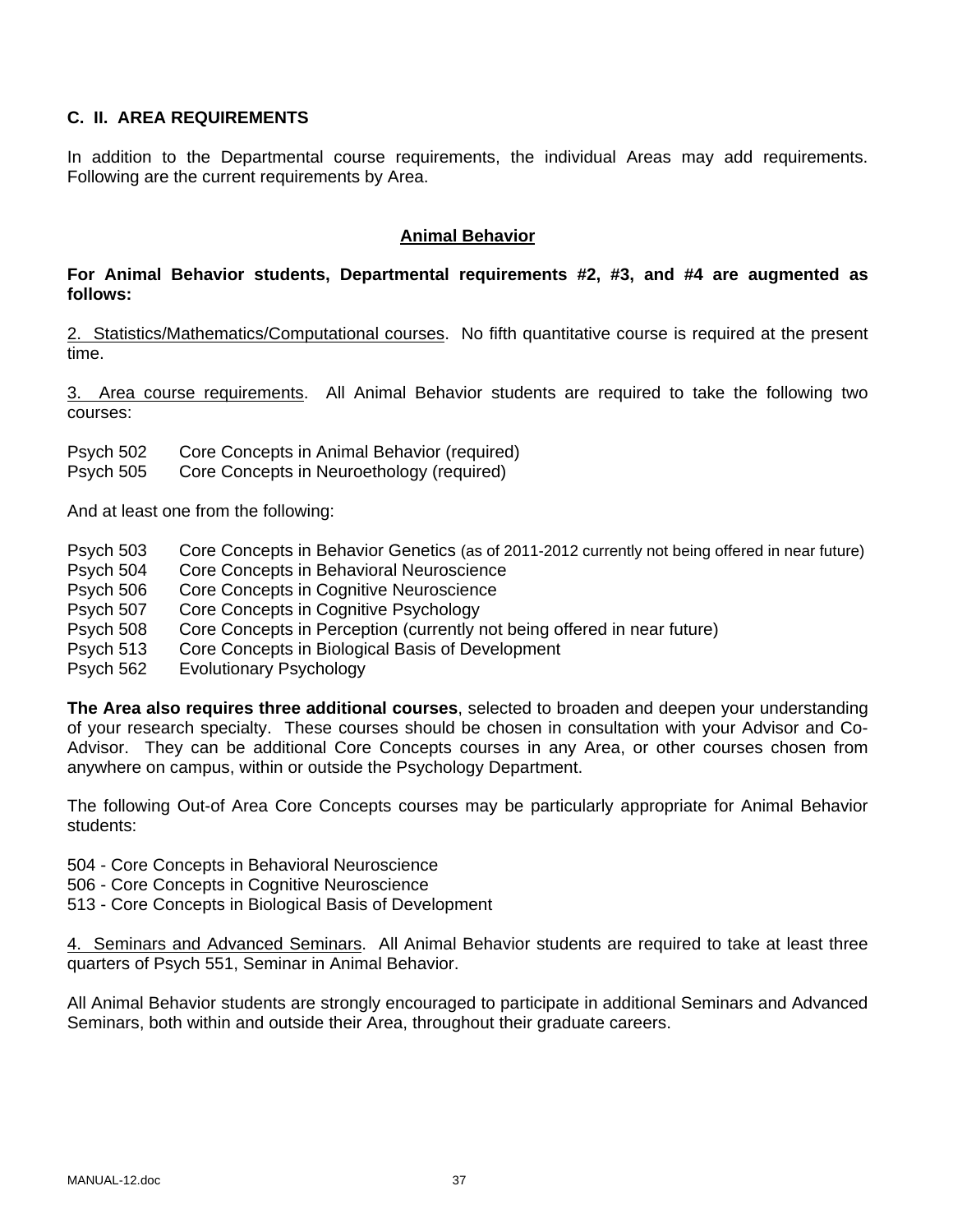# **Behavioral Neuroscience (BNS) (undergoing revision 2012-2013)**

## **For BNS students, Departmental requirements #2, #3, and #4 are augmented as follows:**

2. Statistics/Mathematics/Computational course. No fifth quantitative course is required by BNS at the present time.

3. Area course requirements. All BNS students are required to take 8 courses, as follows:

## **Three from the following course (mandatory):**

Psych 421 Neural Basis of Behavior (Fulfilled if comparable undergrad course has been taken and earned an "A") Psych 504 Core Concepts in Behavioral Neuroscience (1 Quarter)

NeuBeh 502 Introduction to Neurobiology: Sensory & Motor Systems

NeuBeh 503 Introduction to Neurobiology: Cognitive and Integrative Neuroscience

#### **Plus one of the following courses (mandatory):**

NeuBeh 501 Molecular & Cellular Neurobiology (This course has been modified) Conj 531 Biophysics of Nerve, Muscle & Synapse (This course has been modified and might be assigned as new course number)

## **Plus two additional Psychology courses selected from the following:**

Psych 565 Quantifying Brain Structure

No more than one of the following undergraduate courses:

| Psych 423 | Sensory Basis of Behavior                                                              |
|-----------|----------------------------------------------------------------------------------------|
| Psych 424 | Vision and Its Physiological Basis (will be changed to grad course; thus moved to      |
|           | below list)                                                                            |
| Psych 425 | <b>Human Color Vision</b>                                                              |
| Psych 426 | Neurobiology of Learning and Memory                                                    |
| Psych 427 | <b>Behavioral Endocrinology</b>                                                        |
| Psych 430 | Development of Brain Connections                                                       |
|           | OR courses in BIOLOGY, COMPUTER SCIENCE (etc) related to BNS (the student will need an |
|           | approval by his/her advisor)                                                           |
|           |                                                                                        |

One or more of the following courses:

- Psych 502 Core Concepts in Animal Behavior
- Psych 503 Core Concepts in Behavior Genetics (as of 2011-2012 currently not being offered in near future)
- Psych 506 Core Concepts in Cognitive Neuroscience
- Psych 513 Core Concepts in Biological Basis of Development
- Psych xxx Vision and Its Physiological Basis

OR other 'related' Psych and NeuB courses (preapproval required by the advisor)

4. Seminars and Advanced Seminars. Both Seminar in BNS (Psych 552A) and at least one Journal Club (e.g., Learning & Motivation, Auditory, etc; Psych 552B) are required every year, and strongly recommend every quarter until graduating.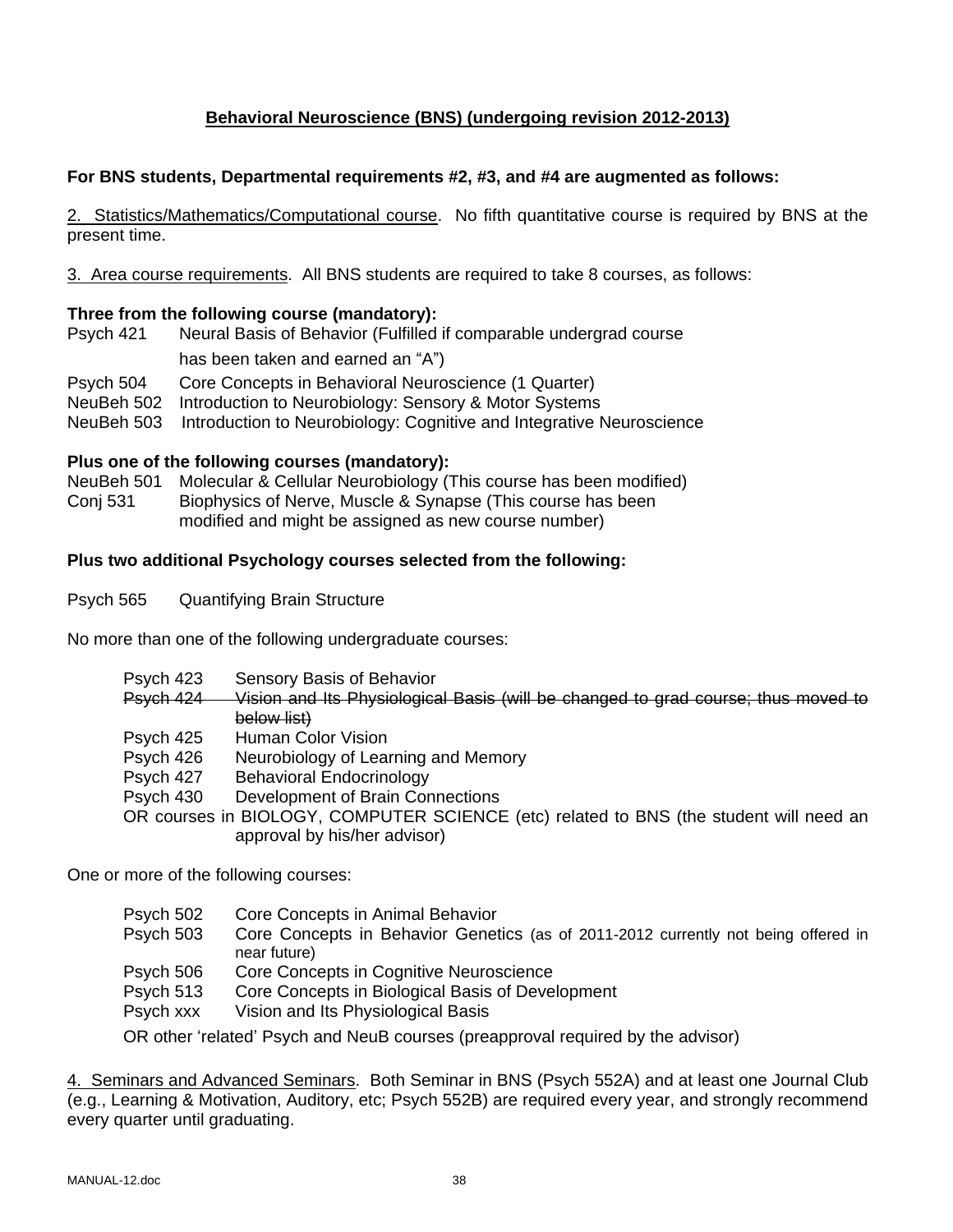# *In addition, all BNS students are required to take at least one Advanced Seminar (usually 542, Advances in Behavioral Neuroscience), chosen in consultation with your Advisor and Co-Advisor.*

All BNS students are strongly encouraged to participate in additional Seminars and Advanced Seminars, both within and outside their Area, throughout their graduate careers.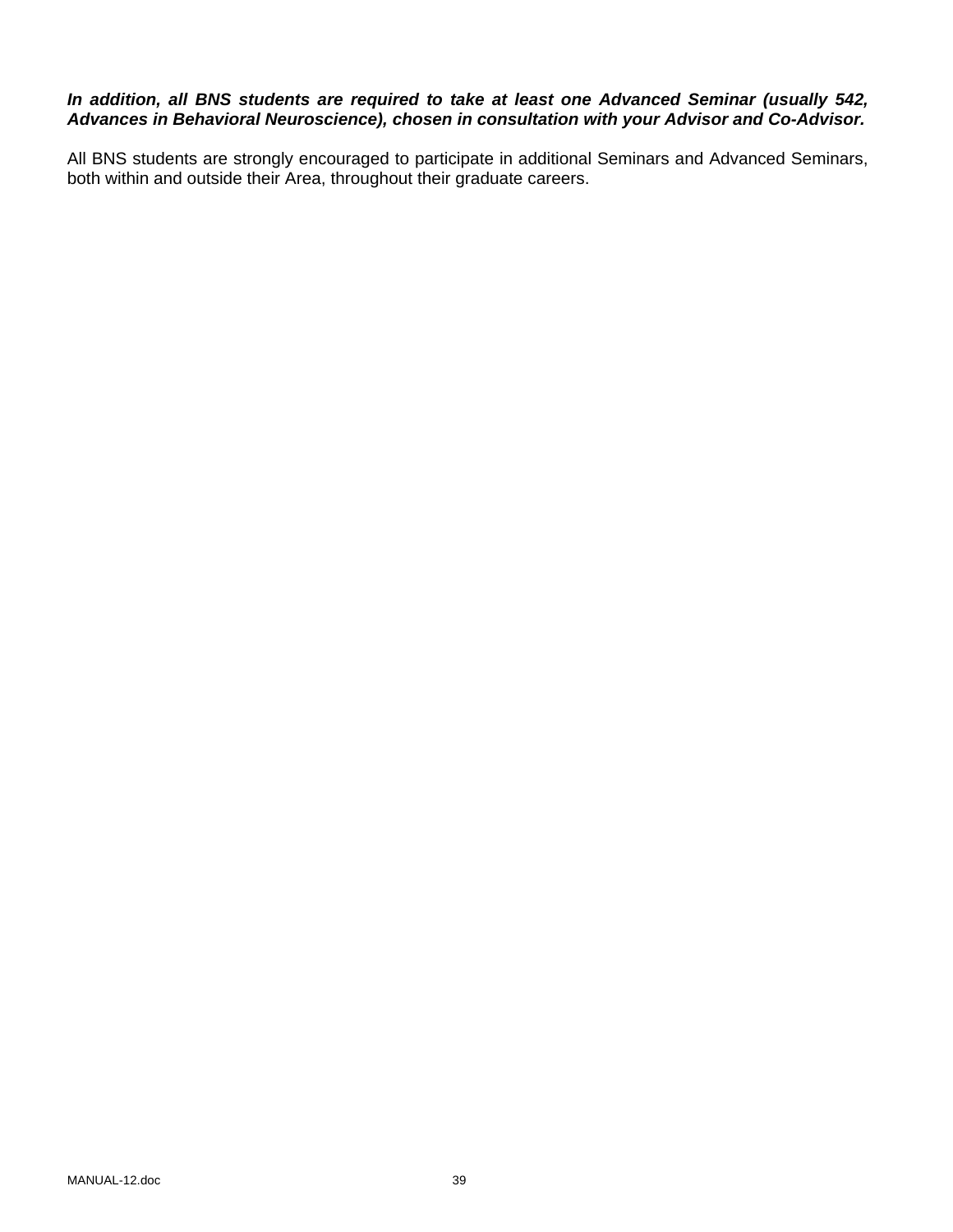# **Adult and Child Clinical**

(taken from the current Clinic Training Manual)

#### Quick Listing of All Required Courses for Clinical Psychology

| 500 Sec A | 1 credit                 | Psychology Orientation (register 1st quarter only)                                        |
|-----------|--------------------------|-------------------------------------------------------------------------------------------|
| 500 Sec B | Total of 3 credits       | Proseminar (register AWS gtrs during 1st year)                                            |
| 550 Sec A | Total of 3 credits       | Psychology Colloquium (register AWS gtrs during 1st year)                                 |
| 591       | Total of 2 credits       | Issues in Clinical Psychology (register A&W qtrs during 1st year)                         |
| 524       | 4 credits                | Intro to Stats. & Data Analysis (must register also for lab: Psych 522)                   |
| 522       | 2 credits                | Lab. in Statistical Computation I (required for those taking Psych 524)                   |
| 525       | 4 credits                | Linear Models & Data Analysis (must register also for lab: Psych 523)                     |
| 523       | 2 credits                | Lab. in Statistical Computation II (required for those taking Psych 525)                  |
| 517       | 3 credits                | Core Concepts in Systems of Psychotherapy                                                 |
| 560       | 2-30 credits total       | Research Strategies (lab-based research seminar; sign up whenever                         |
| offered   |                          |                                                                                           |
|           |                          | by your advisor and you are participating in lab meetings)                                |
| 580       | 3 credits                | <b>Minority Mental Health</b>                                                             |
| 586       | 3 credits                | <b>Clinical Personality Assessment</b>                                                    |
| 587       | 2 credits                | Clinical Methods: Interview                                                               |
| 588       | 2 credits                | Clinical Methods: Ethics                                                                  |
| 589       | Total of 8 credits       | Clinical Supervision (2 <sup>nd</sup> year students must register for AWSS)               |
| 593A      | Var. credit (1-6 cr/qtr) | Clinical Practica/Colloquium <sup>**</sup> ( $A - 2nd$ yr students – Coll. attend. req'd) |
| 593B      | Var. credit (1-6 cr/qtr) | Clinical Practica/Colloquium <sup>**</sup> (B - 3 <sup>rd</sup> yr and above)             |

\*\*Required for all students seeing clients in the clinic.

#### *APA-Required Breadth Requirements*

As an APA-accredited program, we adhere to mandated requirements for demonstrated breadth of knowledge in areas outside of the clinical specialty. Specifically, students must complete coursework in the following areas: (1) biological aspects of behavior; (2) cognitive aspects of behavior; (3) social aspects of behavior; (4) human development, and (5) individual differences (e.g., personality). Courses offered within the clinical area do *not* satisfy these requirements. For example, a course in child psychopathology will not satisfy the developmental breadth requirement, nor will a course in cognitive therapy satisfy the cognitive requirement. Since licensing boards scrutinize graduate school transcripts to make sure these breadth requirements have been satisfied, it is recommended that whenever possible, you satisfy the requirement with a major course (i.e., a *Core Concepts in* ...or *Advances in* ...course) offered by faculty in other major areas of the department. Highly specific courses (e.g., courses in psychopharmacology or fMRI techniques for "biological bases") do not meet the APA "broad and

general" course requirement. Likewise, Psych 550-level seminars do not satisfy this requirement. Non-clinical courses in other departments may sometimes satisfy a breadth requirement. If in doubt, consult with the Director of Clinical Training.

#### *Additional Requirements for Adult Track Students*

| 519 | 5 credits  | Core Concepts in Psychology of Behavior Change                           |
|-----|------------|--------------------------------------------------------------------------|
| 511 | 3 credits. | Core Concepts in Personality (fulfils APA individual differences breadth |
|     |            | requirement)                                                             |
| 518 | 5 credits  | Core Concepts in Behavior Disorders                                      |

#### *plus*……

One course each in *Social, Cognitive, Developmental, Individual Differences* (satisfied by 511, above), *and Physiological Psychology (see APA breadth requirements above)* 

| One of the following courses***: | 515 Core Concepts in Personality and Social Development, |
|----------------------------------|----------------------------------------------------------|
|                                  | 1. Child Psychopathology or                              |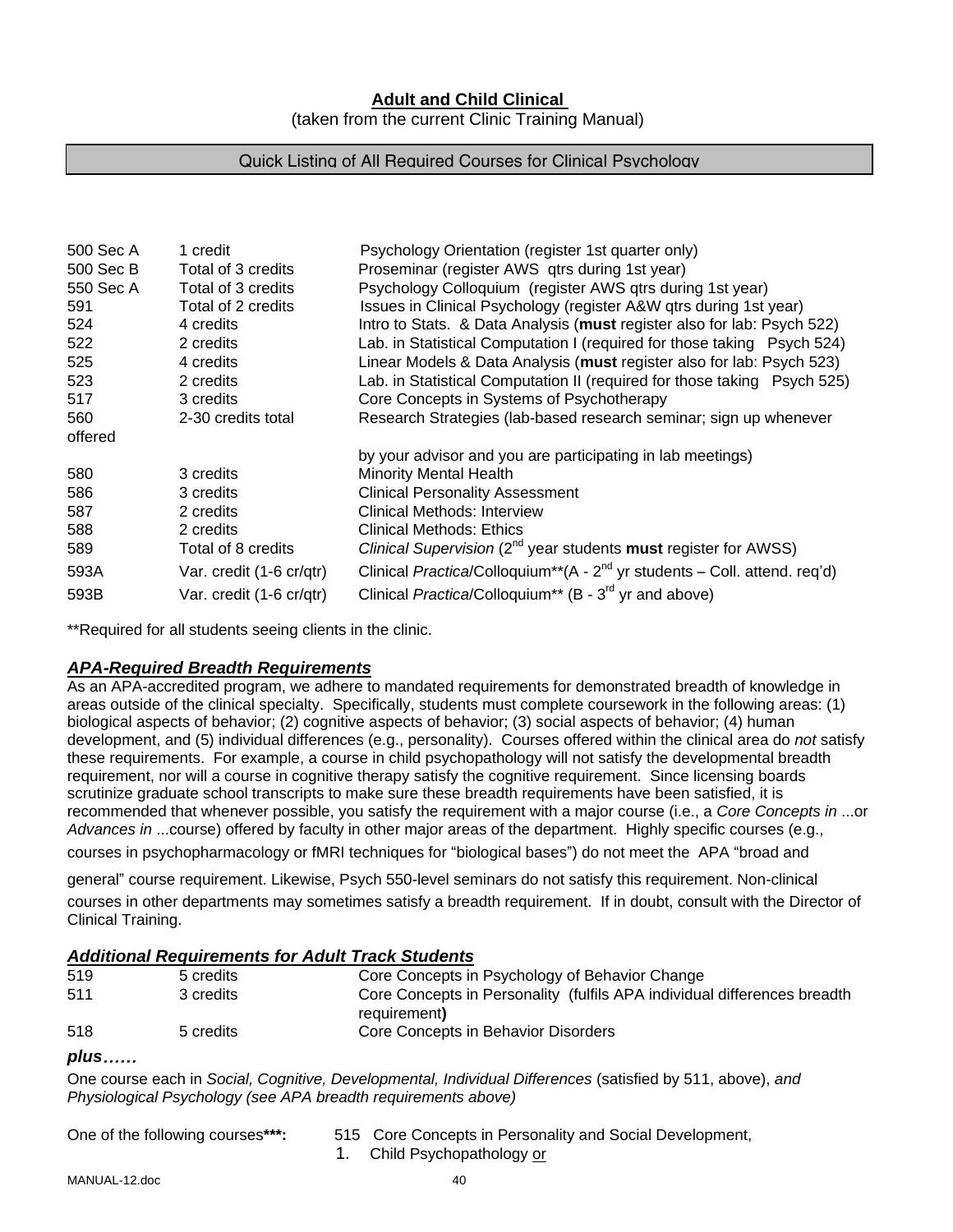#### 572. Child Treatment

One Outside Practicum (**must** register for Psych 597 – Field Work; see Appendix C from the current Clinic Training Manual)

**Two** courses in Assessment:

 586 Clinical Personality Assessment **and** *a choice of three***:**  576 (w/ 590 practicum), 578 (w/ 590 practicum), **or** 579 (Behavioral Assessment)

Please note that training in cognitive assessment is required as a basis for neuropsychological assessment training, certain outside practica, and internship assignments. Ideally, students in our program will have training in personality, cognitive, and behavioral assessment.

\*\*\*Psychology 571 and 572 cannot be used as out-of-area developmental classes. (see Out-of-Area requirements).

| <b>Additional Requirements for Child Track Students</b> |  |  |
|---------------------------------------------------------|--|--|
|                                                         |  |  |

| 553   | 6 total   | Seminar in Child Clinical Psychology (required AWS qtrs for 1 <sup>st &amp;</sup> 2 <sup>nd</sup> |                                    |
|-------|-----------|---------------------------------------------------------------------------------------------------|------------------------------------|
| year) |           |                                                                                                   |                                    |
| 571   | 5 credits | Child Psychopathology                                                                             |                                    |
| 572   | 4 credits | Approaches to Child Treatment                                                                     |                                    |
| 576   | 5 credits | Assessment of Intelligence                                                                        | (must register for Psych 590 also) |
| 590   | 2 credits | Practicum in Psych. Assessment                                                                    | (required for those taking 576)    |
| 573   | 5 credits | Psychological Assessment of Children                                                              |                                    |
| 531   | 4 credits | Research Methods in Clinical and Community Psychology                                             |                                    |

# *plus*……

Two Outside Practica (**must** register for Psych 597; see Appendix C from the current Clinic Training Manual) At least one treatment seminar.

One additional quantitative methods course.

# **Out-of-Area Requirements**

The Director of Clinical Training has no official say over what is required or offered in other areas in the Psychology Department. In general, courses used to fulfill within-area requirements may not also be used to fulfill out-of-area requirements. In addition, courses taken at previous institutions toward another degree (e.g., a master's degree) may not be used toward fulfilling course requirements for the Ph.D. at the University of Washington.

*For Adult clinical students*, six or more courses must be taken from curriculum offerings outside the clinical area. Five of these courses must meet the APA curriculum guidelines for "breadth of scientific psychology."

Therefore, students must complete one "broad and general" course each covering biological, cognitive, affective, developmental, individual differences, and social aspects of behavior, plus at least one course in psychological measurement (see next section). The balance of the six-or-more courses is to be determined by mutual agreement between the student and co-advisors or supervisory committee. These courses should be selected with an eye toward developing cohesive themes of subspecialty expertise pertinent to the student's future research and clinical endeavors.

*For Child clinical students*, the out-of-area coursework consists of the three core developmental courses listed below, which also serve to meet the aforementioned APA guidelines for one course each in social, cognitive, and physiological psychology. One 400-level course on the same topic may be substituted for the following courses.

| Psych 513 | Core Concepts in Biological Basis of Development            | (4) |
|-----------|-------------------------------------------------------------|-----|
| Psych 514 | Core Concepts in Early Cognitive and Linguistic Development | (4) |
| Psych 515 | Core Concepts in Personality and Social Development         | (4) |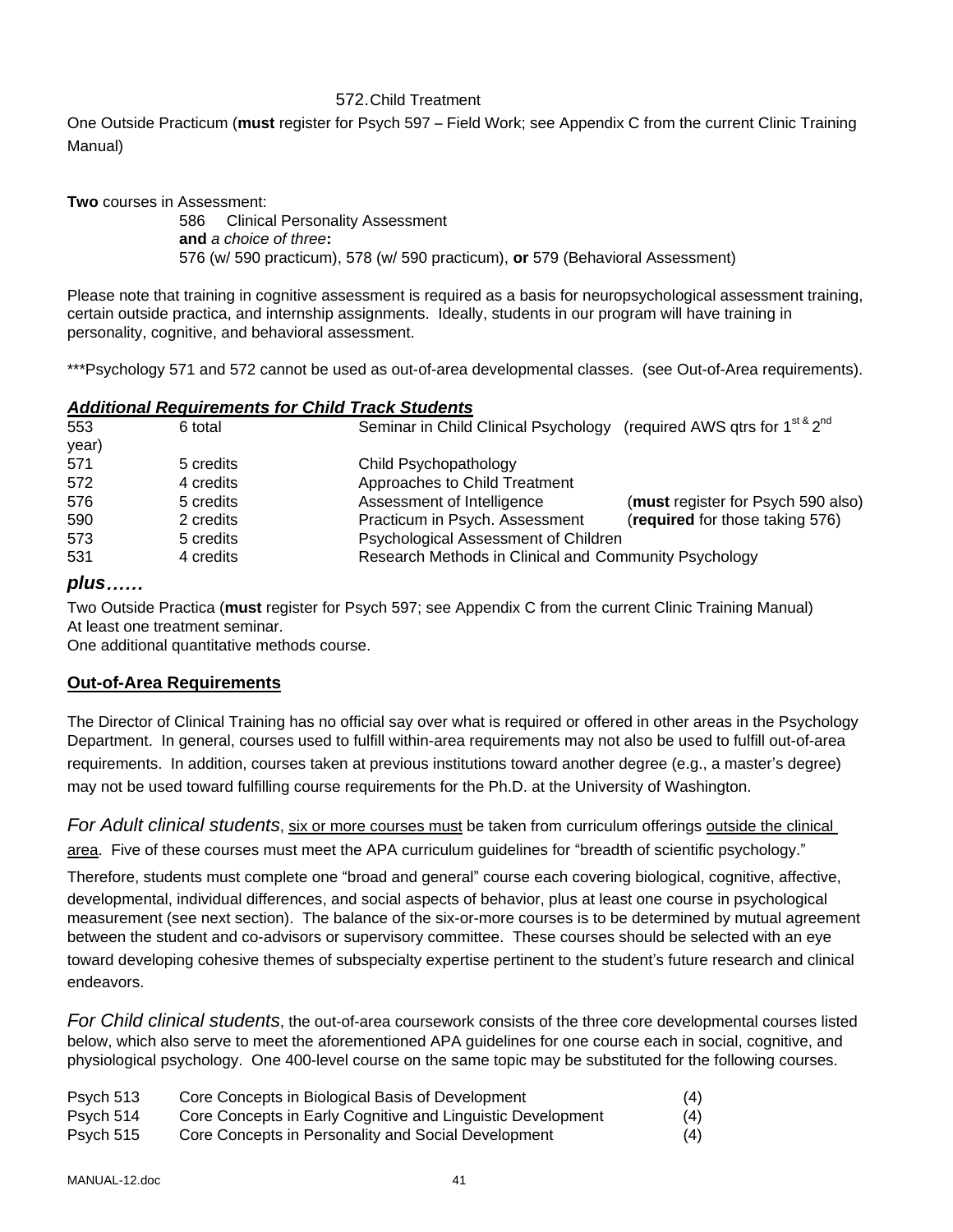# **APA Competency Areas**

According to current regulations of the APA Commission on Accreditation, students in accredited programs must develop doctoral-level competency in the following domains of psychological science and application:

- 1. Biological aspects of behavior
- 2. Cognitive aspects of behavior
- 3. Affective aspects of behavior
- 4. Human development
- 5. Social aspects of behavior
- 6. Individual differences/personality
- 7. History and systems of psychology (hence the history readings in Psych 591)
- 8. Psychological measurement
- 9. Research methodology
- 10. Techniques of data analysis
- 11. Psychopathology
- 12. Theories and techniques of assessment and diagnosis
- 13. Theories and methods of intervention
- 14. Theories and methods for evaluating the efficacy of interventions
- 15. Professional ethics and standards
- 16. Theories and methods of supervision
- 17. Theories and methods of consultation
- 18. Issues of cultural and individual diversity relevant to all of the areas above

As a program, we are expected to provide coursework and training in all of the above areas, and to foster "attitudes essential to lifelong learning, scholarly inquiry, and professional problem solving." (Colloquia and seminars are one vehicle for the latter.)

**Licensure considerations**. State licensing boards expect your transcript to reflect formal coursework in all of the above areas. Our clinical curriculum covers all of the topics relevant to the clinical and professional domains. Areas (1) through (6) are the "breadth" areas that are satisfied by coursework in other areas of the department (history and systems being covered in Psych 591) and should be taken very seriously if you expect to get licensed. As noted elsewhere, graduate "Core Concepts" and comprehensive "Advances in…" courses offered by other areas of the department will pass muster, but highly specific courses (e.g., courses in psychopharmacology or fMRI techniques for "biological bases") do not meet either APA or most licensing board requirements. Licensure applicants are routinely asked to provide copies of the course syllabi in areas where there are questions, **so by all means save copies of every course syllabus you ever receive, even in your clinical courses**. One issue we sometimes have to deal with is designated "semester hour" requirements in certain states, which can cause problems because of our quarter system. You'll need to demonstrate that your course is as comprehensive as a semester course (they are, which is why you 're always feeling overwhelmed), and you'll need your syllabus for this as well.

# **Other Requirements:**

Psych 800 – 27 Minimum Required Credits in Dissertation Research

A one-year APA-approved predoctoral internship or its equivalent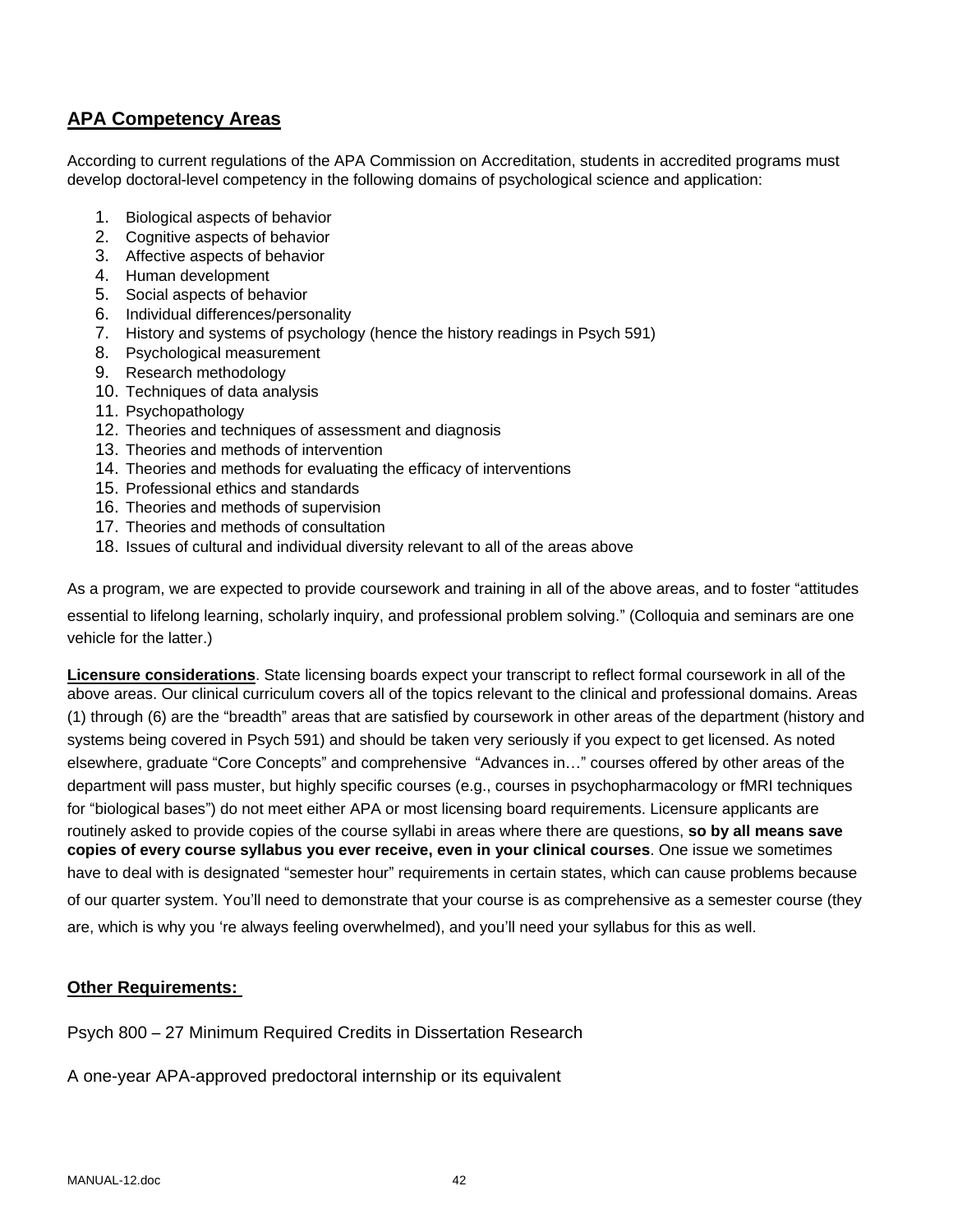# **Cognition/Perception**

# **For Cognition/Perception students, Departmental requirements #2, #3, and #4 are augmented as follows:**

2. Statistics/Mathematics/Computational courses. In addition to the four courses required by the department, Cognition/Perception students are required to take one additional quantitative course, within or outside the Department. This course should be selected in consultation with your Advisor and Co-Advisor.

Area course requirements. Cognition/Perception students are required to take the three Cognition/Perception Core Concepts courses:

Psych 506 Core Concepts in Cognitive Neuroscience

Psych 507 Core Concepts in Cognitive Psychology

AND

Psych 508 Core Concepts in Perception

OR

Psych 488 Boynton's Topics in Vision

OR

To be determined with your advisors and GTC Rep.

**The Area also requires three additional courses**, selected to broaden and deepen your understanding of your research specialty. These courses should be chosen in consultation with your Advisor and Co-Advisor. They can be additional Core Concepts courses in any Area, or other courses chosen from anywhere on campus, within or outside the Psychology Department.

The following out-of Area Core Concepts courses may be particularly appropriate for Cognition/ Perception students:

Psych 504 Core Concepts in Behavioral Neuroscience

Psych 510 Core Concepts in Social Psychology

Psych 514 Core Concepts in Cognitive and Linguistic Development

Psych 515 Core Concepts in Personality and Social Development

4. Seminars and Advanced Seminars. First year Cognition/Perception students are required to take three quarters of Psych 555, Seminar in Cognition/Perception.

All Cognition/Perception students are strongly encouraged to participate in additional Seminars and Advanced Seminars, both within and outside their Area, throughout their graduate careers.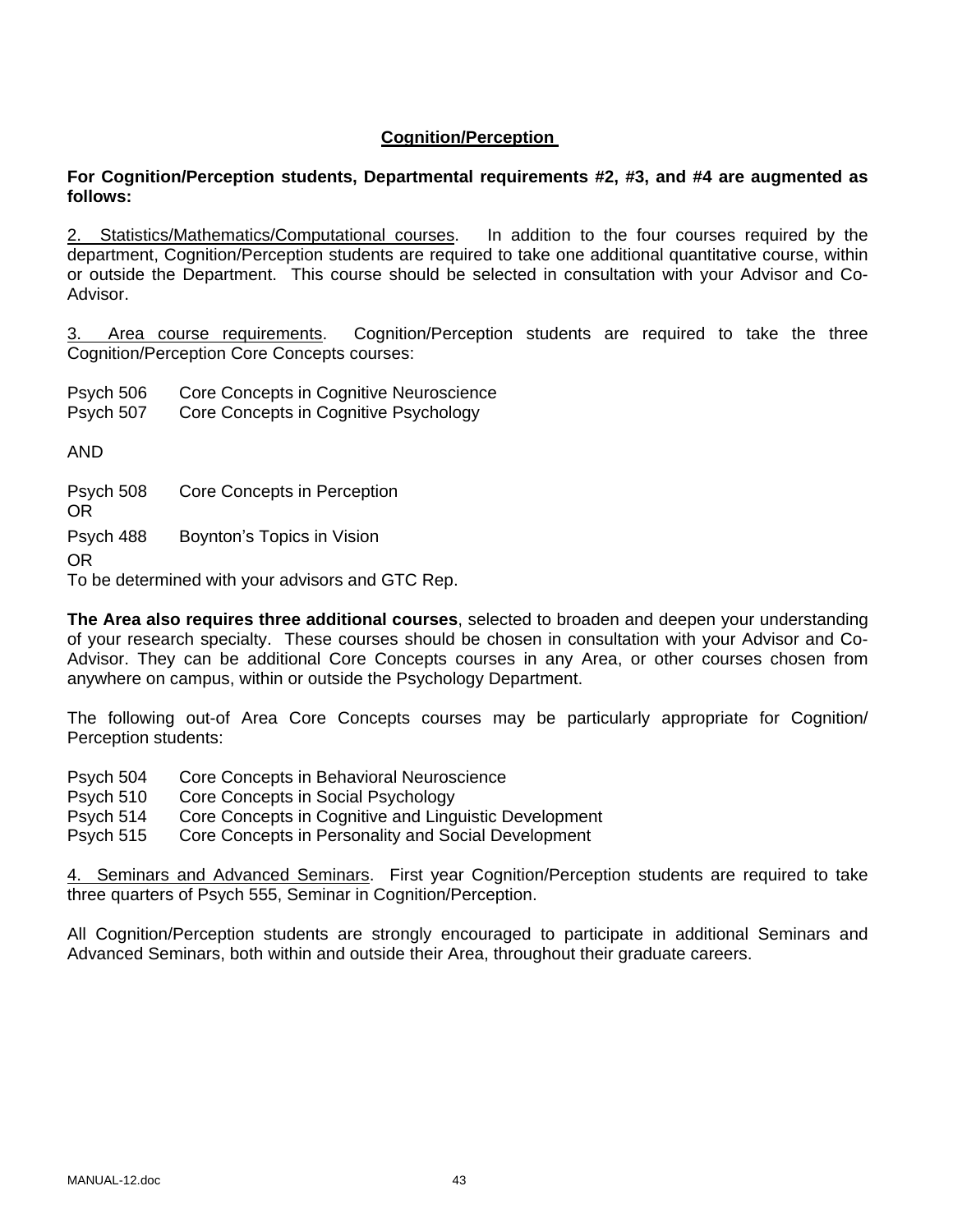# **Developmental**

# **For Developmental students, Departmental requirements #2, #3, and #4 are augmented as follows:**

2. Statistics/Mathematics/Çomputational courses. In addition to the four courses required by the Department, Developmental students are required to take Psych 529, Advanced Research Methods OR another substantive statistics course that is relevant to your research. Your advisor and co-advisor must approve your chosen course. Please note that Methods courses do not meet this additional developmental area statistics requirement.

3. Area course requirements. Developmental students are required to take the three Developmental Area Core Concepts courses:

- Psych 513 Core Concepts in Biological Basis of Development
- Psych 514 Core Concepts in Early Cognitive and Linguistic Development

Psych 515 Core Concepts in Personality and Social Development

These courses are usually offered once every year or once every two years. Students will typically complete these courses during their 1st and 2nd year in the program.

The Area also requires three additional substantive courses, selected to broaden and deepen your understanding of your research specialty (note: lab meetings, journal clubs and other 1 credit seminars do not meet the requirement. Likewise, taking a grant writing course or a course designed to help you develop your teaching skills is excluded from this). These courses should be chosen in consultation with your Advisor and Co-Advisor. These can be additional Core Concepts courses in any area of Psychology, or any other courses (graduate or undergraduate) within or outside the Psychology Department.

The following out-of-Area Core Concepts courses may be particularly appropriate for Developmental students, depending on the student's research specialty:

Psych 503 Core Concepts in Behavior Genetics (as of 2011-2012 currently not being offered in near future)

- Psych 504 Core Concepts in Behavioral Neuroscience
- Psych 507 Core Concepts in Cognitive Psychology
- Psych 510 Core Concepts in Social Psychology
- Psych 511 Core Concepts in Personality

There are no Core Concepts courses in Child Clinical, but the following may be of interest:

Psych 543 - Advances in Child Clinical Psychology Psych 571 - Child Psychopathology

4. Seminars. All Developmental students are required to take Psych 556, Seminar in Developmental Psychology on a quarterly basis until graduation.

All Developmental students are strongly encouraged to participate in additional Seminars and Advanced Seminars, both within and outside their Area, throughout their graduate careers.

5. Submitting a Master's. As of 2012, all Developmental students are required to complete a Master's by the end of their 2<sup>nd</sup> year. Please refer to pages 24-25 in this manual for the Departmental requirements on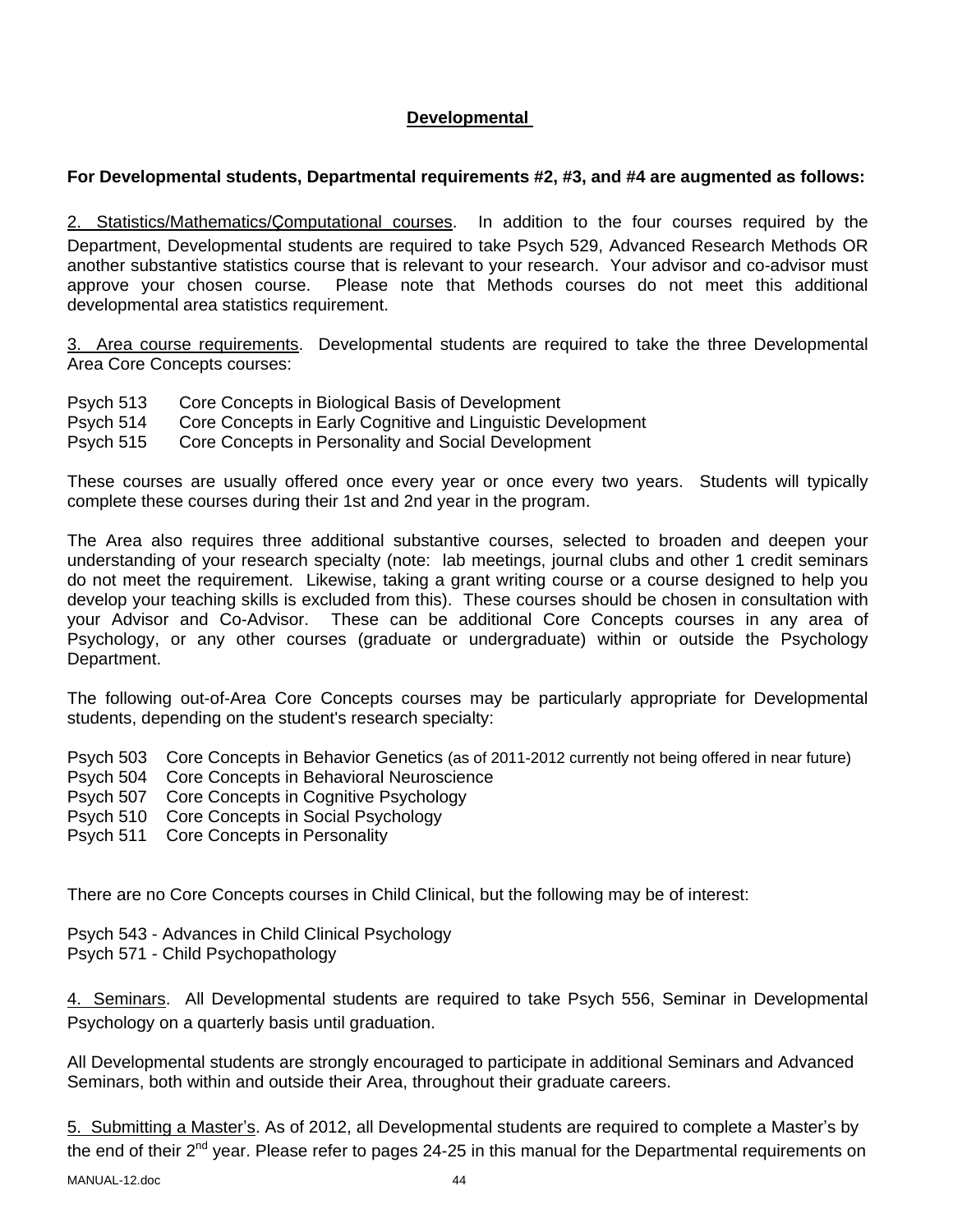completing a Master's (thesis option only). Students are no longer required to write up their First Year Project. Please see the Developmental area program manual for detailed instructions.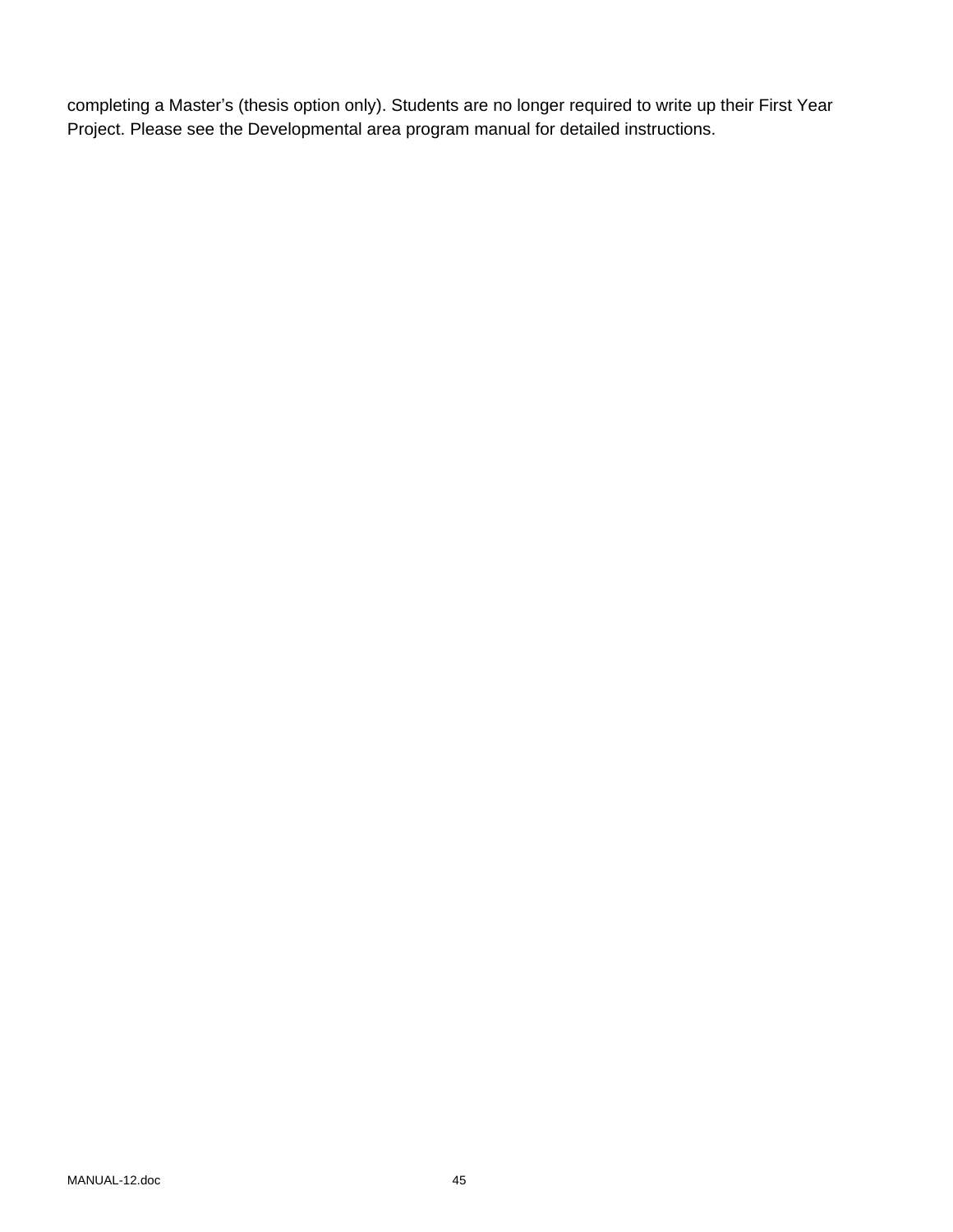# **Quantitative**

## **For Quantitative students, Departmental requirements #2, #3, and #4 are augmented as follows:**

2. Statistics and General Methodology: In the first year, all Quantitative students must successfully complete (or waive) the Department's two quarter statistics sequence. Students waiving these two courses must replace them with other quantitative courses. Please note that all credit requirements of the Graduate School apply and if fewer credits are taken for replacement courses of Psych 522, 523, 524 and 525, those credits need to be made up elsewhere.

3. Area Course Requirements: Within the quantitative area, additional coursework will largely focus on statistical, mathematical and/or other methodological topics. These courses should be selected to support the student's research emphases. For example, a student focusing on psychometrics might take measurement, confirmatory factor analysis and structural equation models, and )other similar courses. A student focused on computation might choose courses on programming, optimization and Bayesian statistics.

In addition to statistical, mathematical, computational and/or other methodologically focused coursework, Quantitative area course requirements will also typically include two substantively focused courses (e.g., theories of addiction, social determinants of health, cognitive development). This substantively focused coursework is designed to help students develop substantive expertise that provides a context for their quantitative research. Faculty with expertise in the particular substantive areas may be ideal co-advisors and/or committee members. As with the quantitative courses, these substantively focused courses may be drawn from across the University.

Given these requirements, most quantitative students should expect to take no less than 12-18 credits of quantitative coursework beyond the requirements in #2 and no less than 8-12 credits in substantively oriented courses.

In rare circumstances and with advisor and co-advisor approval, a quantitative student may forgo the substantive oriented coursework in order to focus on mathematical and theoretical quantitative research. These students should expect to take no less than 20-25 course credits.

All Quantitative students are expected to discuss their course plans with their advisors and committee, and at their discretion, other relevant faculty (e.g., other Quantitative faculty or Center for Statistics and the Social Sciences faculty). These discussions should begin early (first quarter of study) and continue as needed.

4. Seminars. Quantitative students are required to enroll and participate in the Psychology Department's Quantitative Brown-bag (Methodology Mondays; Psych 558). Additionally, Quantitative students are strongly encouraged to attend CSSS seminars as well as relevant seminars in Statistics, Biostatistics, CSDE and elsewhere on campus.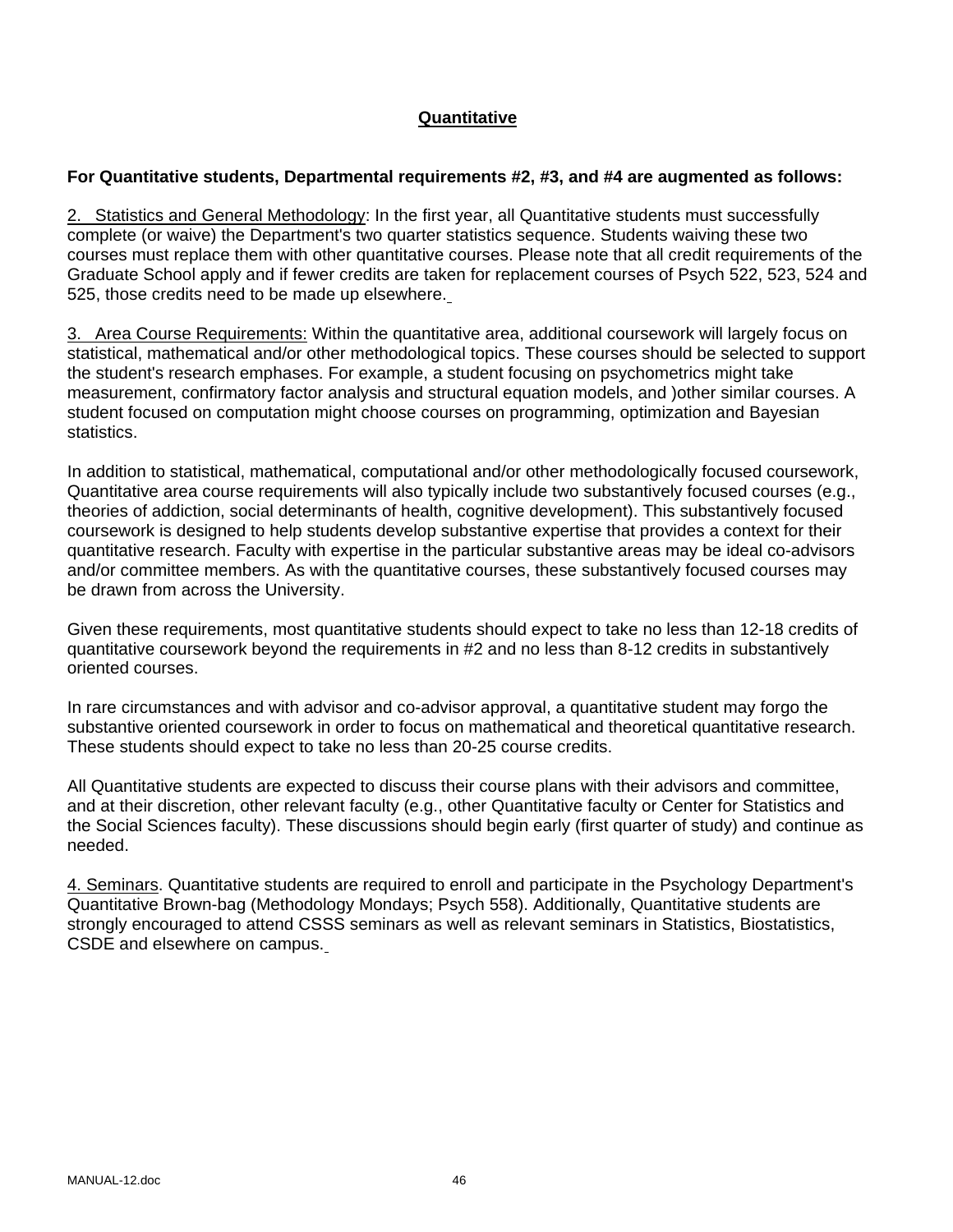## **Social/Personality**

**For Social/Personality students, Departmental requirements #2, #3, and #4 are augmented as follows:** 

2. Statistics/Mathematics/Çomputational courses. In addition to the four courses required by the Psychology Department, Social/Personality students are required to take one additional quantitative course, within or outside the Department.

3. Area course requirements. Social/Personality students are required to take the two Social/Personality Core Concepts courses:

Psych 510 Core Concepts in Social Psychology (2 quarters) Psych 511 Core Concepts in Personality

**The Area also requires four additional courses,** selected to broaden and deepen your understanding of your research specialty. These courses should be chosen in consultation with your Advisor and Co-Advisor. They can be additional Core Concepts courses in any Area, or other courses chosen from anywhere on campus, within or outside the Psychology Department.

4. Seminars. Social/Personality students are required to take one departmental Seminar (Psych 550 - 558) every quarter throughout their graduate careers. Psych 557, Seminar in Social/Personality, is required at least once per year.

Students are strongly encouraged to participate in additional Seminars and Advanced Seminars, both within and outside their Area, throughout their graduate careers.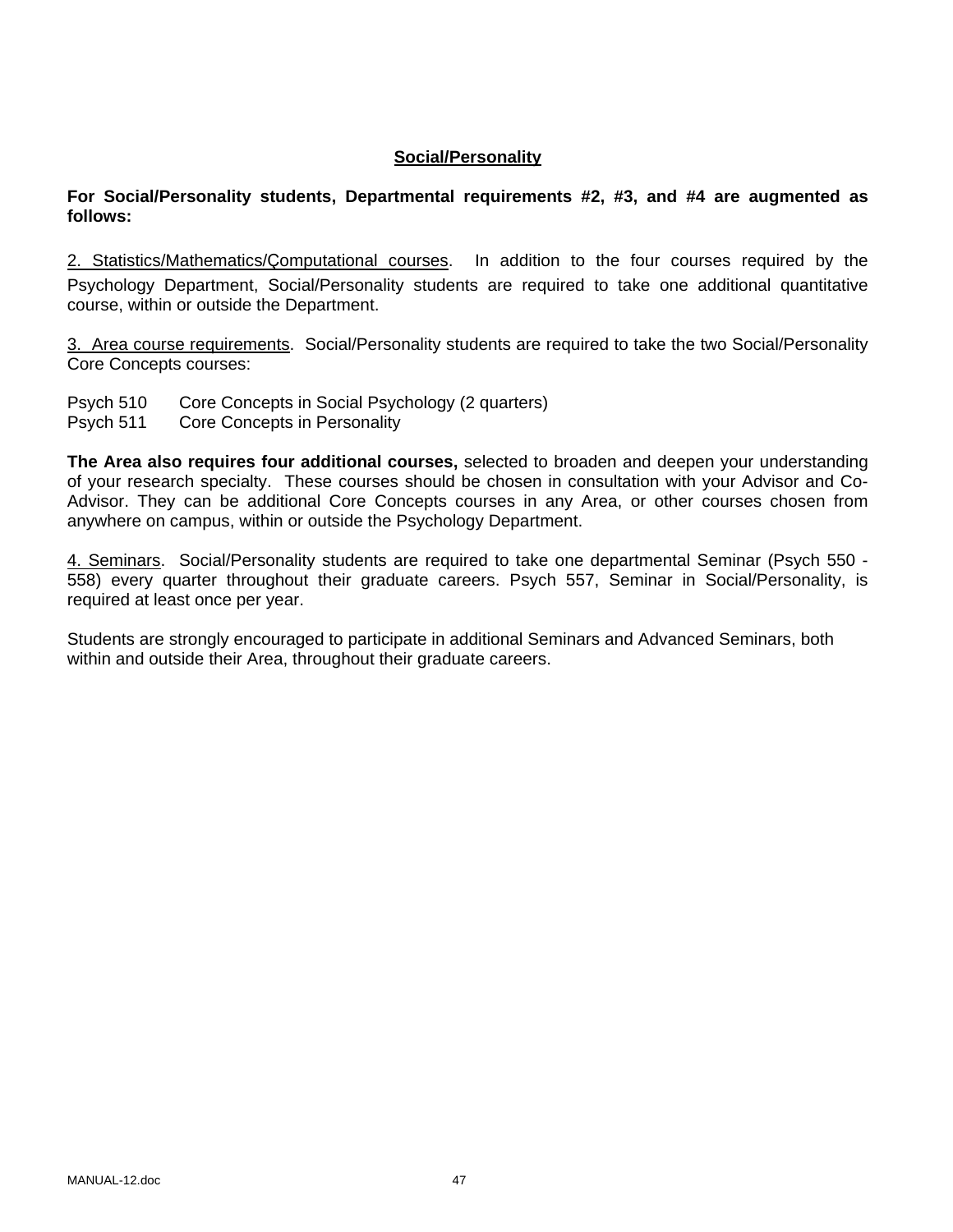# **C. III. OTHER SPECIALTY PROGRAMS**

In some cases, concentrations of work have been developed outside of the Department's Area structure. Two current specialty programs are listed below. Consult the advisor if you are interested in these programs.

## **Quantitative Minor (coordinated by Brian Flaherty)** undergoing revision as of 2011-2012

The quantitative minor denotes that a graduate student has fulfilled statistical, methodological and/or mathematical training beyond basic department and area requirements. The quantitative minor allows students to focus on statistical methods, research design and mathematical modeling.

Coursework for the quantitative minor is in addition to Psych 524 & 525 (and their associated labs, 522 & 523) or equivalent courses. In order to be admitted to the Quantitative minor, 524 and 525 must each be passed with a GPA of 3.5 or higher. Please note that labs, software classes or workshops cannot count toward the minor. A total minimum of 20 credits is needed for this minor.

Some areas require an additional quantitative course beyond the department requirements. Courses satisfying an area requirement may also count toward the quantitative minor.

Four additional quantitative courses (for a minimum of 12 credits) are required for the minor. Courses may be selected from the following list of courses, or proposed to the quantitative faculty for consideration. In order to count toward the minor, these four courses must be taken for a grade (i.e., not taken CR/NC), must include appreciable hands-on work performed individually by the student, and the student must obtain a 3.3 GPA or higher in each. Record your progress with the "Documentation of Completion of the Quantitative Minor" handout available from the Graduate Program Advisor.

A provisional list of Quantitative courses offered at UW: http://web.psych.washington.edu/areas/quantitative/QuantPsychRecCourses.pdf

Please note that not all courses on this list count toward the minor, as some are only offered C/NC or otherwise do not meet the minor requirements. If you find a course that belongs on this list, please contact one of the Quantitative Area faculty about adding it.

Details on the Minor and the application can be found here: http://web.psych.washington.edu/psych.php#p=224

Graduate students interested in pursuing the quantitative minor should let the Graduate Program Advisor know.

#### **Diversity Science Specialization**

The goal of this specialization is to provide graduate students throughout the Psychology Department with a vehicle through which they can augment their understanding of human behavior through coursework and training that articulates and assesses: (1) the differing perspectives of diverse groups and how these perspectives intersect; (2) the synergistic effects associated with increased recognition and embracing of diversity; (3) the consequences associated with resistance to embracing diversity; and (4) the ways in which psychological theories and services can be developed and applied in ways that usefully and positively impact diverse communities. We consider human diversity as referring to groups of people who experience themselves as differing on one or more of a variety of dimensions including race, culture,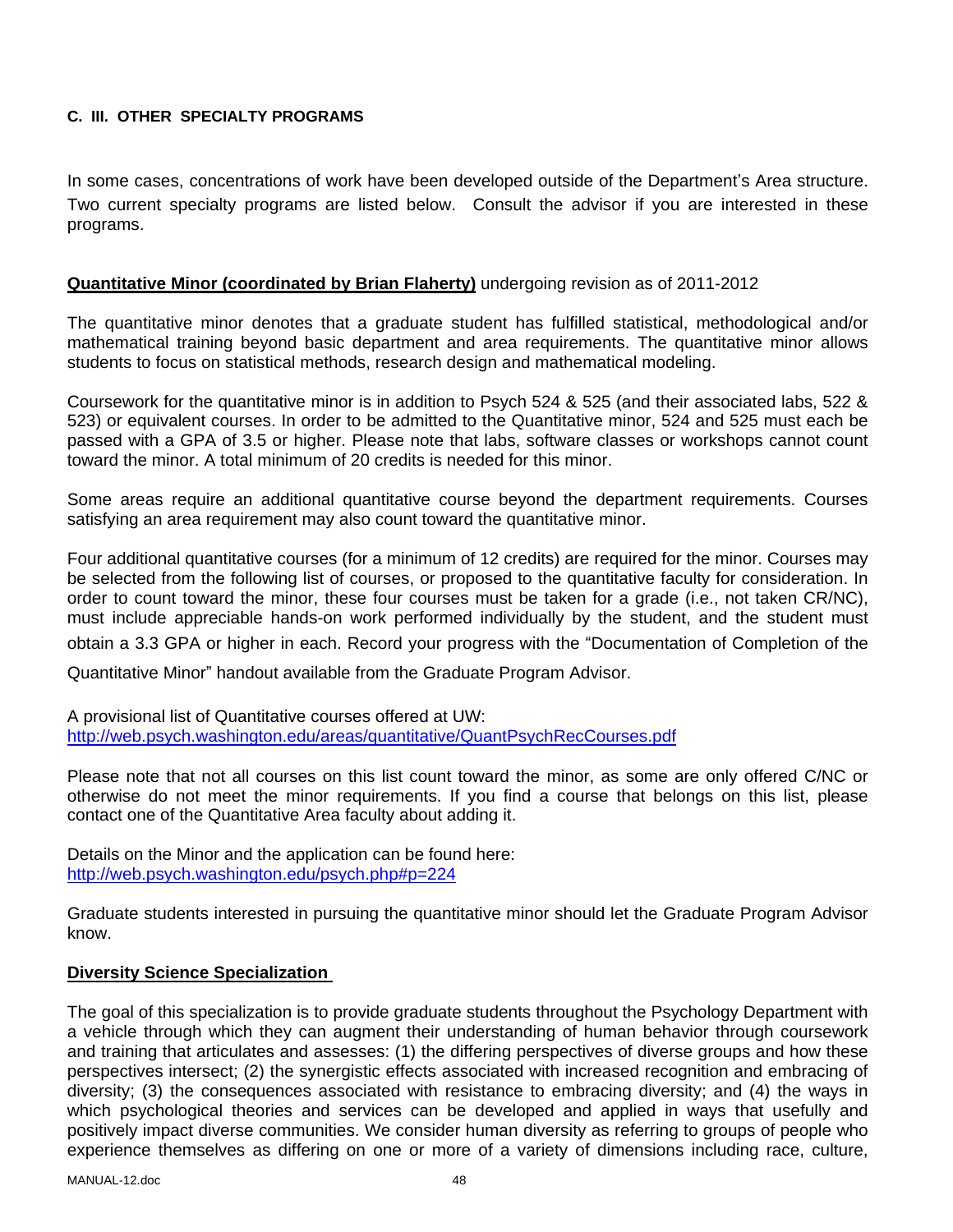ethnicity, age, gender, sexual orientation, economic class, and disability status. Students who complete the requirements for this specialization are expected to 1) understand how the experiences of diverse populations have been or could be reflected in research relevant to their major area of study and 2) have sufficient understanding of the relationship between diversity and psychological issues that they can readily utilize such information in teaching courses in one or more areas of psychology.

## Requirements

- 1. Successful completion of at least three courses which focus on the relationship between diverse populations and some aspect(s) of psychology.
	- a. At least two of these courses must be offered through the psychology department at the 400 or 500 level. Department courses which meet the diversity specialization requirements will be labeled as such by the faculty offering the courses on a quarter by quarter basis.
	- b. One of the required courses may be taken outside the Psychology Department. This course can be selected from a pre-approved list of diversity related courses or the student may seek the approval of a Diversity Science faculty member to use an unlisted course to fulfill this requirement.
	- c. All students working towards the Diversity Science Specialization must enroll in the Diversity Science Brownbag (Psych 557) offered in Winter quarter at least once.
- 2. After the completion of required coursework, the student will prepare a capstone paper or presentation demonstrating their expertise and understanding of diversity issues in psychology. This paper may take one of 3 forms:
	- a. a critical review of research on diverse populations in their area of scholarly interest OR
	- b. a research proposal for or empirical paper reporting original studies assessing the relationship between diverse populations and a psychological phenomenon or issue relevant to the students scholarly interests OR
	- c. a prospectus for a course related to diversity science that the student might teach during their career.

The paper will be reviewed and approved by 2 members of the diversity specialization faculty. Each course must have a passing grade. Record your progress with the "Documentation of Completion of the

Diversity Science Specialization" handout available from the Diversity Science Specialization website (below).

Details on the Specialization and the application can be found here:

http://web.psych.washington.edu/diversity/DSpec.html

Graduate students interested in pursuing the diversity science specialization should let the Graduate Program Advisor and the Diversity Science area (psychdsc@u.washington.edu) know.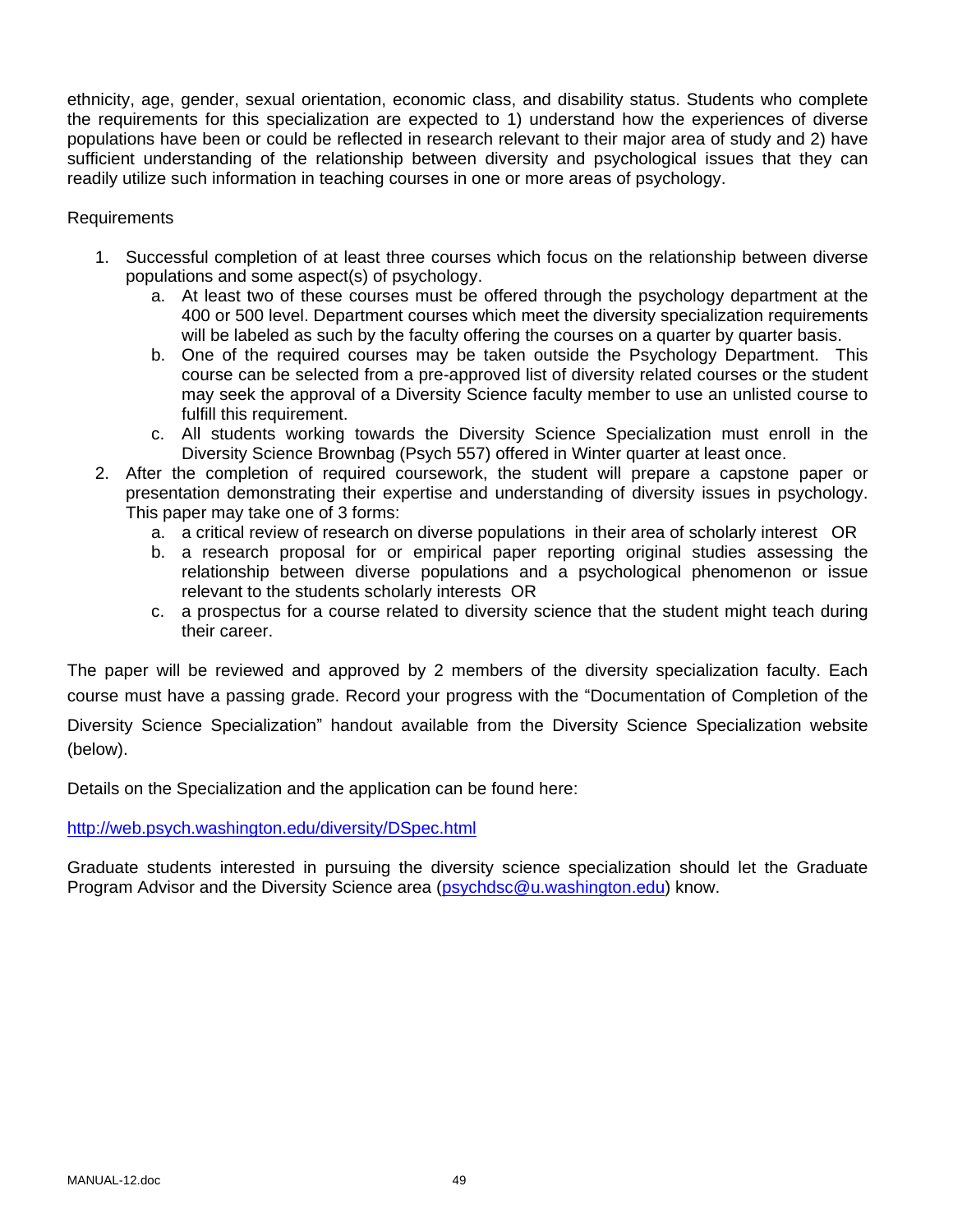# **D. POLICIES AND PROCEDURES**

# **D. I. WHOM TO SEE FOR WHAT YOU NEED**

During your graduate career you will occasionally have the need to draw upon the services and facilities offered by the Psychology Department. The faculty and other graduate students usually help you discover the ins and outs of locating these potential services. The following list of the staff and their responsibilities is included to give you an idea of whom to talk to as your needs as a graduate student change and develop.

**Sheri J.Y. Mizumori**, Chair (G-121, 5-9660)

e-mail: mizumori@uw.edu

- For problems not solvable, or solved by anyone else.
- Schedule an appointment through Beth Rutherford (G-121, 5-8035, bethr@uw.edu)

**Beth Rutherford**, Assistant to the Chair (G-121, 5-8035)

e-mail: bethr@uw.edu

- Schedules appointments for the Chair (Sheri Mizumori)
- University and Departmental policies
- Assists Human Subjects Coordinator (Frank Smoll) in tracking/monitoring of Human Subjects Applications/Exemptions.
- Bearer of a wealth of information on all aspects of the department

**Nancy Kenney**, Associate Chair & Director of Graduate Training, Graduate Program Coordinator (GPC) (G-306, 3-2563) Please see page 6-7.

e-mail: nkenney@uw.edu

**Jeanny Mai**, Graduate Program Advisor, GPA (G-127, 3-9329) Please see page 7. e-mail: jeanny@uw.edu

**Michele Jacobs**, Administrator (G-119, 5-2027)

e-mail: mjacobs@uw.edu

(If Michele is on vacation, see Susan Carpenter-Brandt)

- Maintenance or repairs needed in Guthrie Hall and the Annexes
- Security problems in Guthrie Hall and the Annexes
- Questions concerning space allocations (academic, research, and operations)
- Liaison with Personnel Office
- Telecommunications/Ethernet questions
- Issues building permits
- If you can't find someone to answer your questions, she can usually help

#### **Susan Carpenter-Brandt**, Associate Administrator (G-129, 3-8879)

e-mail: sbrandt2@uw.edu

- (If Susan is on vacation, see Michele Jacobs)
- Monitors state funded budgets and does projections
- Maintains detailed files on departmental expenditures
- Monitors Fellowship Awards, Endowment accounts and departmental gift accounts. Answers questions concerning institutional allowance funds (i.e., small amounts of money for dissertation research)
- Assistant to the Administrator: handles immediate problems in her absence
- Checks budgets on all outgoing proposals, maintains files on all proposals submitted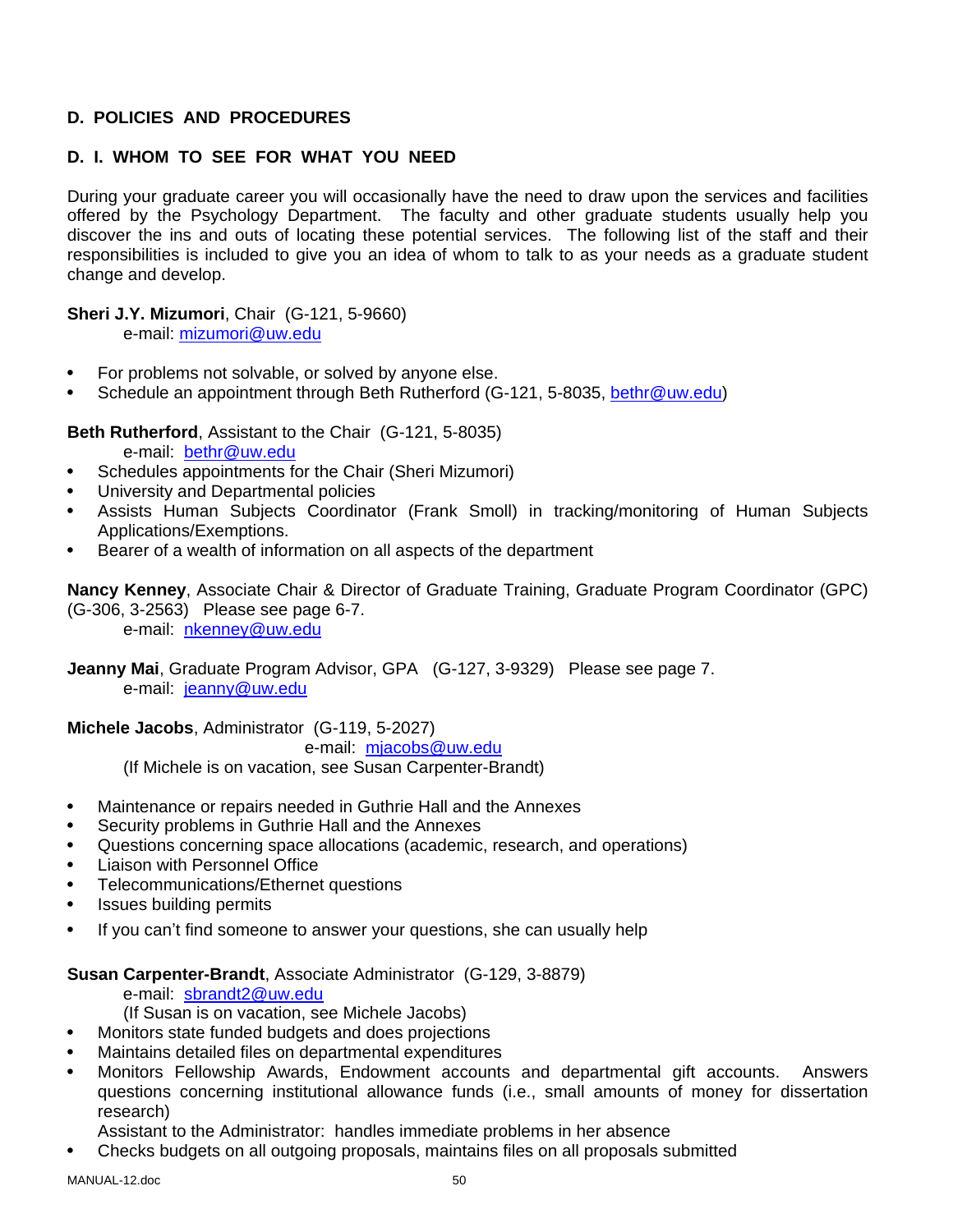- Information regarding grant proposals re: fringe benefits, indirect costs, proposal application materials
- Monitors majority of externally and UW funded research grants and contracts
- General questions or problems related to grants

**Margaret Cheng**, Fiscal Specialist (G-137, 6-5275),

e-mail: marcheng@uw.edu

- Assistant to Susan Carpenter-Brandt
- Questions concerning purchasing supplies/equipment for grant use
- Questions on travel covered by grants (if you are employed as an RA on a grant)
- Prepares travel paperwork
- Book airfare for the Department
- Procard and CTA reconciliation
- Budget reconciliation
- Follow-up on receipts for gift cards which were charged to Procard
- Handles all purchase order requests, including supply orders
- Petty Cash Custodian: handles Petty Cash reimbursements: advises whether purchases may be reimbursed under Petty Cash. (Margaret Cheng and Mike Hollinger share Petty Cash responsibilities)

**Mike Hollinger**, Fiscal Specialist (G-130, 3-6121)

- e-mail: mikeph@uw.edu
- Assistant to Susan Carpenter-Brandt
- Petty Cash Custodian: handles Petty Cash reimbursements: advises whether purchases may be reimbursed under Petty Cash.
- Answers questions about how labs should use their petty cash funds
- Answers questions about allowability of purchases on grant budgets
- Handles all purchase order requests, including supply orders
- Backup for preparing travel and reimbursements
- Oversees reconciliation and corrections to fiscal transactions on grant budgets
- (Margaret Cheng and Mike Hollinger share Petty Cash responsibilities)

**Merly Jones**, Payroll Coordinator (G-126, 3-3366)

e-mail: merlej@uw.edu

- Prepares payroll forms and has a complete listing of your departmental employment and service records
- Answers questions concerning payroll checks for TAs and RAs
- Supervises distribution of payroll checks
- Reference Station (University policies and procedures)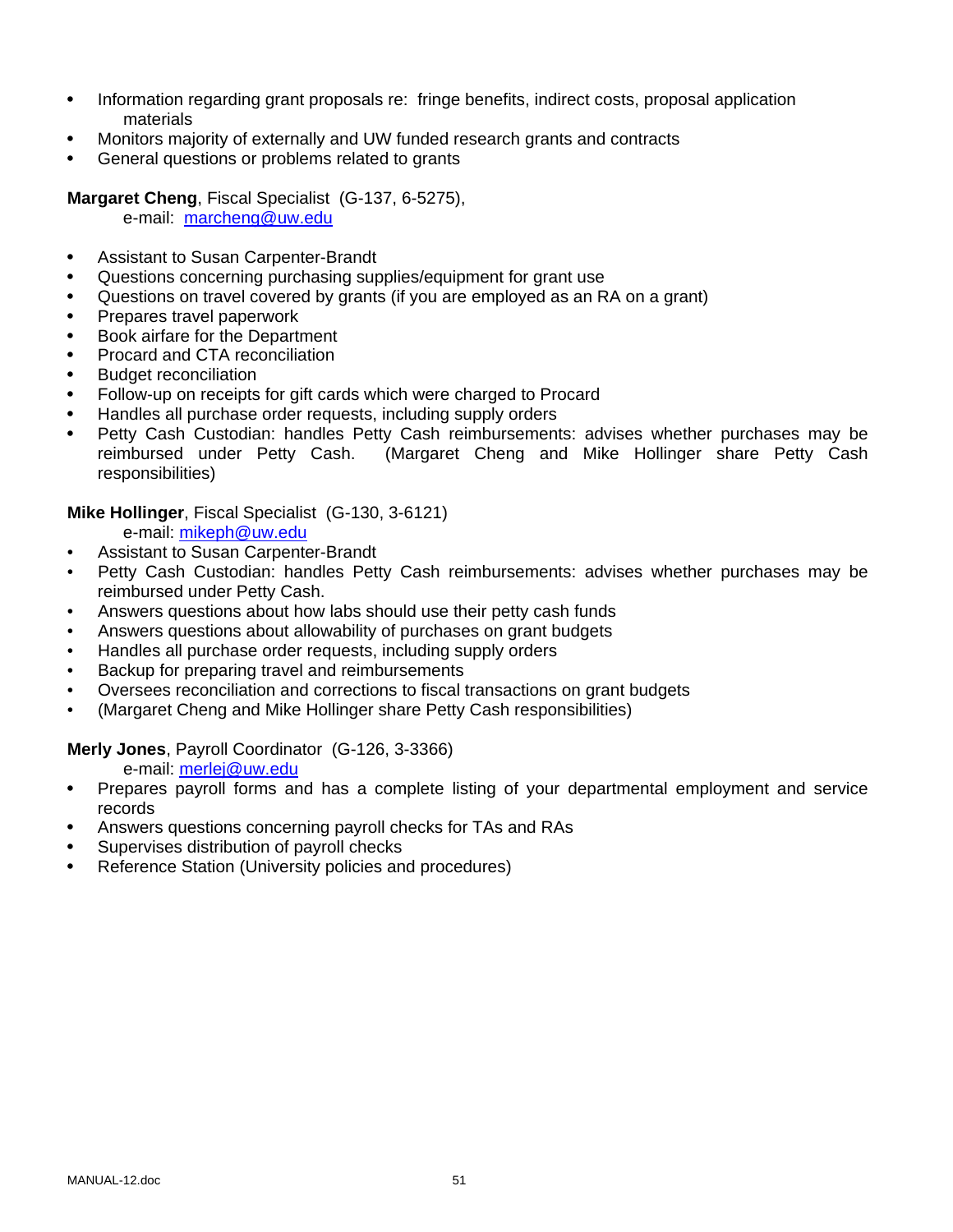**William Kaplan** (G-119A, main office, 3-2640)

e-mail: wkaplan@uw.edu

- Questions concerning mail delivery to Guthrie
- Exam and other class material processing for TAs
- Office machine servicing (Xerox, Fax)
- Problems with the copy machines
- Keys to rooms in Guthrie and Annexes
- Overnight Express mail service
- Copy System Administrator: issues copy accounts and updates copy user numbers for access to departmental copy machines
- Course entry codes for variable credit classes (Ψ600, Ψ700, Ψ800)
- Equipment Check Out (laptops, cameras, projectors, etc)
- Facilities issues if Michele Jacobs is unavailable

**Jill Williams**, Advancement & Outreach Coordinator (G-138, 6-5274)

e-mail: jedinger@uw.edu

(If Jill is on vacation, see Michele Jacobs)

- Psychology Colloquium Series lectures: scheduling, logistics, publicity. Talk to her if you want to bring a speaker to campus.
- Advice or help with publicity, catering, room reservations, transportation, etc. for other events.
- Works with College of Arts & Sciences on fund-raising.
- Process monetary and in-kind donations to the department. (Not grants.)
- Combined Fund Drive coordinator.

**Kim Arbios,** Course Scheduling Coordinator (G-122, 3-1469)

e-mail: karbios@uw.edu

- Schedule rooms for review sessions
- Keep forecast of future classes
- Remind faculty to order text books. Only order deskcopies for faculty.
- Order text book desk copies
- Office hours publication
- Send reminders for course evaluation packets
- Course Description Editor
- Editor of in-house e-newsletter. Send items to psynews@uw.edu.

# **Undergraduate Advising Office** (G-119A, 3-2698)

- Carrie Perrin, Director, cyoung@uw.edu
- Vicky Burke, Academic Advisor, burkev@uw.edu
- Tracy Maschman Morrissey, Academic Advisor, tmasch@uw.edu

# **Advising Office staff work with undergraduate students in a variety of ways, including:**

- Academic planning for current and prospective psychology majors
- Assistance and referral for students experiencing academic and other challenges
- Graduate school and career planning
- Connecting students with resources to complement their academic programs (undergraduate research, community based fieldwork, study abroad, departmental honors program, peer tutoring and student leadership)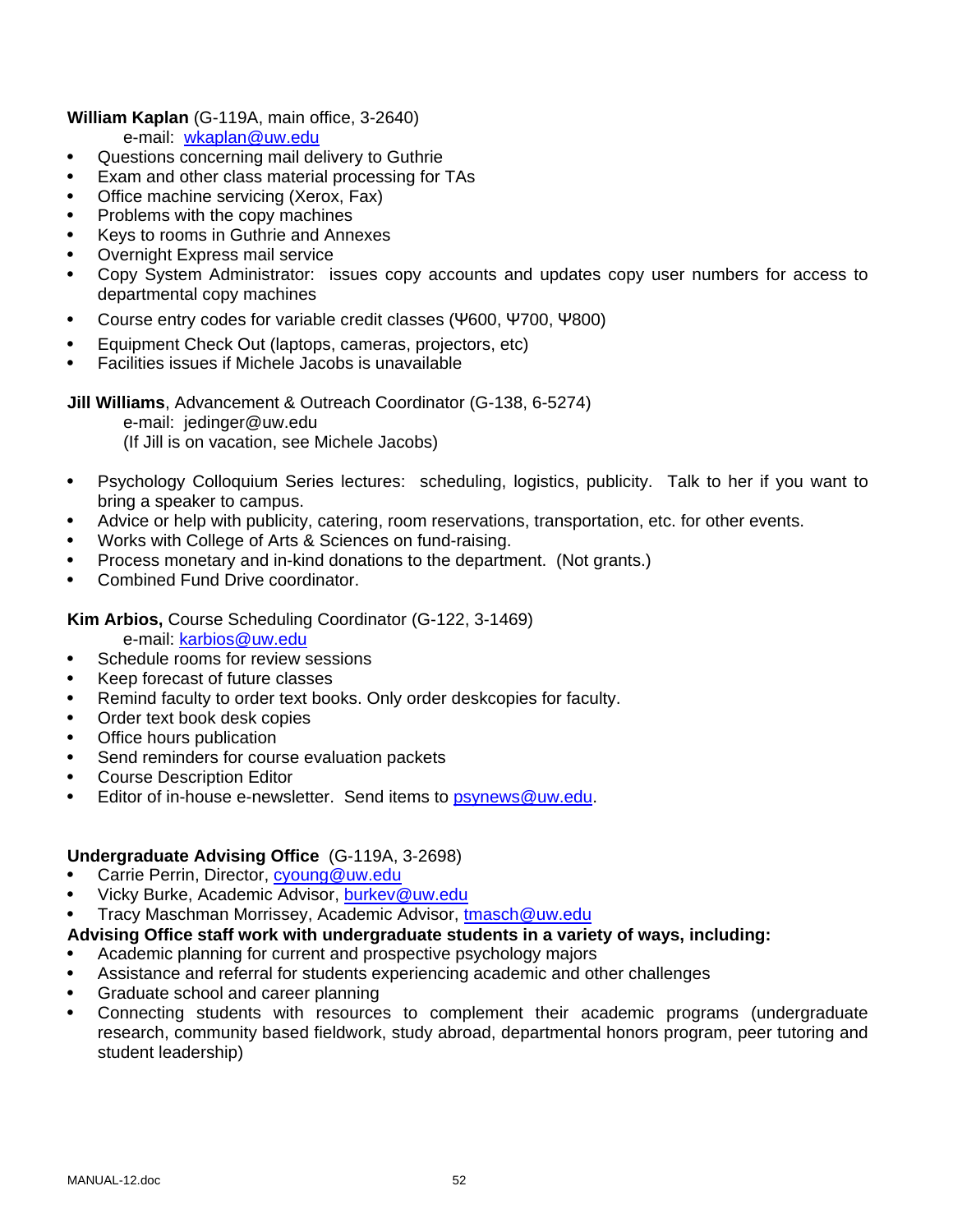# **Technical Support Services Staff** (G-28, Basement, 3-8281)

**Doug Kalk,** Senior Computer Specialist (G-28, 3-8281)

- e-mail: dougkalk@uw.edu
- Computer hardware and software support
- Hardware/software integration
- Department server administrator

#### **Rich Ball,** Senior Computer Specialist (G-28, 3-8281) e-mail: richb@uw.edu

- Computer hardware and software support
- Departmental equipment checkout and return
- Departmental shipping and receiving
- Questions concerning A/V and other equipment owned by the department
- Departmental equipment inventory

# **Jon Hauser,** Senior Computer Specialist (G-53, 5-2079)

e-mail: jhauser@uw.edu

- Directs operations in the department's Media Lab (Rm 53), which supports teaching in the department
- Supports departmental laptops & other presentation equipment
- Provides instruction in presentation, multimedia, and web editing software
- System administrator and Consultant for Rat Lab (Rm 51), Human Performance Lab (Rm 55), and Presentation & Lecture Lab (Rm 57)
- Assists with first year presentations
- Departmental consultant for web-related issues
- Departmental Webmaster
- Departmental/Clinical Database/Server Administrator

**Ombudspersons:** M. Beecher, C. Fagan, M. Linehan

# **Graduate Training Committee:**

David Barash (Animal Behavior) Ellen Covey (Behavioral Neuroscience) Jane Simoni (Adult Clinical) Lynn Katz (Child Clinical) Ione Fine (Cognition & Perception) Betty Repacholi (Developmental) Brian Flaherty (Quantitative) Jan Leu (Social & Personality) Jeanny Mai (Graduate Program Advisor)

Nancy Kenney (Chair) Nancy Kenney (Director of Graduate Training)

Laura Brady & Bjorn Hubert-Wallander (Student Representatives)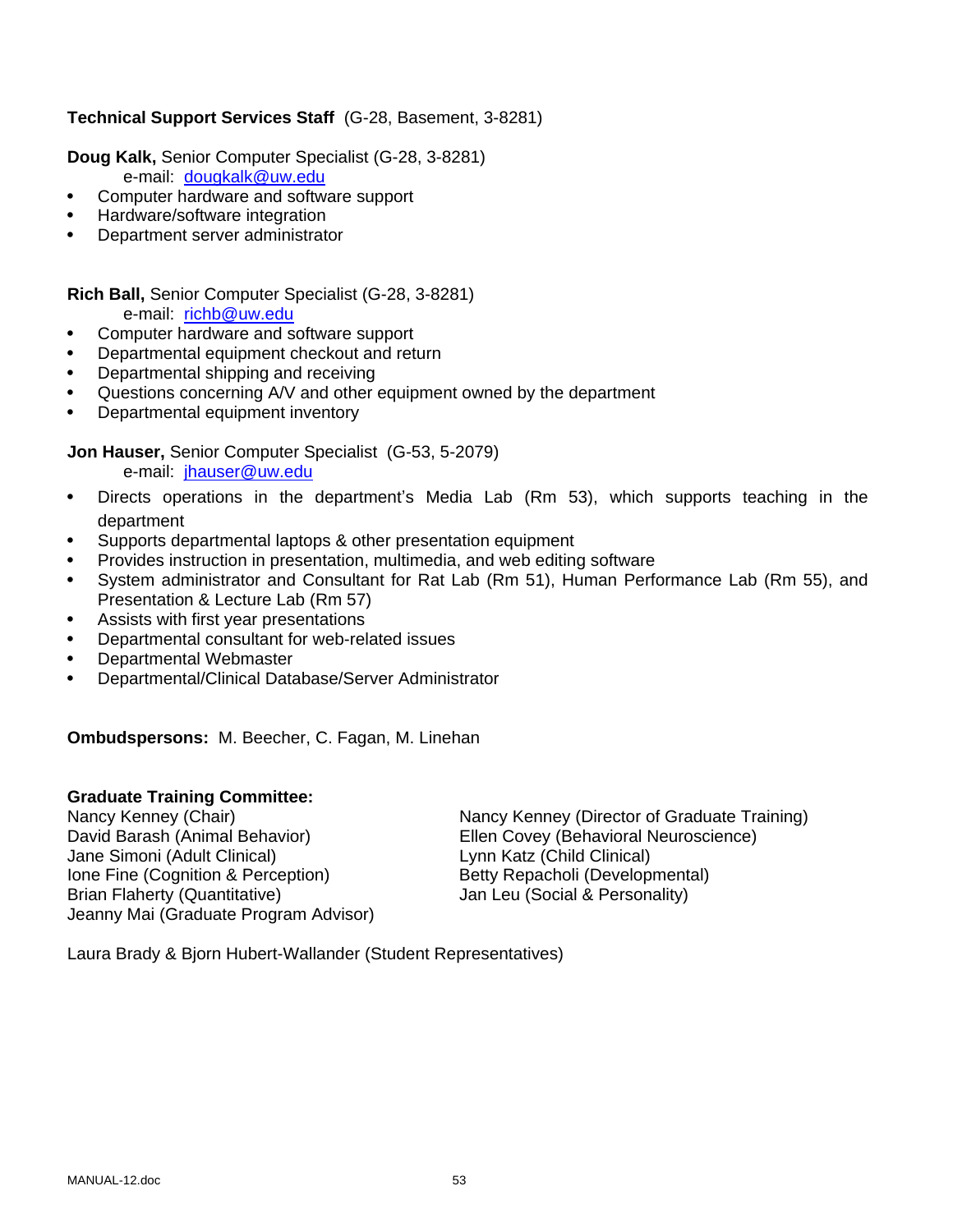#### **D. II. DIVERSITY STEERING COMMITTEE**

#### **Diversity Steering Committee**

This faculty and graduate-student group oversees and coordinates the various departmental initiatives and interests related to diversity, including those outlined below. For 2012-2013, the graduate student chair is J. Oliver Siy. Yuichi Shoda is the faculty chair. Contact: psychdsc@uw.edu

Who we are: Diversity Science Faculty, graduate and undergraduate students interested in addressing issues regarding diversity in the department.

What we do: The Diversity Steering Committee is an umbrella organization that oversees events and diversity-related initiatives within the psychology department.

Our goals:

- 1) to support diverse members of the community
- 2) to address the interest and concerns of students to the psychology department on issues of enrollment, student retention, and curriculum with respect to ensuring a rich, productive and diverse educational experience
- 3) to support and encourage research on issues of diversity
- 4) to encourage the development of diversity-related curriculum at both the undergrad and graduate level
- 5) to oversee the Diversity Science Specialization among graduate students.

Recent Diversity Steering Committee Initiatives:

- Diversity Science Specialization
- Teaching Curriculum Resources
	- o Diversity RA
	- o Diversity Learning goals
	- o Diversity Training for Faculty
- Psych 250 TA (Racism and Minority Groups) duties/support
- High School Visits (Essence of Success)
- Inclusion of Diversity section in the UW Psychology Senior Exit survey

Graduate Student Committee Members 2012-2013:

| <b>Name</b>       | Area     | <b>Email</b>    |
|-------------------|----------|-----------------|
| <b>Teri Kirby</b> | Social   | teriak@uw.edu   |
| Laura Brady       | Social   | laurab33@uw.edu |
| J. Oliver Siy     | Social   | johnsiy2@uw.edu |
| Amanda Gilmore    | Clinical | amandakg@uw.edu |
| Hong Nguyen       | Clinical | hongy2@uw.edu   |
| Joyce Yang        | Clinical | jpyang@uw.edu   |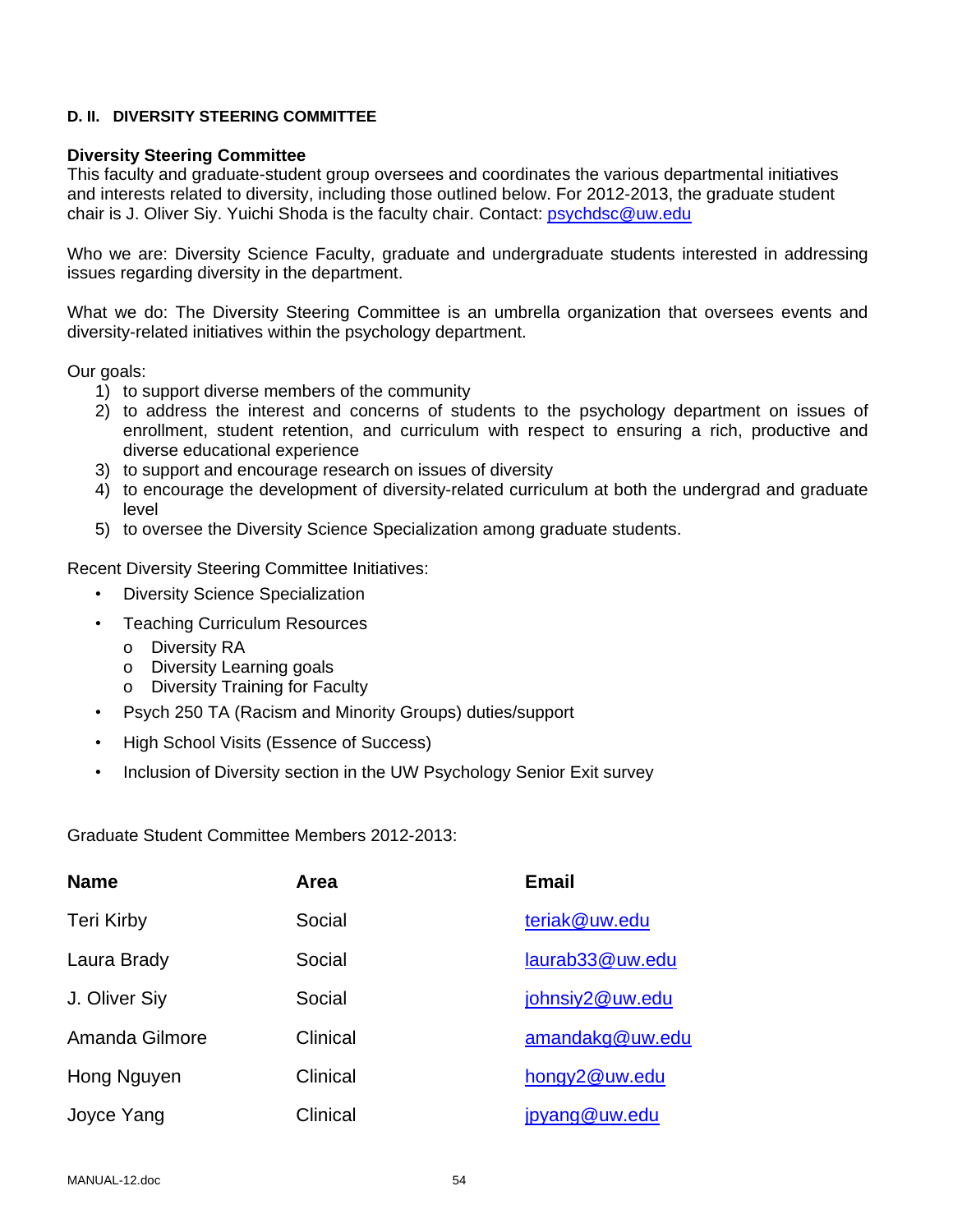Interested in becoming a member? Committee meets twice a quarter. Committee sign-ups happen at the end of the year (you will receive a flier in your mailbox).

If you are interested in talking about diversity-related issues involving the Psychology Department, you may contact: johnsiy2@uw.edu

Join their listserv at: https://mailman1.uw.edu/mailman/listinfo/psychdiversity

#### **Minority Student Representation**

We currently have 31 graduate students from diverse ethnic backgrounds representing 28% of the graduate student population in the Department. Minority students are found in almost all major areas of the department, although they are most numerous in clinical, child clinical, social, and cognitive psychology.

#### **Minority Faculty Representation**

Ana Mari Cauce, Ph.D. John Miyamoto, Ph.D Sapna Cheryan, Ph.D. Sheri Mizumori, Ph.D. Jaime Diaz, Ph.D. Jaime F. Olavarria, M.D., Ph.D. William H. George, Ph.D. Yuichi Shoda, Ph.D. Jeansok Kim, Ph.D. Joseph Sisneros, Ph.D. Janxin Leu, Ph.D.

## **D. III. CHANGING AREAS**

Occasionally, after some time in our graduate program, a student decides that he or she wishes to transfer to another Area or program within the Department of Psychology. Transfers into the Clinical Area are discouraged and virtually impossible. In any case, such a transfer requires an application process and is subject to the following conditions:

- 1. The student finds a new faculty advisor within the Area or program to which he or she wishes to transfer. This faculty member must be willing to serve as the student's advisor and to supervise the student's research in the new Area or program.
- 2. If the student requesting the transfer was admitted to the department with a promise of financial support and is within the first four years of graduate training, *the Area to which the student is transferring* assumes responsibility for providing TA or RA support through the remainder of the student's first four years in the department. However, it is assumed that the transfer is in the student's best interest, and the Department as a whole can be asked to assist in solving a support problem if it arises.
- 3. The faculty of the Area or program into which the student wishes to transfer approve the transfer. Requests for such transfers will be considered by the faculty of an Area or program. Financial support for the transferring student becomes part of the admissions plan for the Area.

 A student who wishes to make such a transfer should begin conversations with the Graduate Program Coordinator (Nancy Kenney) as early as possible.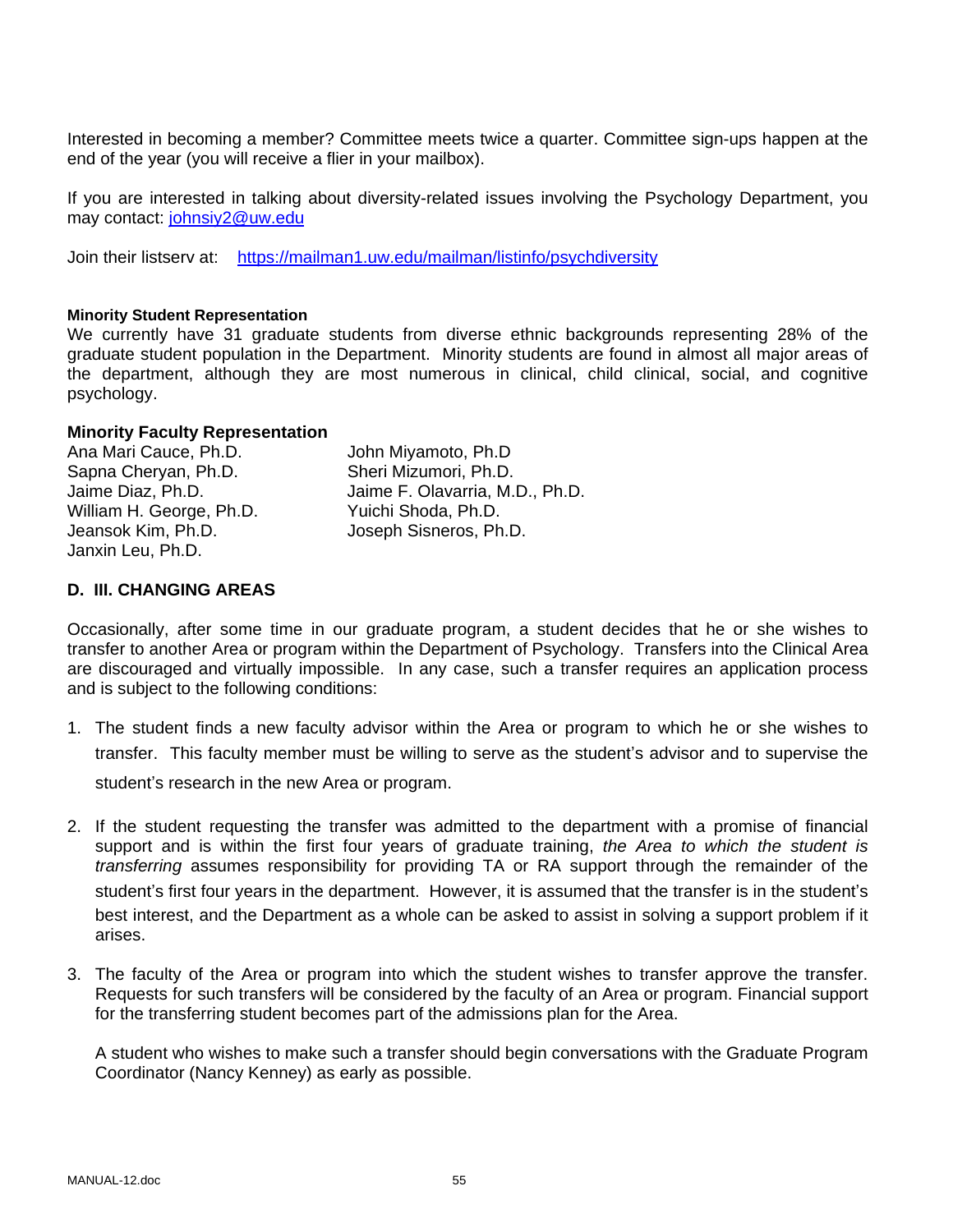# **D. IV. ON-LEAVE STATUS**

## **Each quarter (except summer) you must either register for classes or petition for on-leave status.**

The on-leave petition is found on the website below ("Graduate School On-Leave Information"). Provide

your letter (see section below "Psychology Department On-Leave Policy") to Jeanny as part of the departmental procedures for going on-leave. Then, you can submit your on-leave request online and pay a \$25 per quarter fee. The on-leave request window is only good for one quarter a time. Please submit no later than by the 5th calendar day of the quarter in which you begin your leave period. If you have already registered for that quarter, you must officially withdraw *before* the first day of classes in order to receive the on-leave status. See http://www.washington.edu/students/reg/calendar.html for more details or call 206-543-4000.

International students, please check with your ISS advisor for advice on going on-leave: http://iss.washington.edu/procedures/drop-and-withdrawl

# *Graduate School On-Leave Information*

http://www.grad.washington.edu/policies/general/leave.shtml

## *Psychology Department On-Leave Policy*

- 1 year of leave (4 quarters) will be granted automatically, provided the student is in good standing, the student's primary and secondary advisors and the Director of Graduate Training agrees, and subject to departmental and university restrictions. A letter signed by the student and both primary and secondary supervisors stating the reason for leave and the expected date of return should be given to the GTC representative before the beginning of leave. If the student is not in good standing, arrangements for leave must be made in the same way as for extensions of leave beyond 1 year.
- Extensions of leave beyond 1 year will require the following on an annual basis (this process should be initiated 10 weeks before the administrative deadline for the initiation of the desired leave extension (the beginning of the final quarter of the current leave).
	- o A meeting with the student's primary and secondary advisors and the current area GTC representative.
- Requests for on-leave extension must be made by the student in a letter written to the area GTC Representative, explaining why an extension to the 1 year limit should be granted and including a proposed date of return.
	- o Valid reasons for extended leave would include such factors as temporary medical, personal, financial or family commitments/difficulties that impede performance of typical graduate training responsibilities OR internship/teaching/temporary work opportunities that would significantly further the student's academic training and professional career. In some cases appropriate documentation may be requested of the student by their supervisor, the GTC representative or the Director of Graduate training.
	- o Evidence of a serious intention on the part of the student to finish their PhD including a proposed date of return and a timeline for completion of the remaining training milestones.
- The GTC rep or the student's primary advisor will circulate this letter and an email to all area faculty and to the Director of Graduate Training recommending whether or not leave should be extended. If any member of the area disagrees with this recommendation then the matter will be put to an area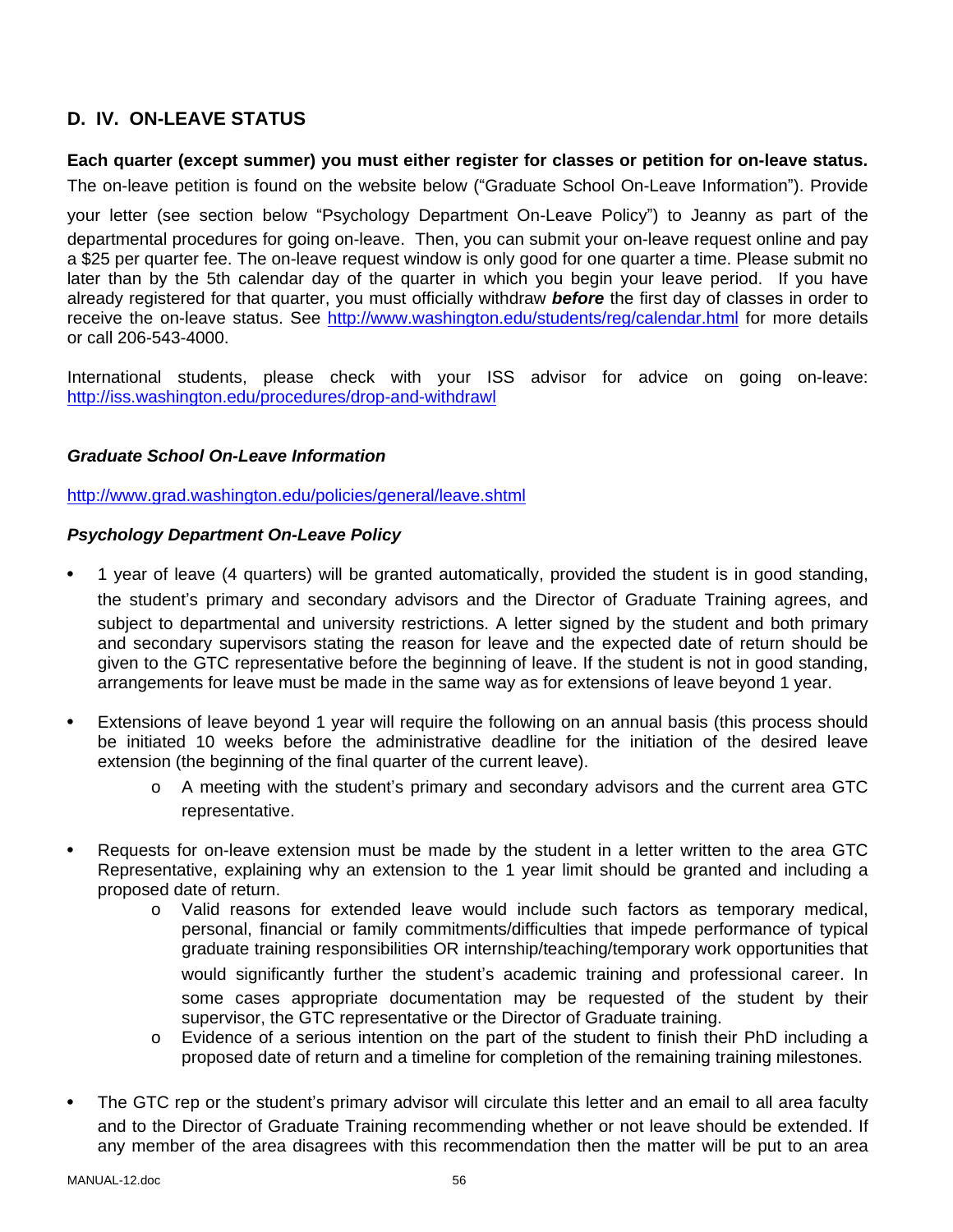vote. If the Director of Graduate Training disagrees with the recommendation then leave will not be granted.

Extensions of leave will not be granted to students who have begun other careers and are unlikely to return to the program.

Please see page 76 for the Template for On-Leave status request letter.

#### *Procedure for re-enrollment*

UPON EXPIRATION OF YOUR LEAVE period, you may either petition to extend your leave or, if you wish to enroll, simply register for courses before the beginning of the quarter in which you wish to return.

# YOU MUST EITHER BE **REGISTERED** OR **OFFICIALLY ON-LEAVE**  EACH ACADEMIC QUARTER.

Failure to register or extend your leave of absence will result in dropping you from University enrollment. You must then re-apply to the Graduate School and submit a \$250 reinstatement fee before the application deadline. Moreover, readmission is not automatic, but must be approved.

If you were registered or officially on-leave during the 3 previous academic quarters, then you need not register or go on-leave for summer quarter. (If you were on-leave the previous summer and all 3 academic quarters as well, then you DO need to register or extend your on-leave status.) However, it is recommended that you notify Jeanny of your plans.

# **D. V. GRIEVANCE PROCEDURE**

The Psychology Department is committed to supporting graduate students and working to resolve any problems and/or conflicts that may arise. Students are encouraged to address situations proactively. It is recommended that you attempt to resolve any problems or conflicts informally. At this level, the subject remains confidential.

Depending upon the nature of your concern, the appropriate avenue for addressing the situation may vary. Within the department it may be best to confer with your advisor(s) first. If this is not appropriate, or you do not reach a satisfactory resolution, see your Area Representative, your Area Coordinator (Area Head) or the Graduate Training Coordinator, and finally, the Department Chair. At any time, you may also contact the Departmental Ombudspersons for advice. M. Beecher, C. Fagan, and M. Linehan are the appointed Ombudspersons for 2012-2013.

If necessary, however, a formal complaint may be made in writing. Once a statement is put in writing it becomes part of the record and at that point is available to anyone with an interest in the subject, including those involved in the situation. This can be done either within or outside the department.

If you fail to resolve the difficulties within the department, there are avenues available to you outside the department as well; for example, the Human Rights Education and Research Network (http://depts.washington.edu/hrights/, 425-352-5421) and the Ombudsman for Sexual Harassment (http://www.washington.edu/about/ombudsman/, 206-543-6028). Consult with these outside offices after you have failed to resolve your difficulties within the department.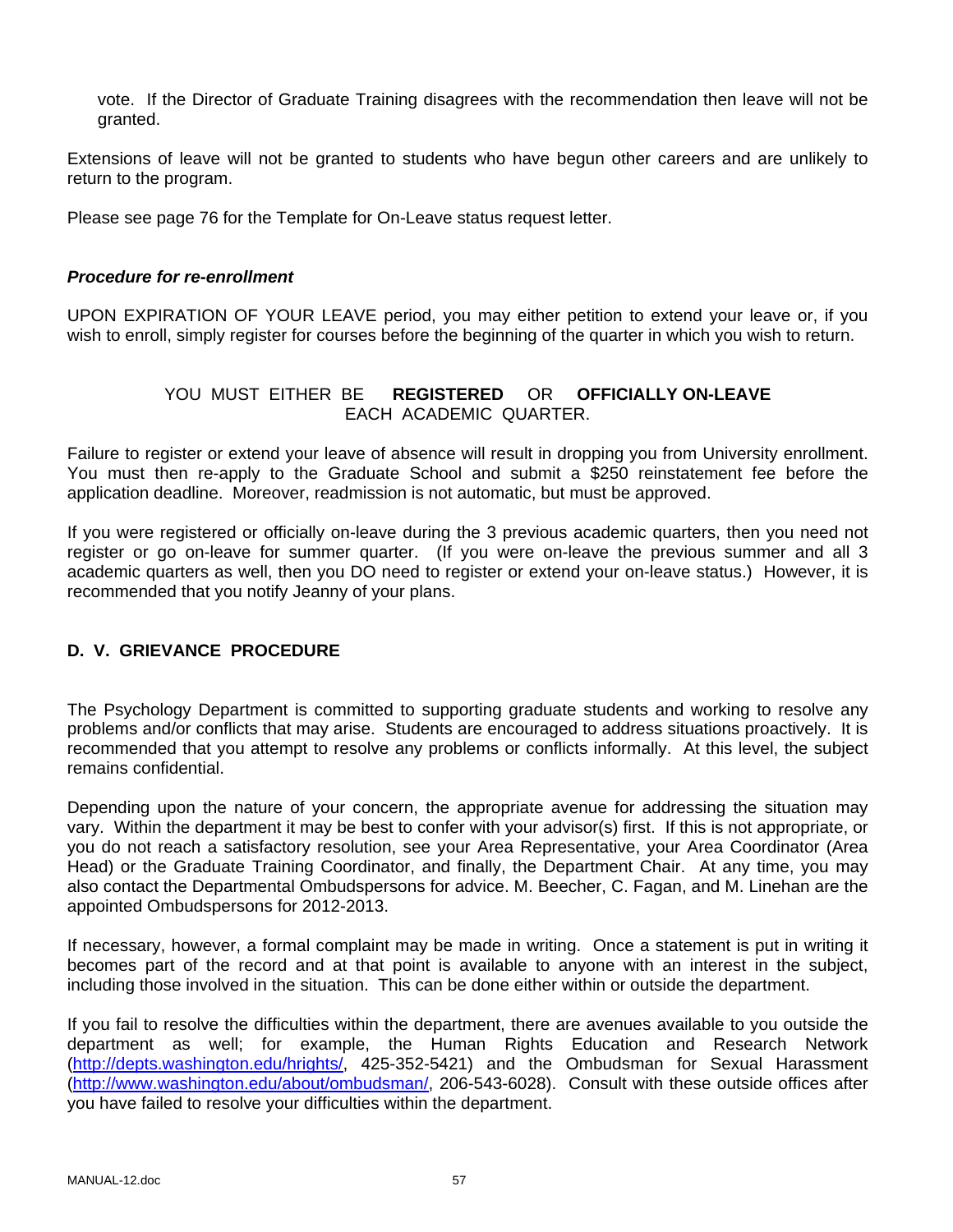There is also a detailed grievance procedure in your union contract (http://www.washington.edu/admin/hr/laborrel/contracts/uaw/addons/). Please consult with your local representative if the measures above do not result in satisfaction.

## **D. VI. UNIVERSITY POLICY REGARDING SCHOLARLY INTEGRITY**

Because of the importance of issues of scholarly or scientific misconduct to the operations of the University and because significant expertise is required to address such issues, the University has established an Office of Scholarly Integrity (OSI) under the Vice Provost (http://www.washington.edu/provost/ap/osi/, 206-543-3643). This Office assumes primary responsibility for investigating and resolving allegations of scientific and scholarly misconduct by its faculty, staff, and students. Please refer to Executive Order #61 and to the University Handbook, Volume IV, Part 9, Chapter 1 (http://www.washington.edu/faculty/facsenate/handbook/Volume4.html) and your union contract for further information.

Inappropriate activities include:

Intentional misrepresentation of credentials Falsification of data Plagiarism Abuse of confidentiality Deliberate violation of regulations applicable to research Other practices that seriously deviate from those commonly accepted by the scientific community in proposing, carrying out, or reporting results

**D. VII. Departmental Policy on Academic Misconduct** (proposed, under GTC revision and vote 2012- 2013)

These procedures are for review of claims of academic misconduct such as cheating on tests, plagiarism, etc. as it pertains to coursework by psychology graduate students regardless of the department in which the course is housed, and professional/scientific misconduct such as plagiarism, data misrepresentation, violations of confidentiality, etc.

Allegations of academic or scientific/professional misconduct by a graduate student in psychology will always be taken seriously. Student misconduct falls into two categories:

1. Allegations of academic misconduct such as first accusation of a small incidence of plagiarism or of sharing of information on course assignments when asked to act individually.

2. Allegations of serious academic misconduct such as blatant or pre-meditated cheating or extensive, repeated plagiarism by a Psychology Graduate Student or any allegation of scientific/professional misconduct.

Allegations of academic misconduct that fall into the first category will be reviewed by an ad hoc group made up of the course instructor, Psychology Graduate Program Coordinator (Director of Graduate Training), and the student's primary advisor. If the student wishes to petition the decision of this group, the case will be reviewed by the more formal procedures outlined below.

When alleged misconduct falls into the second category, the Graduate program Coordinator (Director of Graduate Training) and the Department Chair will appoint an ad hoc subcommittee of the Graduate Training Committee (GTC) to review the charges. This committee will be composed of three faculty members. The student under review may request that a student representative also be appointed to the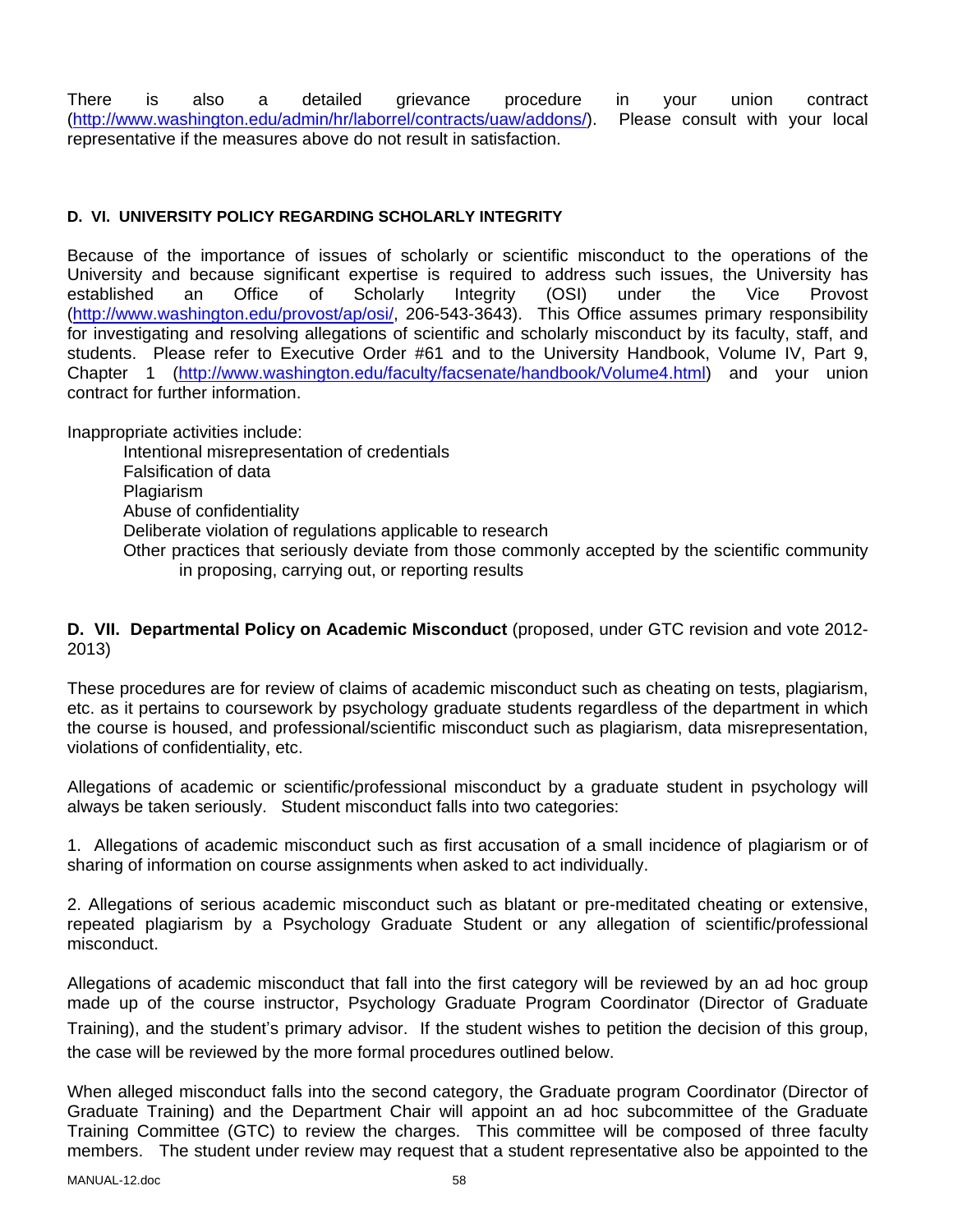committee. The student representative would be selected in consultation with the Graduate Program Coordinator and would be a non-voting member of the committee. GTC members from the student's area of study or who have direct research/training connections with the student whose conduct is under review cannot serve on the ad hoc committee.

Ad hoc committee members will review the evidence of the misconduct and may interview the faculty member(s) making the allegation, the student under review and any others who might have knowledge of the alleged infraction. All discussions and deliberations of the ad hoc committee shall be confidential unless and until there is a determination of misconduct that needs to be shared with others in the department, the Graduate School, or the dean or divisional dean of the College of Arts and Sciences. If the ad hoc committee finds that academic misconduct has occurred, it will determine the appropriate sanction for the behavior. Sanctions for academic misconduct may range from a written warning to the student to assignment of a failing grade on the assignment or in the course in which the transgression occurred. Sanctions for scientific/professional misconduct may range from report of the misconduct to dismissal from the program (following review by the College and by the University's Division of Student Life). In all cases where fault is determined, a letter will be placed in the student's academic file noting the transgression and action and a copy forwarded to the student's primary advisor/committee chair and the head of the student's area of study. In the case of academic misconduct, the committee may indicate a sunset date for the letter mandating that the letter to be removed from the student's file at some future time point assuming no additional allegations of misconduct are received. Subsequent findings of academic misconduct would result in more serious consequences and could result in termination from the program (following review by the College and by the University's Division of Student Life). Letters indicating findings of scientific/professional misconduct will remain in the students file in perpetuity.

Students who disagree with the outcome of the department review may ask for review of the case by the College of Arts and Sciences Committee on Academic Misconduct: (http://depts.washington.edu/grading/pdf/StudentInfo.pdf)

and/or the University's Division of Student Life Unit on Community Standards and Student Conduct: (http://depts.washington.edu/cssc/conductoverview.html)

# **D. VIII. Mentoring Resources for Graduate Students**

Mentoring focuses on the human relationships, commitments, and resources that help graduate students find success and fulfillment in their academic and professional pursuits. The following websites lists numerous resources for both students and faculty.

Mentoring Resources for Graduate Students and Faculty http://www.grad.washington.edu/mentoring/

Guidelines for Good Practice in Graduate Education http://www.grad.washington.edu/mentoring/good-practice/index.shtml

Center for Instructional Development and Research—Mentoring Resources: http://depts.washington.edu/cidrweb/resources/mentoringtools.html

Center for Workforce Development http://www.engr.washington.edu/cwd/

Students are also encouraged to meet with the Director of Graduate Training, or the Chair as appropriate, to discuss mentoring as needed.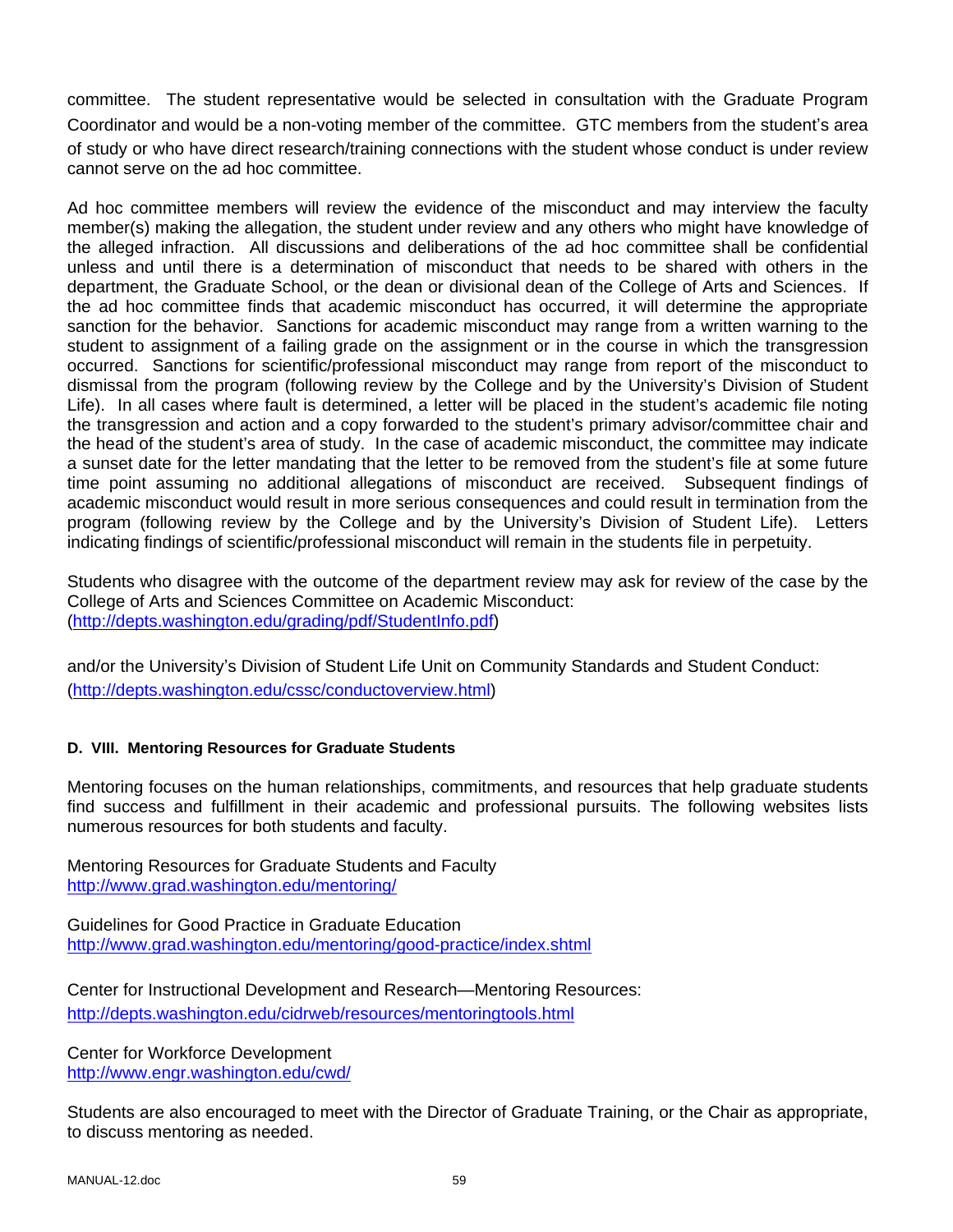# **E. FUNDING AND MONEY MATTERS**

## **E. I. TA and RA Policy**

#### **a. TA Assignment Procedures**

Many of these procedures are now governed by the union contract between the UW and the graduate students' representative UAW. For details see:

http://www.washington.edu/admin/hr/laborrel/contracts/uaw/addons/

- 1. In the fall of each year, the Psychology Department surveys the courses to be taught in the following year and the grants pending and makes an estimate of the number of TA and RA slots likely to be available. This estimate is used, in conjunction with commitments already made to continuing students, in deciding how many new graduate students will be accepted for the following year. Definite offers of support are not made to new students until the funds for each position are assured.
- 2. Each quarter, all current graduate students and faculty are asked to state preferences for funding and assistance for the following quarter via Catalyst survey. Preferences for Autumn Quarter are collected during Summer Quarter. New first year students serving as TAs are automatically assigned a course.
- 3. Make sure to submit the TA request Catalyst survey by the deadline listed when the quarterly request email is sent.
- 4. Based on stated preferences, and funding priorities (see Priorities, page 58), formal appointment offers are made for both TA and RA positions just prior to the beginning of the quarter for which they are effective. It is not possible to make these any further in advance primarily due to the uncertainty of course registration and research funds.
- 5. *Students on Probation.* If a student is on External Probation or Final Probation status with the Graduate School, he or she cannot be a candidate for a TA Fellow or Lead TA position. If a student is on internal warn status, he or she can only be appointed to the Lead TA or TA Fellow positions after consultation with, and approval of, the student's advisor(s) and the Director of Graduate Training. After each meeting of the Graduate Training Committee (GTC), the faculty member in charge of recruiting and assigning the Lead TA and TA Fellow positions will be informed about students who are currently not in good standing (or are in questionable standing) in our program.

**SUMMER QUARTER WARNING**: The promise of support given to incoming students is for the regular academic year. Summer Quarter operates on a separate budget and is outside of this promise. Therefore, most students have to look elsewhere for summer support. It follows that the TA priority system, being based on the promise of a support letter, does NOT apply to Summer Quarter. The most important criteria in selecting for summer TAs are competence, instructor preference, and student preference.

There are only one-fourth as many Teaching Assistantships available during Summer Quarter as there are during each of the three quarters of the academic year. This does not include several courses taught entirely by senior graduate students. Hence, we can NOT give TAs to all those graduate students who request them for Summer Quarter. You should consult your advisor and the faculty member who heads your area for other possible sources of Summer Quarter financial support.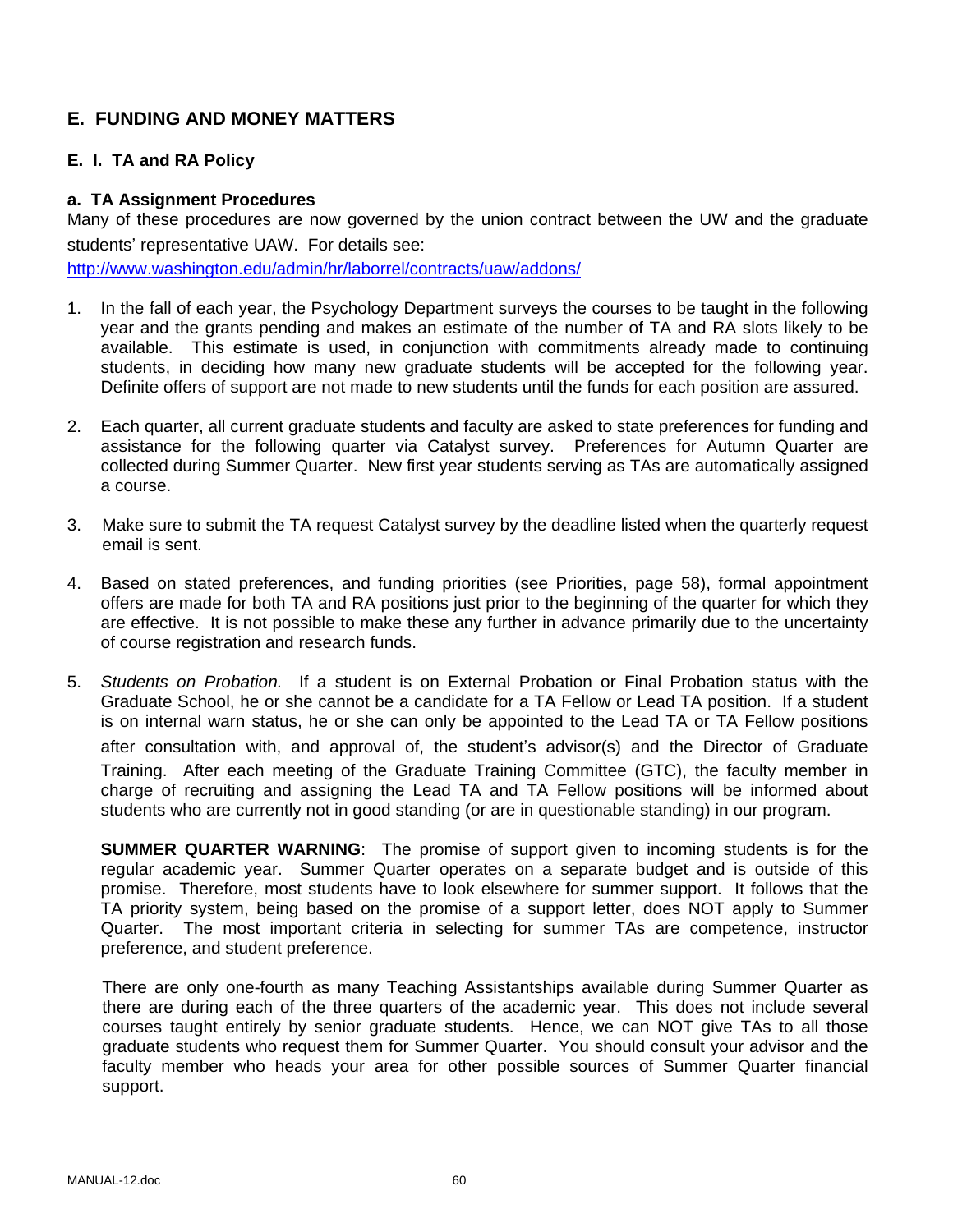Graduate students who rely on TAs should, from the beginning of the year, work on alternative sources of summer support. If, for example, you are offered a Research Assistantship that supports you in some but not all of the four quarters, if possible, try to arrange for the RAship during summer quarter as one of those quarters. (See also, Summer Quarter Warning, page 60 and Summer Employment, page 66)

# **E. I. b. TA Assignment Priorities**

Teaching Assistantship assignments are made near the end of the quarter prior to the actual appointment. This process requires students to complete a Catalyst survey on which they specify their requests for TA positions for the following quarter. TAs are then assigned courses by the Director of Graduate Training in collaboration with the Graduate Program Advisor and graduate student volunteers, according to the following criteria: a) the student's qualifications to teach the course, b) the student's priority ranking (see below), c) the preferences of the instructor (from among qualified potential TAs) and of the graduate students (from among available courses), and d) the student's demonstrated teaching ability. The overriding consideration in assigning TAs is the quality and enhancement of instruction.

The following priority system is applied in the TA assignment process:

- Priority I First-year students who were given an explicit promise of support during that year as an inducement to enter the program. These students are top priority for TAs only in the Autumn, Winter, and Spring Quarters of their first year. In Summer Quarter, they are on a par with students in Priority II and III. Only Priority I students are guaranteed a TAship during the academic year.
- Priority II Second-, Third-, and Fourth-year students who were admitted with explicit promises of support or, who were later placed at this priority level by the faculty in their area or program, and who are not on Probation or Final Probation with the Graduate School.

In some cases, Priority III students may be given preference over Priority II students in making TA assignments, e.g., courses requiring special knowledge or skills such as statistics or clinical seminars.

Priority III Students who were admitted with no promise of support, students beyond their 4th year of study, and students on Probation or Final Probation.

*An internal action, i.e., department watch or warn status, does not affect a student*'*s priority level.* 

As far as possible, student and instructor requests for positions will be matched within the guidelines shown above. Instructors and students are given up to six choices of requests for appointments. If the first choice request is not possible, attempt is made to provide the second or third choice. As instructors are held responsible for the conduct of courses, every effort is made to provide them with the personnel they request. Any student who is assigned to a class that he or she did not request can contact the Director of Graduate Training to discuss the assignment or request a review of the assignment.

*TA Evaluations and Priorities for Future TA Assignments*: As the assignment of TAs is primarily to provide undergraduate teaching services, formal evaluation of students in terms of their competence as TAs will be considered in the making of future assignments. All TAs teaching quiz sections **must** be evaluated by the students in their classes. In addition, instructors will be requested to evaluate their TAs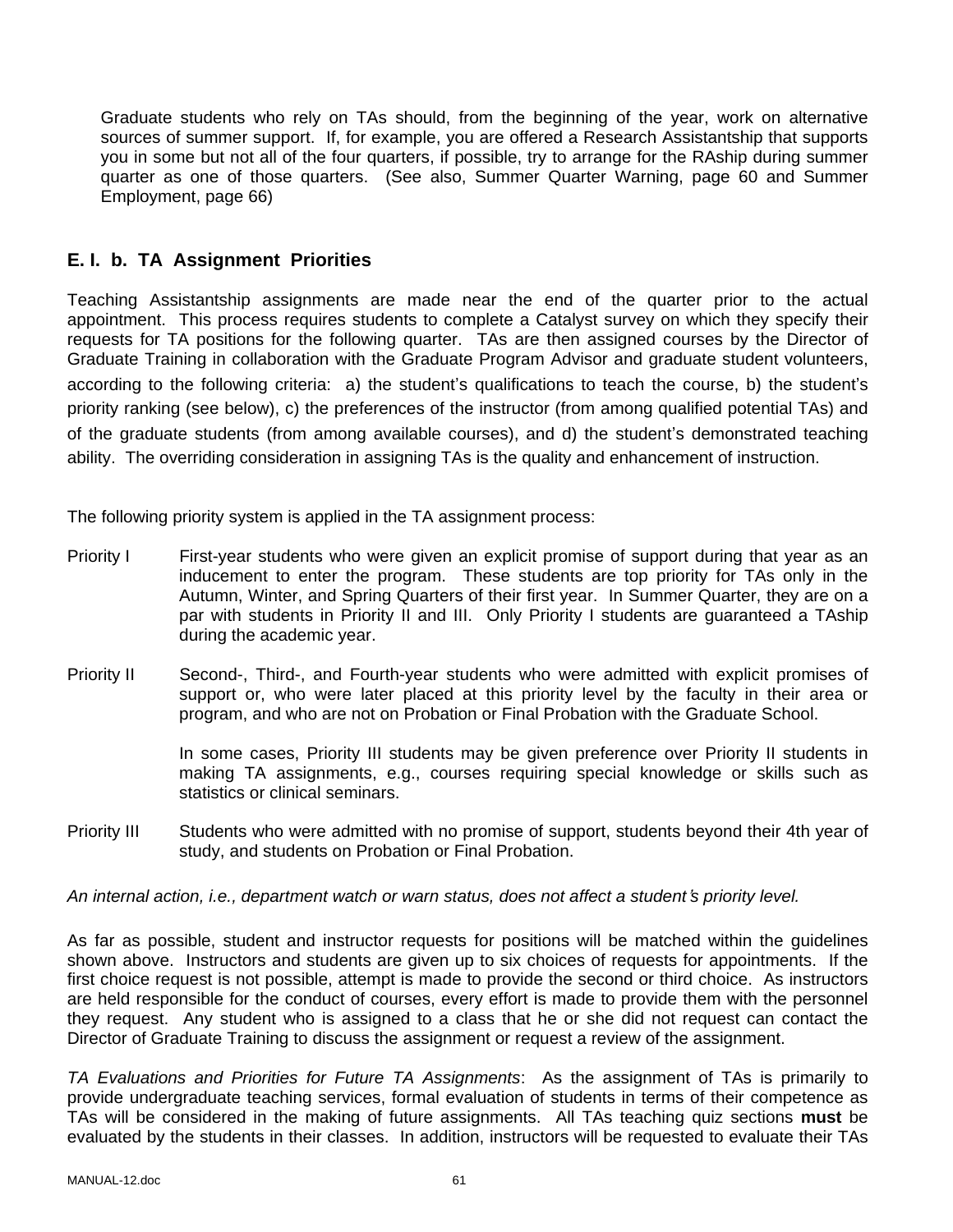each quarter. Evaluations, along with formal letters of appointment for each TA, will be placed in a separate folder for each student and will be made available for review upon request.

## **E.I. c. Teaching Experience Requirement**

Since the Psychology Department has required that students obtain teaching experience if they wish to receive recommendations for teaching jobs, students requesting TA positions who have not previously held such a position will have some priority over students who have been teaching regularly. This, of course, will be weighed with other factors, including the needs of the course in question.

Evening and summer appointments are of two general kinds: assistant to the instructor of the course in large classes or laboratories; or instructor of the course. In the former case, we restrict the level to

the payroll rate determined by the student's progress in the program (look for salary levels under Appointment Ranks section, see page 63). In the latter instance, we appoint the graduate student at the Pre-doctoral Teaching Associate II regardless of program status. For budgetary reasons, we are limited to a very small number of such positions to cover both kinds of appointments.

## **E.I. d. Research Assistantships**

If a student is requested by the Principal Investigator (PI) and wishes to accept the appointment, that student will be awarded the RA position. This is done because PIs are responsible for the conduct of the research. If the PI does not have a particular request, students are sent by the Director of Graduate Training to interview for the position, based on the same priorities that are stated for assigning Teaching Assistantships.

The RAs' responsibilities are to the PI and the respective research project providing the salary (which

may or may not coincide with the student's own personal research interests). **These appointments should never be confused with fellowships which allow the student research freedom**.

#### **E.I. e. Fellowships and Traineeships**

Clinical Psychology traineeships typically are given to first year students to help them handle a heavy first year course load. Other fellowships and traineeships which may be under Departmental control are awarded by the Chair, after consultation with appropriate faculty and as dictated by the conditions of the fellowship in question.

Graduate students are encouraged to apply for any other advertised fellowship or traineeships for which they are eligible. Watch the Departmental newsletter, or your e-mail, for announcements of awards, internships, etc., being offered by other agencies. See information on-line at: http://www.lib.washington.edu/gfis

In many instances, all or part of the student's tuition and fees are paid by the fellowship or training grant. *Questions concerning payment of tuition should be clarified before the onset of the appointment.*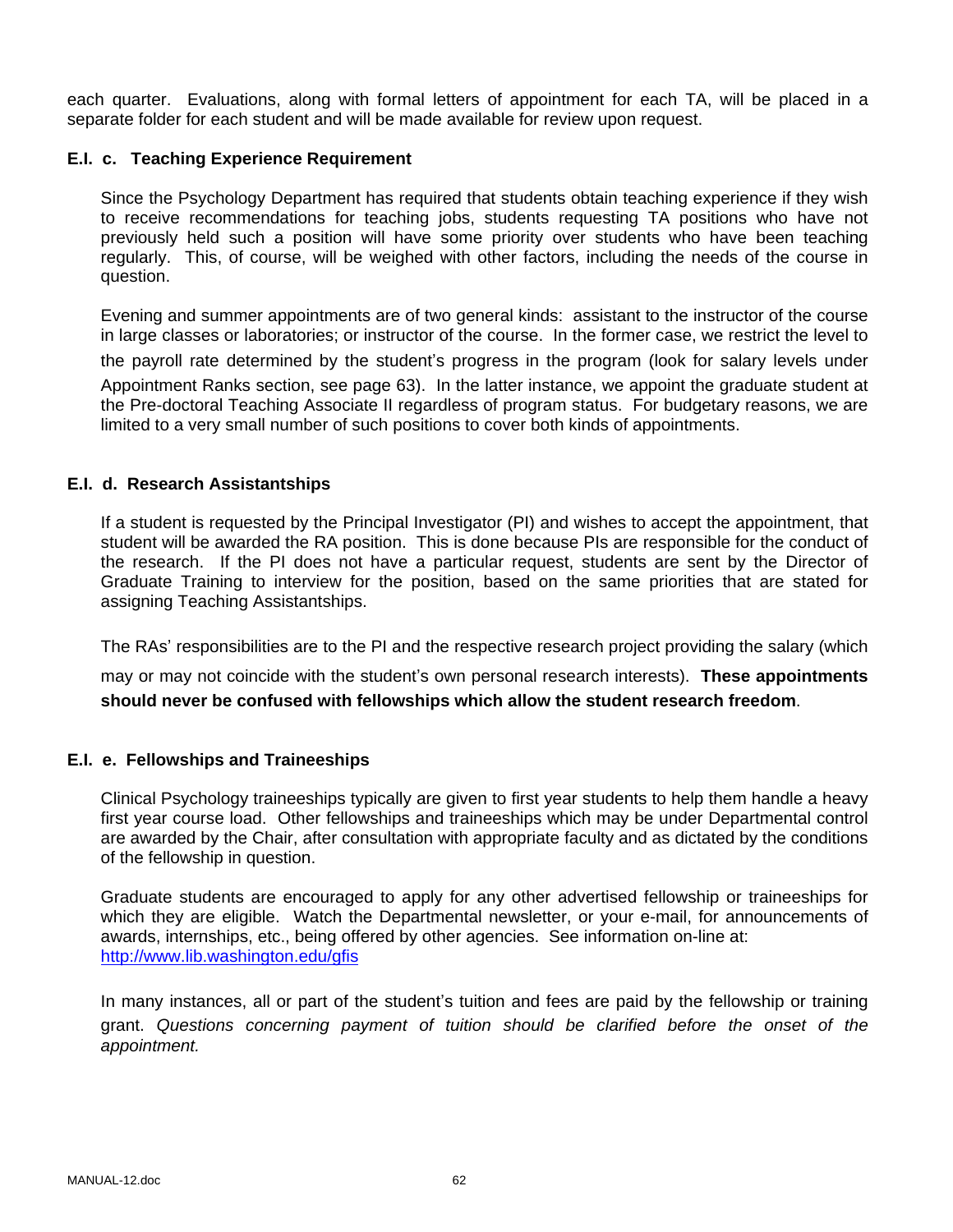#### **E. II. Payroll Procedures**

#### **E. II. a. Payroll**

Assignments to TA positions are made on a quarterly basis only. After the TA or RA assignment has been made and the level established, employment forms are prepared by Merly Jones (G-126). The payroll form (Personnel Action Form, PAF) must be completed for all employees. Students for whom this is a new appointment must complete and sign the Employee Personnel Data / Campus Contact Data Form, a W-4 form, a Conviction / Criminal History form, and INS form I-9 (Employment Eligibility Verification).

**Income Tax Information.** You will receive a W-2 form (statement of income and taxes withheld) in January following the calendar year worked. If you were on the payroll during the months of November or December, your W-2 will be distributed to your mailbox in Guthrie. If you are off the payroll during the last couple months of the calendar year through the time that the W-2's are issued, then your W-2 would be sent to your permanent address. **Please be sure to keep your mailing information current via MyUW.** 

#### **E. II. b. Paydays and Paychecks**

Paychecks for salaried, monthly, and hourly appointees (TAs, RAs, Fellows, Trainees) are issued on the  $10<sup>th</sup>$  and 25<sup>th</sup> of each month. Time sheets for hourly employees are to be submitted on the 1<sup>st</sup> and 16<sup>th</sup> days of the month, with payday following on the  $25<sup>th</sup>$  and the following on the 10<sup>th</sup> of the next month. Checks are picked up by the "home department," reviewed for accuracy and completeness, and are usually available in the Psychology Department by 11:00 a.m. on the respective payday. Confirmation for those who have direct deposit are available on the UW website at MyUW. Actual paychecks are mailed to the employee's home address on file.

Each employee has a "home department" where the individual's composite check, money from all sources and issued each payroll, is sent. Sometimes things go awry and expected paychecks are missing or incorrect. Reasons range from late submission of payroll papers or time sheets, to balkiness of a sickly computer. Any question concerning your paycheck should be directed to the Payroll Coordinator, Merly Jones (G-126). Emergency checks can be arranged, and in most cases take about a week.

#### **E. II. c. Appointment Ranks**

The University has two main types of pay scales for TAs and RAs. They can be found in the general catalog under the graduate school appointment section or see: http://www.grad.washington.edu/students/fa/salary-info.shtml for a list of monthly salaries. Below is a summary of our most common appointment ranks.

| <b>TAs</b>                                           | <b>RAs</b>                                    | <b>Status</b>                                                 |
|------------------------------------------------------|-----------------------------------------------|---------------------------------------------------------------|
| <b>Predoctoral Teaching</b><br>Associate   (PDTAI)   | Predoctoral Research<br>Associate I (PDRAI)   | 1 <sup>st</sup> year and up, until you pass generals          |
| <b>Predoctoral Teaching</b><br>Associate II (PDTAII) | Predoctoral Research<br>Associate II (PDRAII) | Ph.C. (Candidate) Status Awarded<br>i.e., General Exam Passed |
| Predoctoral Instructor                               | <b>Predoctoral Researcher</b>                 | to be determined                                              |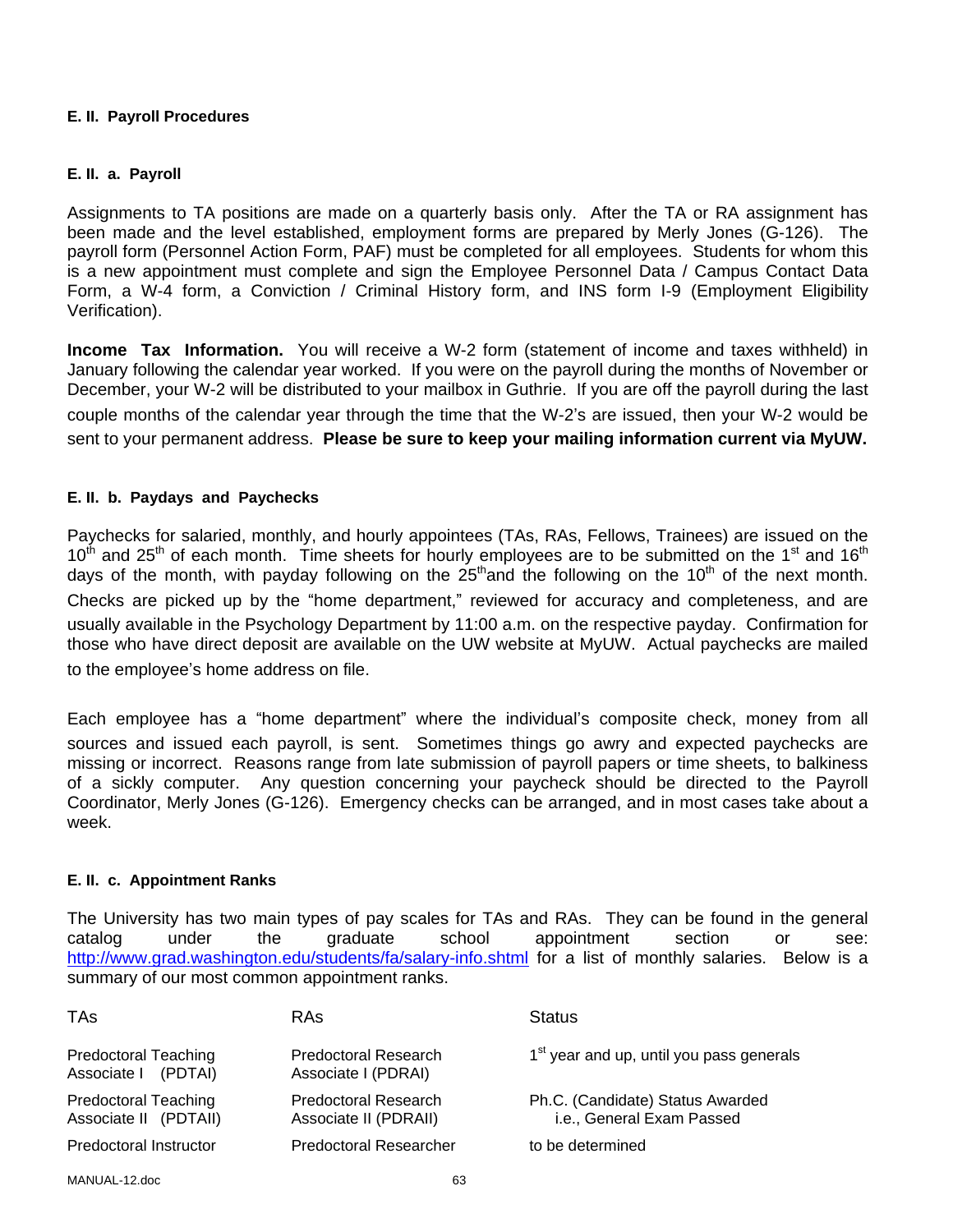The Psychology Department petitioned and received permission to pay our students at a higher level than that of other departments on campus. This is called the variable rate scale and can be found at: http://www.grad.washington.edu/students/fa/salary-info.shtml. As a result, we now have only two (higher) pay levels. The first level will be paid to all students until such time as they pass their general exam. The second level will be paid to all students who have successfully passed the general exam to attain Ph.C. status. To clarify, the second level grade will begin the quarter the Ph.C. status is awarded by the Graduate School. If you complete your generals during a school break, your Ph.C. will be conferred at the end of the following quarter (that is, your raise won't go into effect for a full quarter). Please keep the quarterly deadlines in mind as you schedule your generals.

Your salary level as an RA is determined by the Principal Investigator (PI) of the grant budget funding your RAship. Factors affecting your salary level include your graduate student classification (see TA appointment ranks above), your duties on the project, and the amount of money available in the grant. Usually, faculty project directors budget sufficient funds to provide for the higher pay levels. You cannot, however, be paid more than your level justifies; you could be paid less. Discuss your salary level with the PI of the grant.

The funding level at which you are hired at the beginning of the quarter is in effect for the entire quarter of your appointment. If you become eligible for the second pay level during the quarter, you will not be promoted to the higher salary until your Ph.C. status is awarded and you hold a TA/RA appointment.

#### **E. II. d. Standard Deductions from TA/RA Paychecks**

- 1. Federal Withholding Tax on salary
- 2. "Medical Aid" (state accident/health insurance termed "Workingman's Compensation" to provide for on-the-job injuries.) This deduction is quite small so it is the least painful of these deductions. In cases of injury during the period of your service appointment, contact the Administrator (G-119), who has the appropriate claim forms.
- 3. Union Dues: All TA/RAs are obligated to pay union dues. These are automatically deducted for employees upon written authorization by the individual employee. Recognized payroll deduction authorization cards may be submitted to the Employer's Payroll Office. Importantly, students who are being paid hourly rates rather than TA/RA appointments may be eligible to stop making dues payments, but it is the sole responsibility of the employee to file a written notice with the Employer's Payroll Office and also to file written notice with the Union (Washington Federation of State Employees, 1212 Jefferson Street, Suite 300, Olympia, Washington 98501) thirty (30) calendar days prior to the effective day of the month following the 30-day period above. See the union contract for more details.

#### **E. II. e. Standard Appointment Periods**

1. Teaching assistantships, as stated earlier, are made on a quarterly basis only, and have arbitrary payroll dates which do not coincide with the actual instructional period of the quarter. These payroll periods are as follows:

| Sept. 16 - Dec. 15 (3 months)                      |
|----------------------------------------------------|
| Dec. 16 - Mar. 15 (3 months)                       |
| Mar. $16$ - June 15 $(3$ months)                   |
| June 16 - Aug. 15 (TAs) or June 16 - Sept 15 (RAs) |
|                                                    |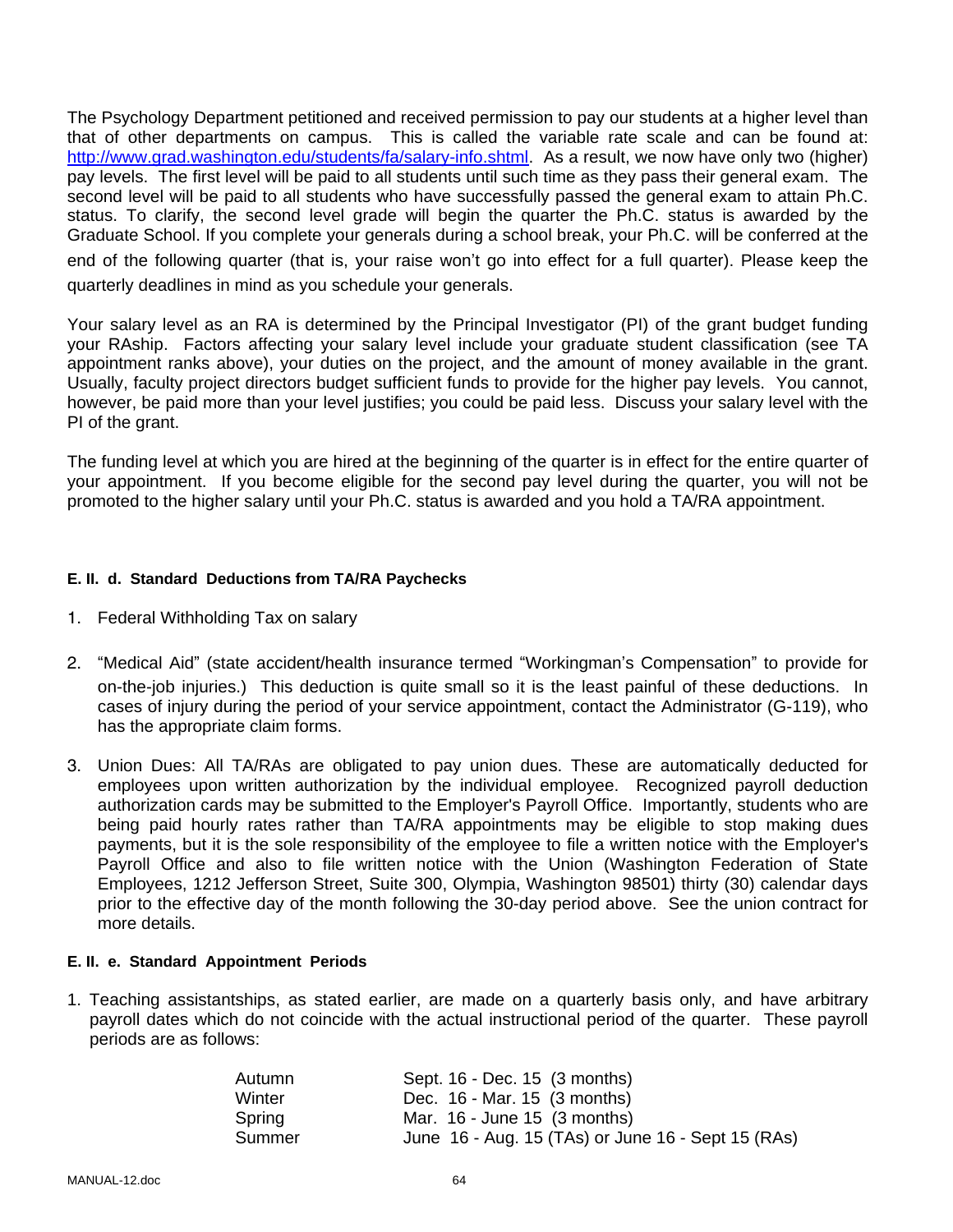The TA's responsibility is to the course and the instructor to whom he/she is assigned for the entire quarter which the above appointment periods represent, not to exceed 220 hours during the pay period hours and excluding the one week of vacation per payroll period as authorized in the union contract. There is now a provision for vacation which should generally be taken during quarter breaks. This does not carry over into future years.

2. Research assistantships can be for any period, but usually follow the quarterly dates as in the TA appointments. The standard practice is to make RA appointments for full or half months, although there is no regulation prohibiting the appointment for irregular periods, in which cases payment is computed on a daily basis from the monthly rate. However, the RA, unlike the TA, is expected to be on duty during the actual period of the appointment, not to exceed 220 hours and excluding the one week of vacation per payroll period as authorized in the union contract.

For further information please consult your union contract at http://www.washington.edu/admin/hr/laborrel/contracts/uaw/addons/

*Qualifying for a Tuition Waiver*: During Autumn, Winter, and Spring Quarters (the academic year) both RAs and TAs must be employed full time (20 hours per week) and be on the active payroll for at least five of the six pay periods in order to qualify for a tuition waiver. You must also be registered for a minimum of 10 credits per quarter to qualify – see below.

# **E. III. TUITION AND RESIDENCY**

#### **E. III. a. Tuition**

Full-time graduate tuition effective 2012-2013 is as follows: resident - \$4,779/quarter or non-resident - \$8,916/quarter. http://opb.washington.edu/content/tuition-and-required-fees

# **E. III. b. Residency**

If you are currently a non-resident who expects to be eligible for resident status after living here for at least one year, *please apply for residency during Spring Quarter of your first year*. This is essential for students appointed as teaching or research assistants during their graduate training. Each year the Department is allocated a limited number of non-resident tuition waivers, almost half of which go to firstyear students. If the number of non-resident students with TA/RA support exceeds the number of waivers allotted, some graduate students will be required to pay full non-resident tuition.

To obtain resident status, you must submit a formal application. This process takes time and should be started early. The application is available on-line at http://depts.washington.edu/registra/forms. Many criteria must be met (such as registering to vote, obtaining a Washington State driver's license and registering your car.) A list of all the documents needed is available at: the following website: http://www.washington.edu/students/reg/residency.html. Residence applications and further information are also available at the Residence Classification Office, 264 Schmitz Hall (phone: 206-543-5932).

Due to restrictions in granting of residency to out of state "students" by the State of Washington, please pay careful attention to the distinction between stating that you reside in Washington solely for school versus with the intent to live in Washington for other purposes.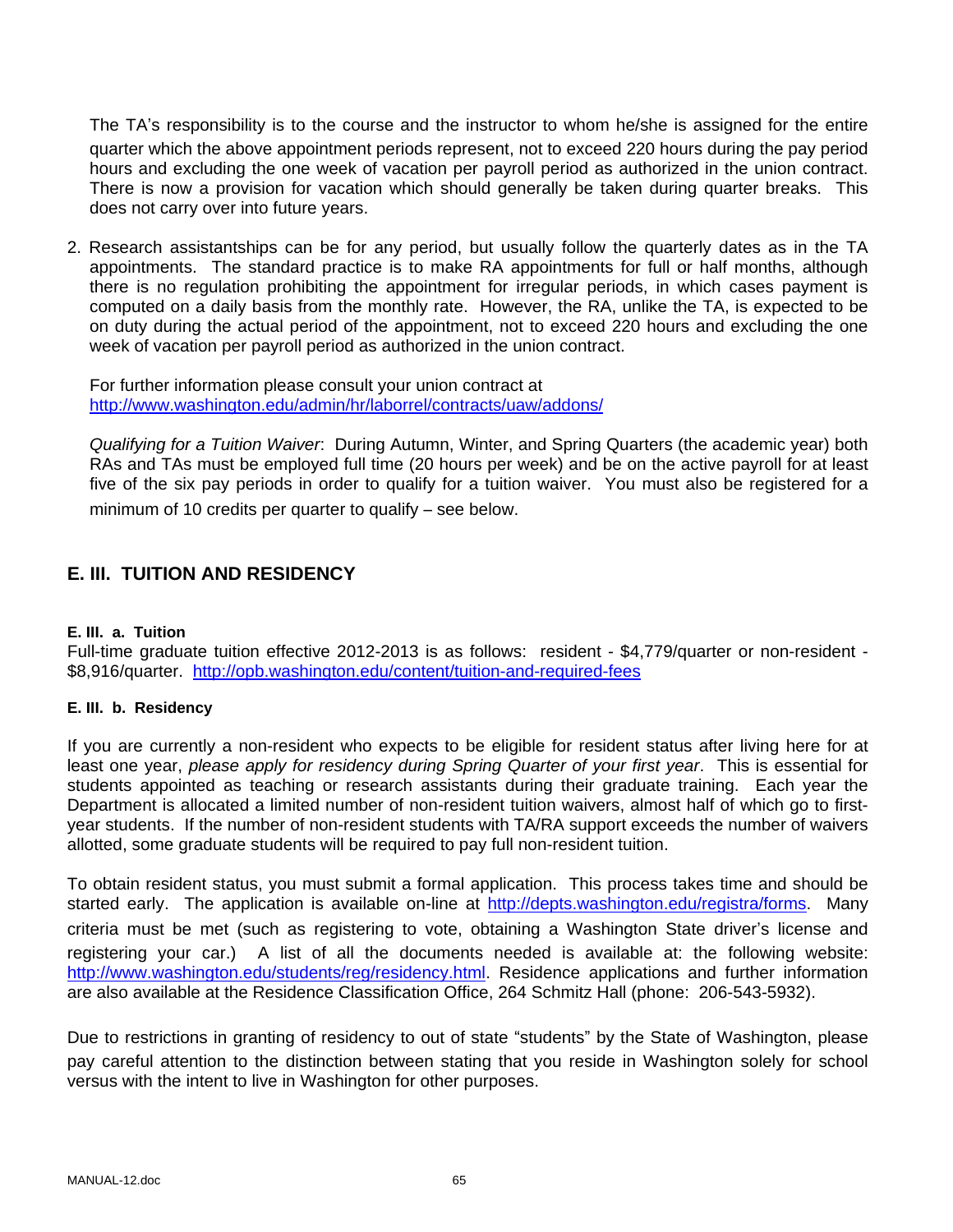## **E. III. c. Payment of Tuition and Fees**

One of the eligibility requirements for holding TA/RA positions is full-time registration of a minimum of 10 graduate credits per quarter. Exception: For Summer Quarter only, the minimum is 2 graduate credits. See: Registration Requirements chart on page 11. If you have a student loan you may be required to register for the full 10 credits during the Summer Quarter as well. If you are unsure, please check with Student Fiscal Services in Schmitz 129 and speak with a counselor. http://f2.washington.edu/fm/sfs/

Most of the tuition and fees will be automatically paid for any TA or RA who is appointed to a 50% or greater position (i.e., 20 hours or more per week). However, you will receive a bill for certain fees that must be paid by Friday of the third week of the quarter. Failure to pay these fees by the deadline will result in an additional "late payment fee" being assessed to your account. See the Academic Calendar or the General Catalog for deadlines and rates. http://www.washington.edu/students/reg/calendar.html

## **EVEN IF YOUR TUITION BILL IS INCORRECT, BE SURE TO PAY THE REQUIRED STUDENT FEES PRIOR TO THE DUE DATE.**

## **E. IV. SUMMER EMPLOYMENT AND SUPPLEMENTAL INCOME**

#### **E. IV. a. Summer Employment**

The number of summer TA positions available is nearly one fourth of those available during the academic year. It is, therefore, important for graduate students to plan ahead for alternative funding in the form of RA, fellowship, or traineeship appointments, and even to prepare small research grant applications to such on-campus facilities as the Alcohol and Drug Abuse Institute, the Graduate School Research Fund, etc., by contacting their faculty advisors, training grant directors, and, in the case of grant applications, Susan Carpenter-Brandt, the Associate Administrator. (See page 15, for more information on funding opportunities.)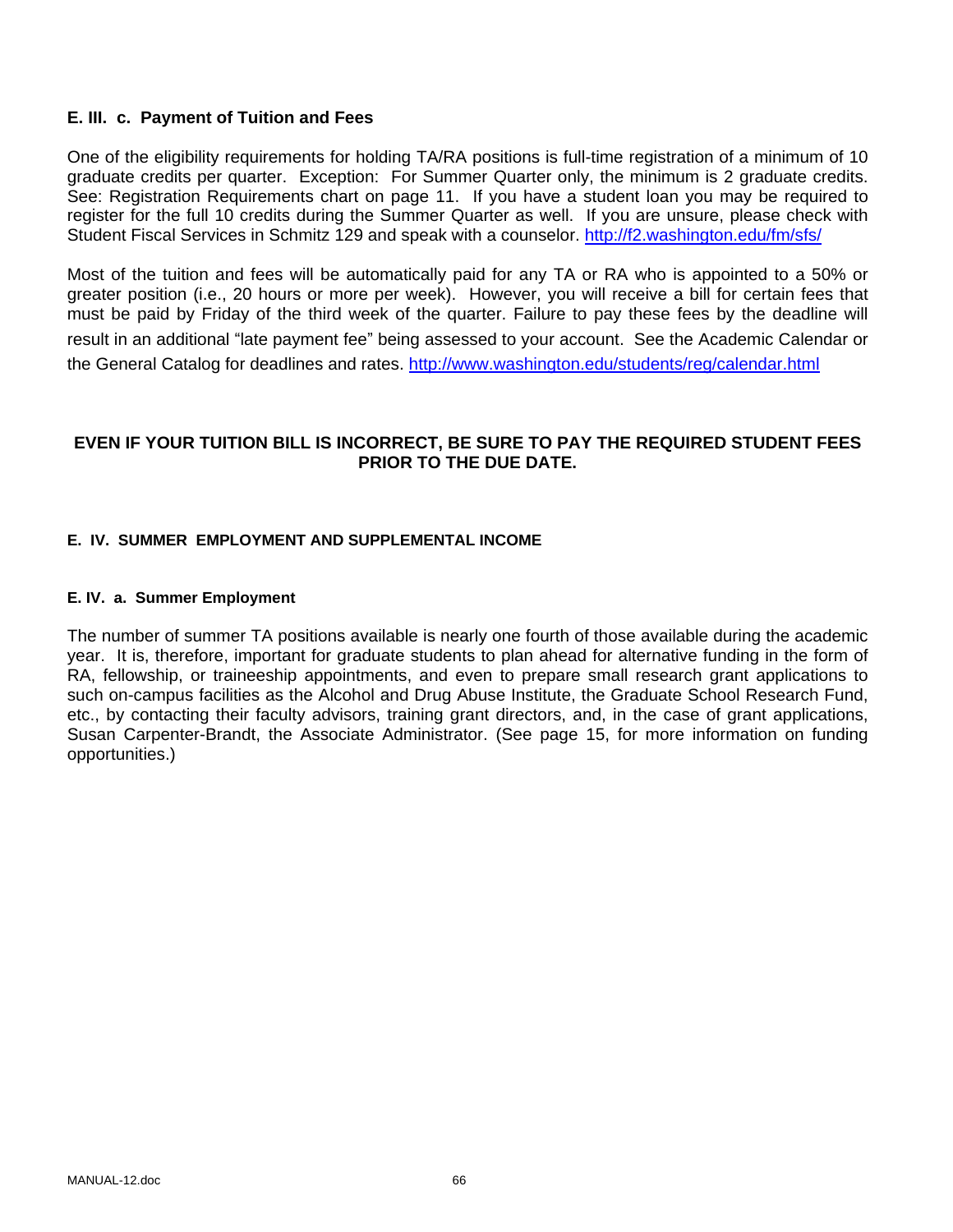# **Template for First Year Planning Meeting**

The purpose of this template is to help new graduate students and their advisors prepare for a discussion of the student's plans for the first year. Be sure to schedule the meeting as soon as possible. Use this template to provoke your thinking, and jot down notes before the meeting. This is also the time to check in with your co-advisor and get his/her thoughts on your plan. A good time to do this is after talking with your advisor but before finalizing the written version of the plan. The final written version is due on Friday of the first week of classes.

## **Template for signatures:**

[Type your name under this line]

\_\_\_\_\_\_\_\_\_\_\_\_\_\_\_\_\_\_\_\_\_\_\_\_\_\_\_\_\_\_\_\_\_\_

\_\_\_\_\_\_\_\_\_\_\_\_\_\_\_\_\_\_\_\_\_\_\_\_\_\_\_\_\_\_\_\_\_\_\_, Advisor [Type your advisor's name under this line]

\_\_\_\_\_\_\_\_\_\_\_\_\_\_\_\_\_\_\_\_\_\_\_\_\_\_\_\_\_\_\_\_\_\_\_, Co-Advisor

[Type your co-advisor's name under this line]

#### **1. Long-term goals**

- a. Where do your interests lie within Psychology? (Be as specific as you can.)
- b. What are your goals for the coming 10 year period (e.g., after graduate school, do you want to teach? Do research? Work in industry? Postdoc? Other? Undecided, keep XX range of options open?)
- c. What new skills/knowledge are most needed to take you toward your goals. Which of them can you acquire this year, and how?

#### **2. Plans for the coming year**

- a. Research
	- I. Research projects to be initiated?
	- II. Any writing to be done?
	- III. Research presentations planned (e.g., Journal clubs? Research Festival?)
	- IV. Clinical students: What is a realistic research plan, given your heavy course load?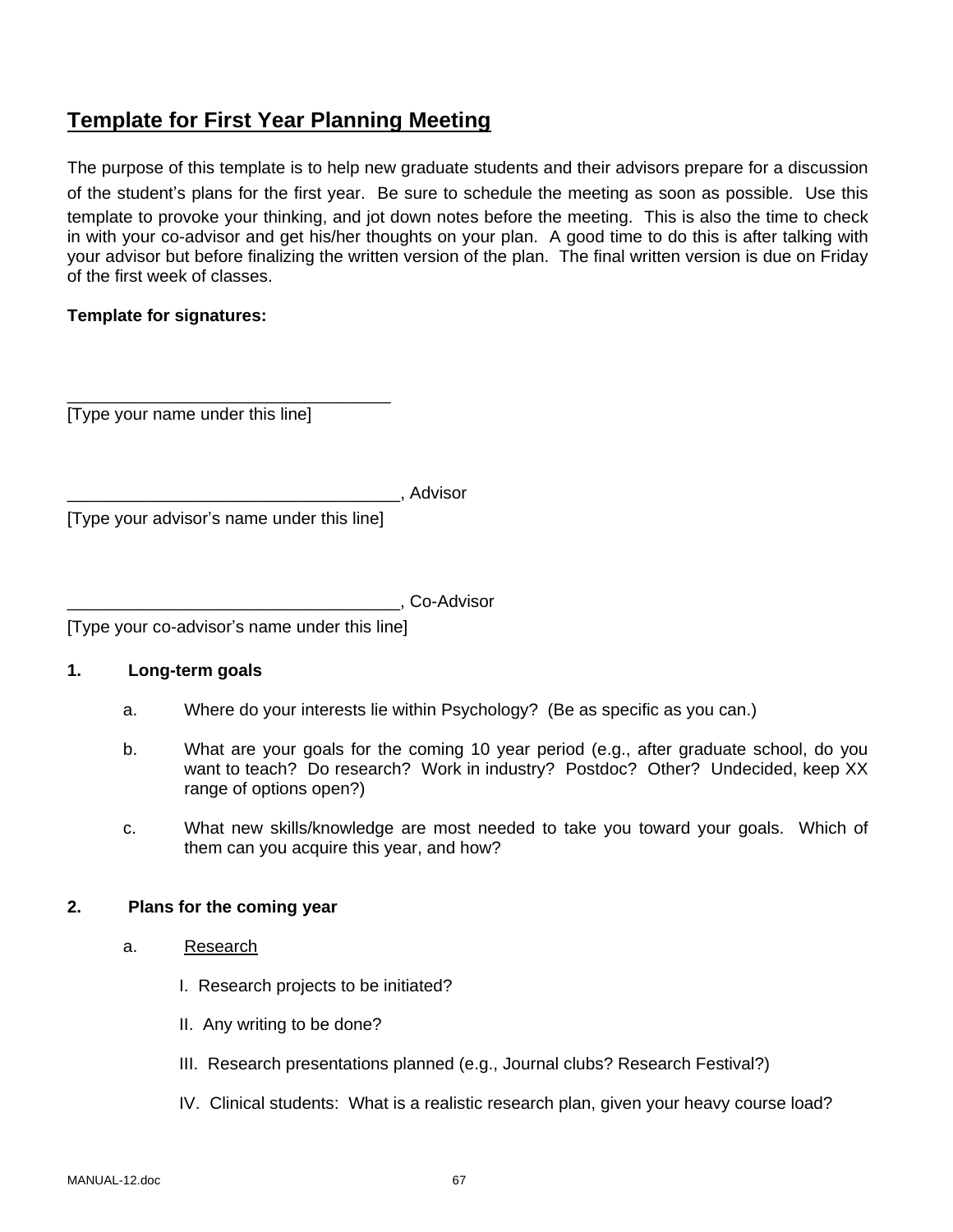- c. Coursework (Check the time schedule for conflicts)
	- I. Required courses to be taken
	- II. Other courses/seminars to be taken
- d. Development of teaching skills
	- I. Courses you hope to TA
	- II. Other teaching practice (e.g., Journal club presentations? Other?)
- e. Attendance at professional meetings? \$\$\$?
- f. Apply for outside funding (grants, fellowships)

# **3. Advisor and co-advisor**

- a. Given your goals, are you in the right research group with the right advisor?
- b. If you need to change, how and when could it be done gracefully?
- c. What about your co-advisor? Any change needed?
- d. Will any faculty sabbaticals/leaves interfere with your plans?

# **4. Mentoring**

b.

Mentoring is a critical part of a successful graduate career. This list is meant to be a starting point for a discussion with your mentor.

"Mentors are advisers, people with career experience willing to share their knowledge; supporters, people

who give emotional and moral encouragement; tutors, people who give specific feedback on one's performance; masters, in the sense of employers to whom one is apprenticed; sponsors, sources of information about and aid in obtaining opportunities; models, of identity, of the kind of person one should be to be an academic." --Morris Zelditch

Over the next quarter I feel the things that would most help me make good progress are in order of importance, where 1 is most important, 10 least (you also can put N/A or list specifics after each item):

- \_\_\_ Regular face-to-face meetings
- Feedback on written work
- Feedback on research
- **\_\_\_** Discussion of papers/potential research topics
- **\_\_\_** Help with talk preparation
- \_\_\_ Career guidance (e.g. networking)
- \_\_\_ Application help (e.g. ref letters, comments on applications)
- Positive encouragement
- Mutually setting goals/expectations/timelines
- \_\_\_ Guidance on work/life balance
- \_\_\_ Other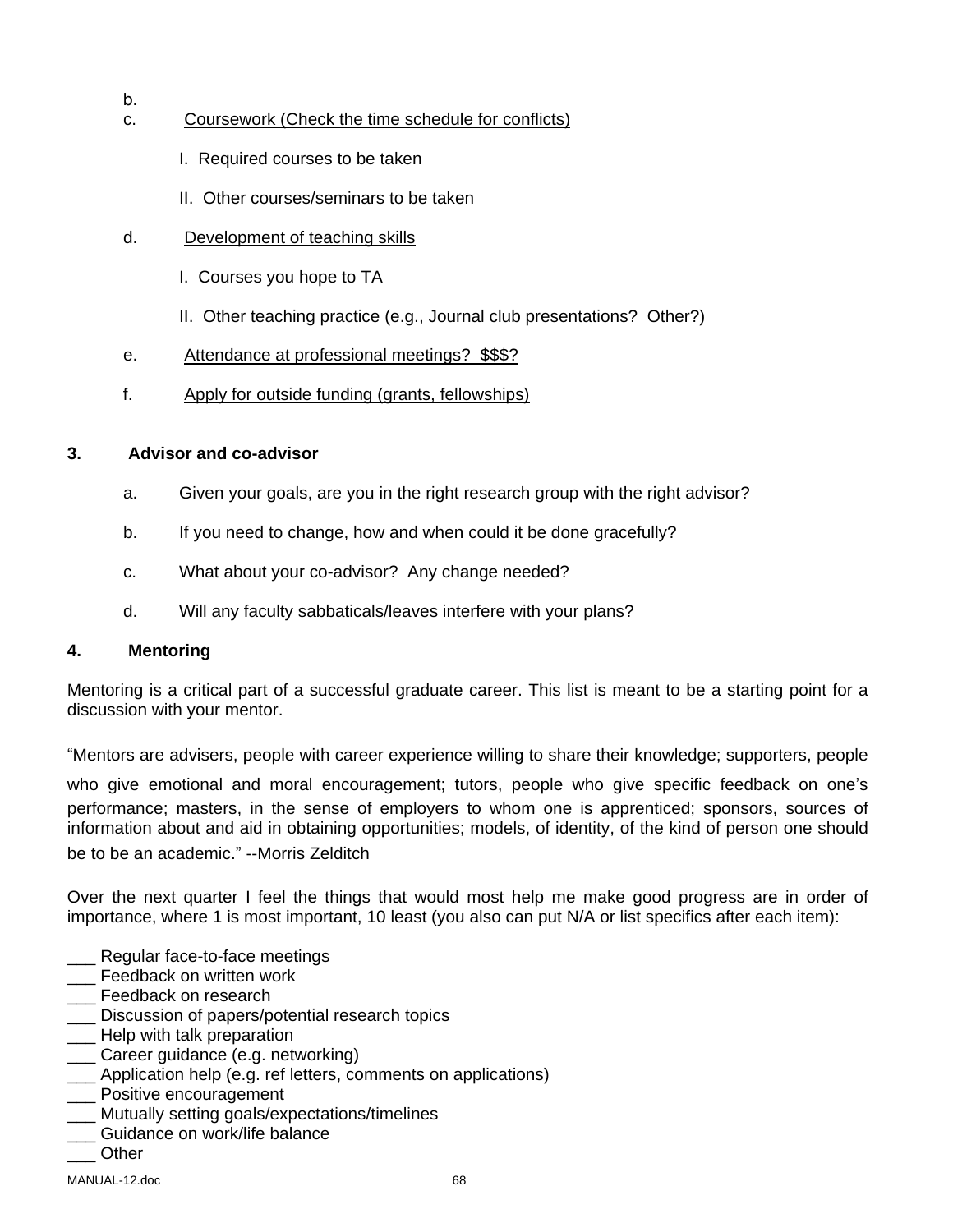# **5. Writing up your first year plan**

After you have talked to you advisor, check in with your co-advisor for additional suggestions. Then draft a first year plan (say, 1-2 pages in length). Include spaces for three signatures (yours, your advisor's, and your co-advisor's), as shown below. Give the draft to your advisor for comments. When the plan is finished, get the three signatures. Make four copies: for yourself, your advisor, your co-advisor, and the Graduate Training Committee (give this one to Jeanny Mai). Nancy Kenney, the Director of Graduate Training, will review the plans for the Graduate Training Committee. Finished plans are due by Friday of the first week of classes (earlier is better).

\* \* \* \* \* \* \* \* \* \* \* \* \* \* \* \* \* \* \* \*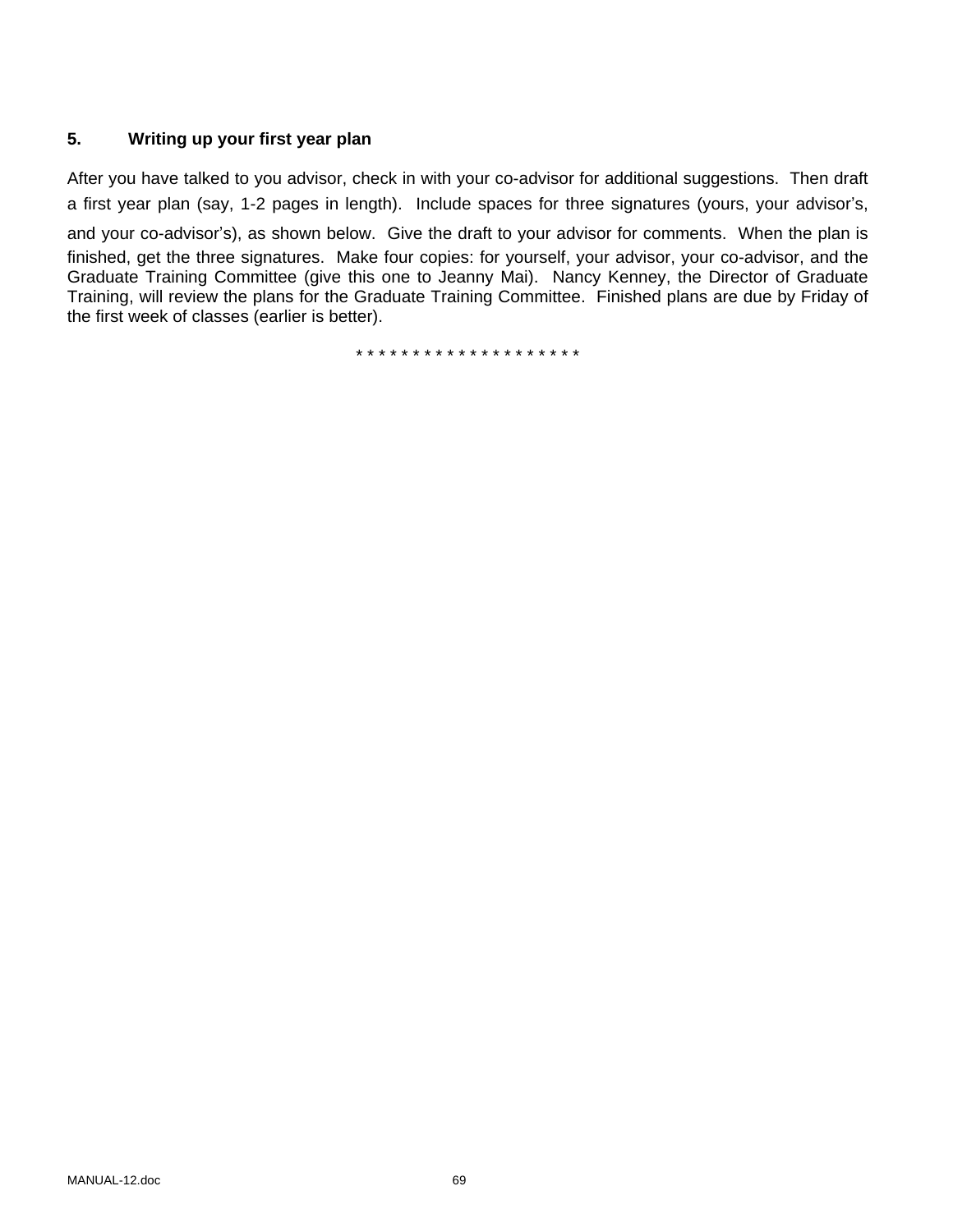# **Template for annual planning/evaluation meeting**

The purpose of this template is to help graduate students and advisors prepare for their annual planning/evaluation meeting. We suggest that the student use this template to jot down notes before the meeting. Not all parts of the template will be relevant for all students -- just use the parts that are relevant for you.

## **1. Template for signatures**

| <b>Annual Plan</b>          |                  | Deadline: May 29 to Advisor |
|-----------------------------|------------------|-----------------------------|
| Student Name typed here:    | (signature here) | Date:                       |
| Advisor Name typed here:    | (signature here) | Date:                       |
| Co-Advisor Name typed here: | (signature here) | Date:                       |

## **2. Long-term goals**

- A. Describe your goals for the coming 5-10 year period (e.g., Do you want to teach? What range of courses? Do research in academia? In another setting? A postdoc? On what topics? Work in industry? Other? Want to keep a range of options open?)
- B. What new skills/accomplishments/knowledge are most needed to take you toward your goals (e.g., writing, speaking, critiquing the literature)? What will you be doing to improve these skills?
- C. Prepare an updated CV (curriculum vitae). Include courses taken, courses TA'd or taught, service, awards, publications, etc. Advanced students might also develop a statement of research and teaching interests.

#### **3. Accomplishments during the past year - (***Comparison to last year*'*s Plan can be very instructive!***)**

#### A. Research

 Conferences attended Research projects planned/underway/completed Writing underway/completed/submitted/accepted for publication Applications for funding prepared and/or submitted Research presentations (e.g., Research Festival; journal clubs; colloquia; national meetings)

B. Coursework

 Required courses taken Other courses/seminars taken

- C. Development of teaching skills Courses TA'd Courses taught Other teaching practice (e.g. journal club presentations, guest lectures, etc.)
- D. Development of writing skills

 What writing resources have you used? (e.g. writing clubs, Psychology Librarian, faculty writing office hours, etc.)

- E. Development of clinical skills (clinical students only) Clinical practicum training
- F. Milestones met 1st or 2nd year project completed Dissertation proposal accepted? Required coursework completed Dissertation completed?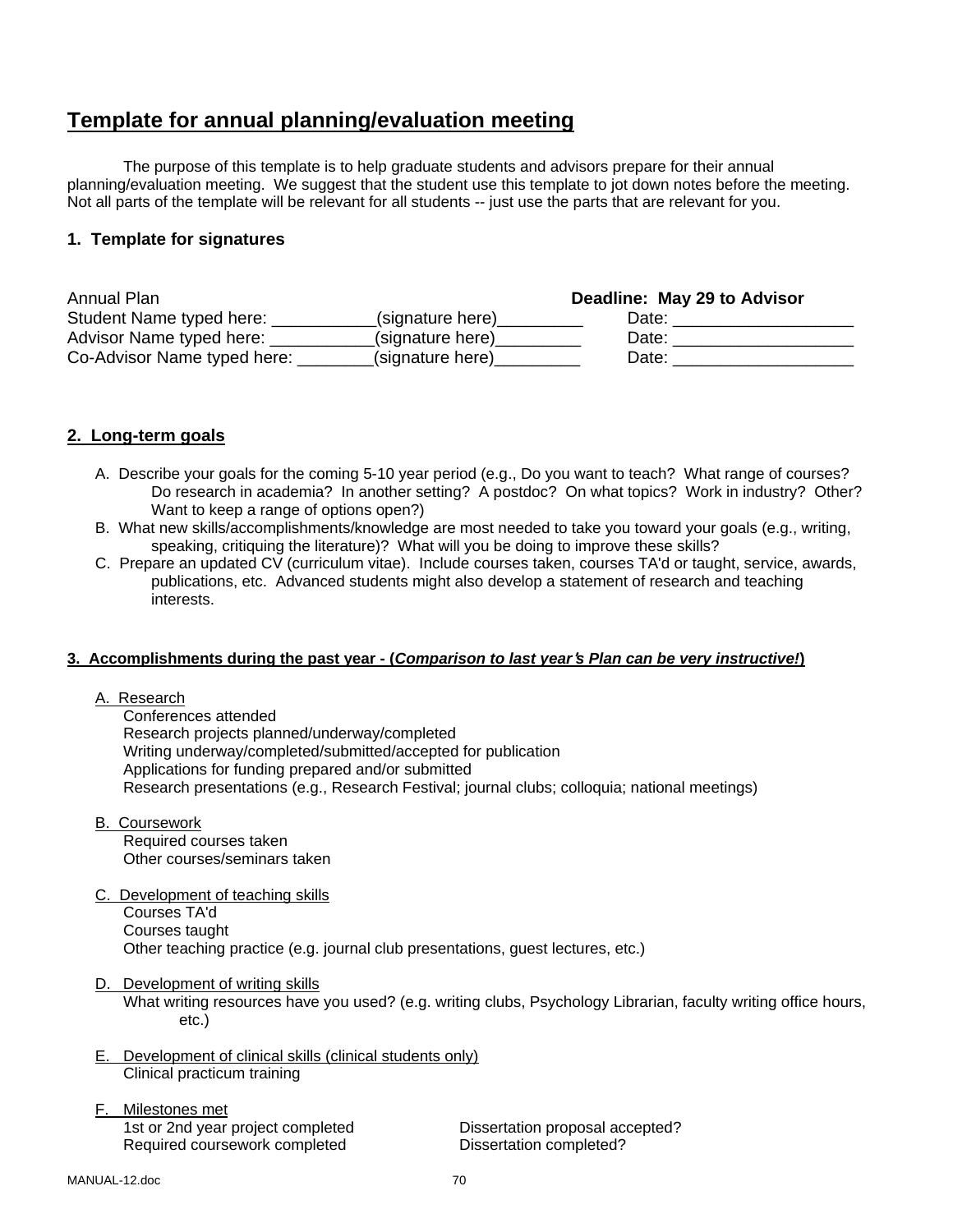General exam scheduled/taken **Communists** Other?

Committee formed Quant minor or Diversity Science specialization?

#### G. Departmental, University, Community, or National service

H. Awards

#### **4. Plans for the coming year**

A. Research

 Research projects to be initiated/completed Writing to be initiated/completed Research presentations planned (e.g., colloquia; invited presentations; talks at meetings)

B. Coursework

 Required courses to be taken Other courses/seminars to be taken How will these courses help you achieve your long-term goals?

- C. Development of teaching skills Courses you hope to TA Courses you hope to teach Other teaching practice (e.g. journal club presentations, guest lectures, etc.)
- D. Development of writing skills What writing resources do you plan to use? (e.g. writing clubs, Psychology Librarian, faculty writing office hours, etc.)
- E. Development of clinical skills (clinical students only) Clinical practicum training
- F. Milestones to be met Complete required coursework Schedule/take Generals Begin reading for Generals

Form committee **Develop dissertation proposal**<br>
Begin reading for Generals<br>
Complete dissertation

- G. Application(s) for outside funding?
- H. Planning for life after Ph.D

 Are you looking for a post doc? Employment in academic setting? Employment outside of the academy? What steps will you take toward finding the right position for you?

Departmental, University or National service (optional, but start thinking about this)

#### **5. Advisor/co-advisor/committee**

Given your goals, are you in the right research group with the right advisor?

If you need to change, how and when could it be done gracefully?

Given your advancing knowledge and skills, are you ready to move up to higher level responsibilities (e.g., more involvement in planning research projects; high-level data management and interpretation; writing)?

(Before you have a Committee) What about your co-advisor? Any change needed?

Plan to have your committee formed by the end of your second year in the program, or shortly thereafter.

(When you have a Committee): Is your Committee still functional given your goals? Any changes needed?

#### Will any faculty sabbaticals/leaves interfere with your time plan?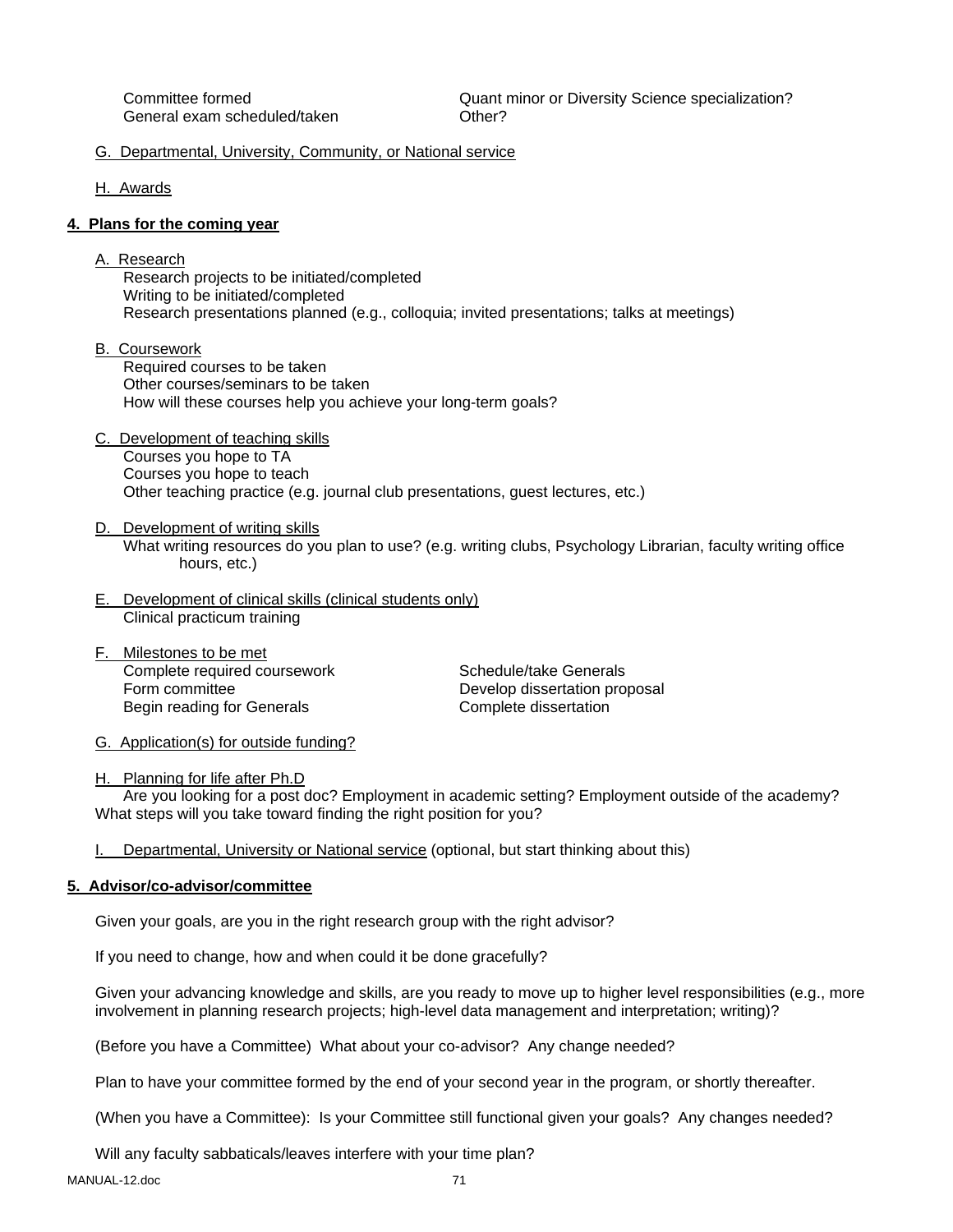#### **6. Mentoring**

Mentoring is a critical part of a successful graduate career. This list is meant to be a starting point for a discussion with your mentor.

"Mentors are advisers, people with career experience willing to share their knowledge; supporters, people who

give emotional and moral encouragement; tutors, people who give specific feedback on one's performance; masters, in the sense of employers to whom one is apprenticed; sponsors, sources of information about and aid in obtaining opportunities; models, of identity, of the kind of person one should be to be an academic." --Morris Zelditch

Over the next quarter I feel the things that would most help me make good progress are in order of importance, where 1 is most important, 10 least (you also can put N/A or list specifics after each item):

| <u>__</u> _ Discussion of papers/potential research topics __________________________________ |
|-----------------------------------------------------------------------------------------------|
|                                                                                               |
|                                                                                               |
|                                                                                               |
|                                                                                               |
|                                                                                               |
| ____ Mutually setting goals/expectations/timelines _____________________________              |
|                                                                                               |
|                                                                                               |

#### **7. Writing up the annual plan**

*After consultation with your advisor and co-advisor, you should write up your annual plan. You should review it*  with your advisor and co-advisor, and come to agreement on a final draft. The final draft should be signed by all *three of you. It needs to go forward with your advisor*'*s draft of your feedback/evaluation letter, in time to be reviewed by the Area in early June. So please get it to your Advisor by approximately May 27th* 

Summary:

Deadline – May 27, 2011 – Annual Plan to Advisor Signatures required on Annual Plan – THREE – (Student, Advisor, Co-Advisor)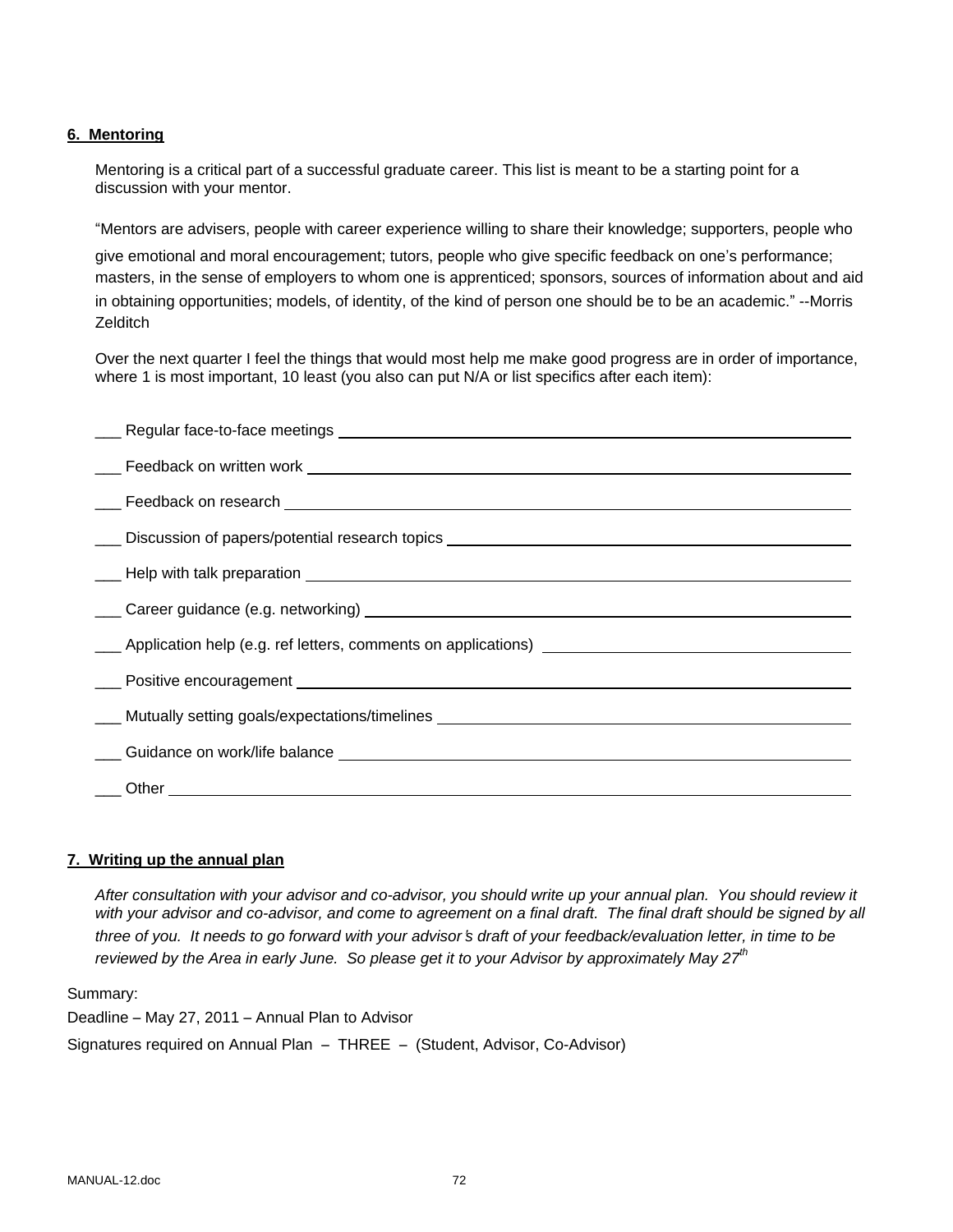# **Template for faculty feedback/evaluation letter**

 The purpose of this template is to assist faculty members in preparing annual evaluation letters for graduate students. The template should be used selectively -- Not all topics need to be included for every student every year. Please ignore anything irrelevant. If there are serious problems, be sure to mention them in your letter.

#### 1. Template for signatures

Annual Feedback/Evaluation Letter **Deadline June 5 to GTC Rep**  Advisor Name typed here: \_\_\_\_\_\_\_\_\_\_\_(signature here)\_\_\_\_\_\_\_\_\_\_\_\_\_\_\_\_\_\_\_\_\_Date: \_\_\_\_\_\_\_\_\_\_\_\_\_\_\_\_\_\_\_\_\_\_\_\_\_\_\_\_\_\_\_ GTC Rep Name typed here: \_\_\_\_\_\_\_\_(signature here) \_\_\_\_\_\_\_\_\_\_\_\_\_\_ Date: \_\_\_\_\_\_\_\_\_

#### 2. Long-term goals

 *What are the student's goals? Has his/her activity served his/her goals well? What new skills are most needed to move toward these goals?* 

e.g. "We understand that your career goal is to teach and do research in a University Psychology department. If this is so, you will need to fill in a broader background in Psychology, and gain some teaching experience....

 "We understand that your career goal is to gain a position at a major neurobiology research institute. If this is so, you will need to fill in a broader range of neurobiological techniques....a lab rotation with XX is recommended....

 "We understand that your goal is to return to your position at Microsoft full time. Given this goal, you might want to expand your knowledge of XX, and/or develop a minor in the Business School....

#### 3. Progress this year

#### A. Research progress and time line

 *What has the student accomplished? Is it more or less than what was expected? If less, what obstacles were overcome or continue to stand in the way? How will these be addressed in the future? Do his/her accomplishments serve his/her goals? Be sure to emphasize positive accomplishments.* 

 e.g. "We are pleased to hear that your first year project will result in a first-authored publication, and we encourage you to write it up and submit it in a timely fashion....

 "We are pleased that you made a presentation at XX meeting, and that it was well received. We are also very pleased to know that one of your papers has been accepted by XX journal. These are noteworthy accomplishments, and you are rapidly building the kind of *vita* that should stand you in good stead for the academic job market....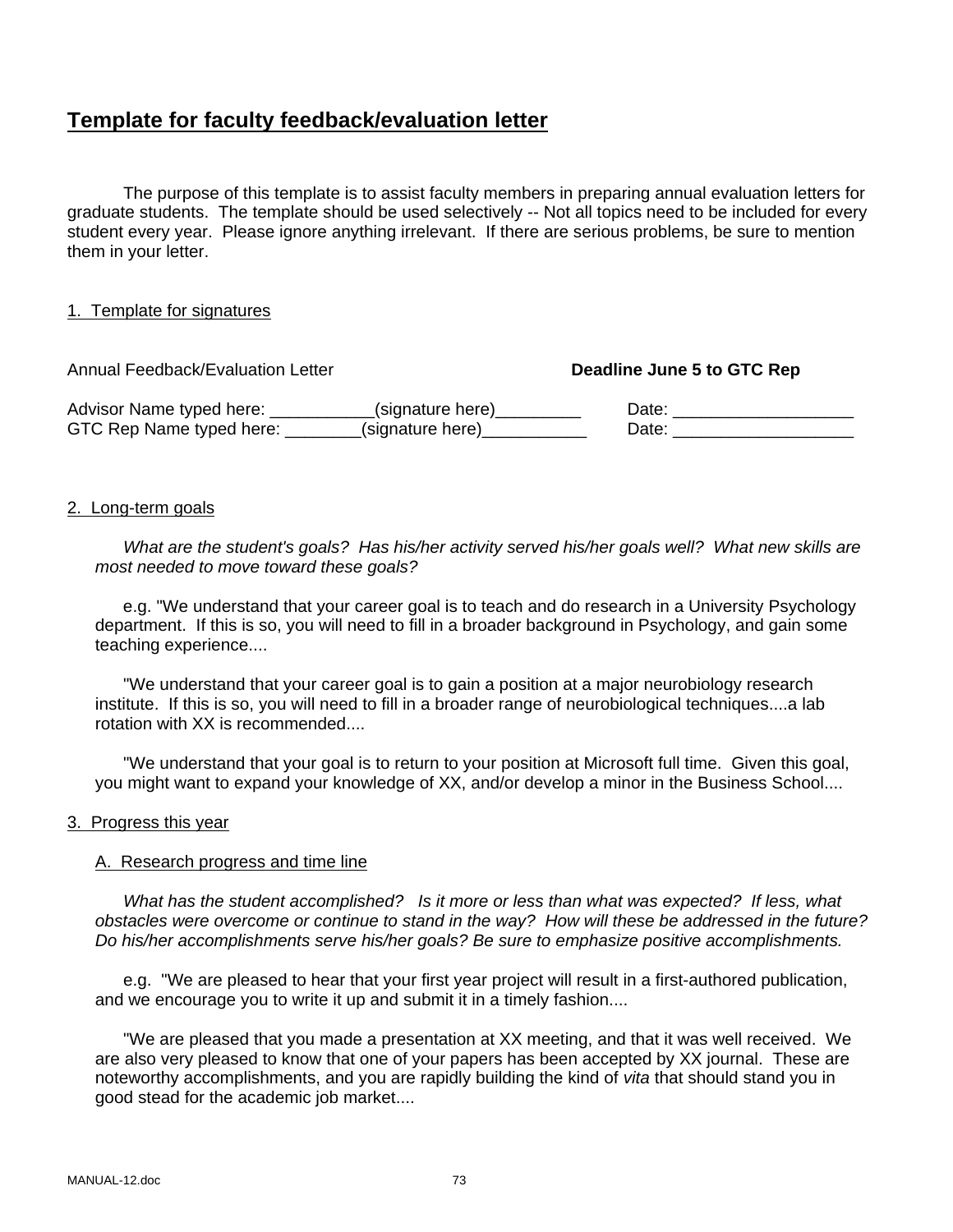"Over the last year we understand that your research has gone more slowly than expected because of problems with XX. We are optimistic that your new subject recruitment strategy will lead to more rapid progress. We understand that you now hope to complete data collection by XX and that you are planning to defend in June....

## B. Coursework/milestones

 *Is required coursework on track? Is the student taking/participating in additional seminars/coursework that will serve his/her goals? Is there sufficient breadth of exposure? What possible additional lines of research should be pursued and what courses would be needed to achieve that? What departmental/grad school milestones have been accomplished (includes Quant minor, Diversity Science specialization, and/or Master*'*s)?* 

 e.g. "We are pleased to see that you have completed all of your required courses, and have continued your training in statistical and quantitative methods consistent with your goal of research in social psychology....

 "We note that last year we asked you to form your Committee, and that you have not done so. For this reason we are asking the Graduate Training Committee to review your record for possible disciplinary action.... Please form your committee immediately....

#### C. Development of teaching skills

## *Is the student getting sufficient teaching training/experience to fulfill his/her goals?*

 "Congratulations on the quality of your TA performance.... The faculty who have worked with you appreciate the extra time that you give to students having a difficult time with the material.... The lecture you gave in XX course was absolutely first rate....

 "We note that you have been working as an RA the last three years and have not yet attained any significant teaching experience. This seems fine given your goal of being employed in industry, but be aware that you are limiting your future choices....

 "We suggest that you attend the four sessions for first-time TAs conducted by the lead TA, and the class on Teaching Psychology offered by Dr. Mike Passer and the lead TA in Spring quarter....

- D. Development of writing skills
- E. Development of outside funding?

#### F. Departmental, University or National service

 *Does it make sense for this student to work on a service record?* 

 e.g. "Thank you very much for serving on the Clinical Search Committee this year. You might wish to add this service to your service record on your *vita*....

 "Considering your goal to teach and do research in a major Psychology department, you might wish to begin to build up a record of departmental, university, or community service....

### G. Awards or other special recognition

"Congratulations on ....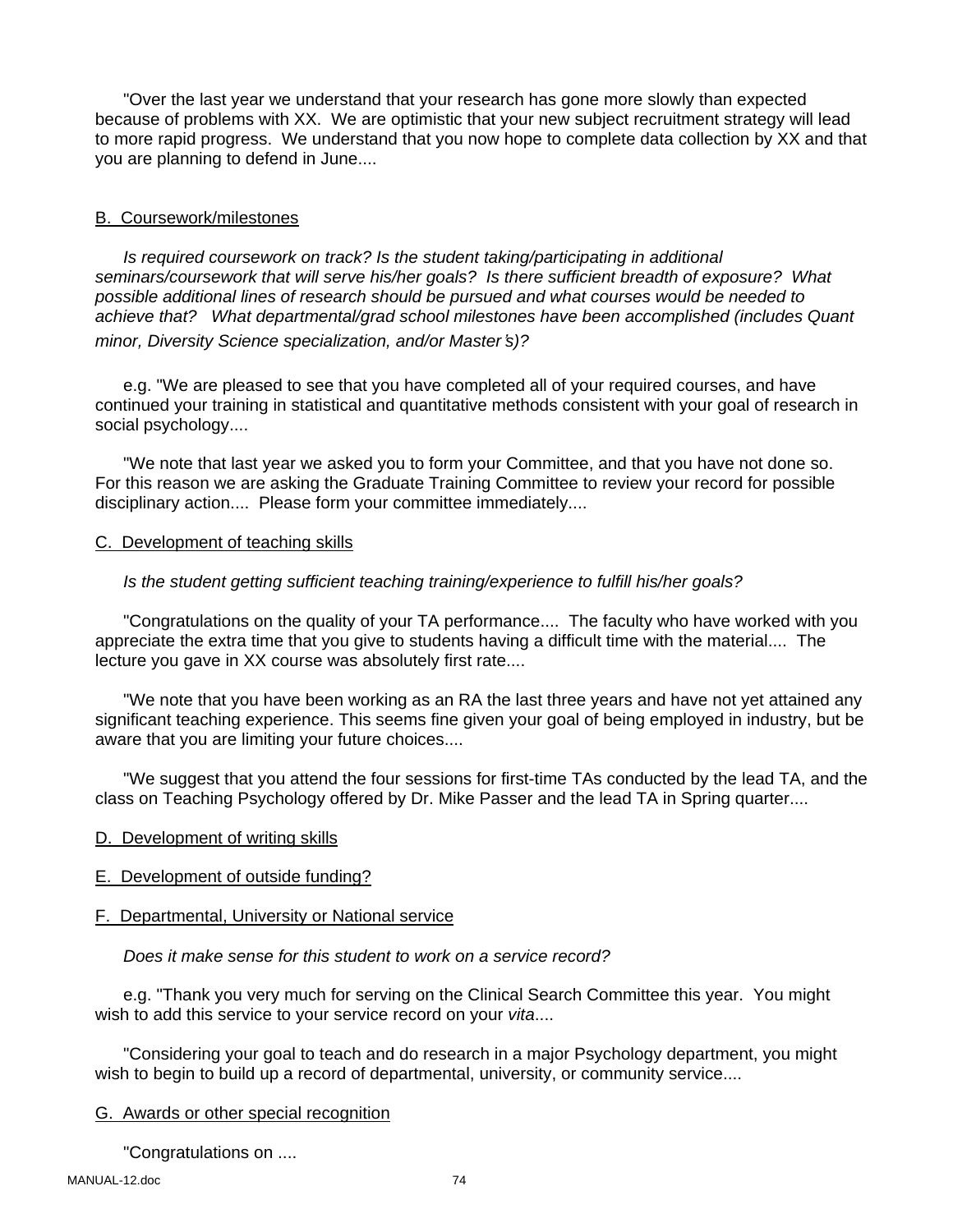#### 4. Mentoring

*What did the student indicate as important in the mentoring section of their annual plan? Please include discussion of these mentoring priorities in your annual meeting with the student and incorporate the responses/plan to help meet those mentoring needs in the evaluation letter.* 

\*\*\*\*\*\*\*\*\*\*

*An annual plan and a draft of an evaluation letter for each of your students should be forwarded to your GTC Area Rep by the 3rdhof June, for discussion at the final Area meeting in the spring. Feedback and suggestions*  from other Area faculty should be incorporated into your letter. The final letter should be signed by both the *advisor and the Area Graduate Training Committee member, and forwarded to Jeanny Mai by mid-June. Jeanny does not type the final letters. She only distributes them to the students.* 

*The plans and letters will be reviewed by the Graduate Program Coordinator, Nancy Kenney. Any cases in which the student is judged not to be making sufficient progress, or in which other serious concerns are expressed, should be called to Nancy*'*s attention, and will be reviewed by the GTC at its Summer meeting.* 

Summary:

Due June 3, 2011 – Plans and draft letters due to GTC Rep

Due June 20, 2011 – Finished Plans and letters due in Jeanny's office

Signatures required on Feedback/Evaluation letter – TWO – (Advisor and GTC Rep)